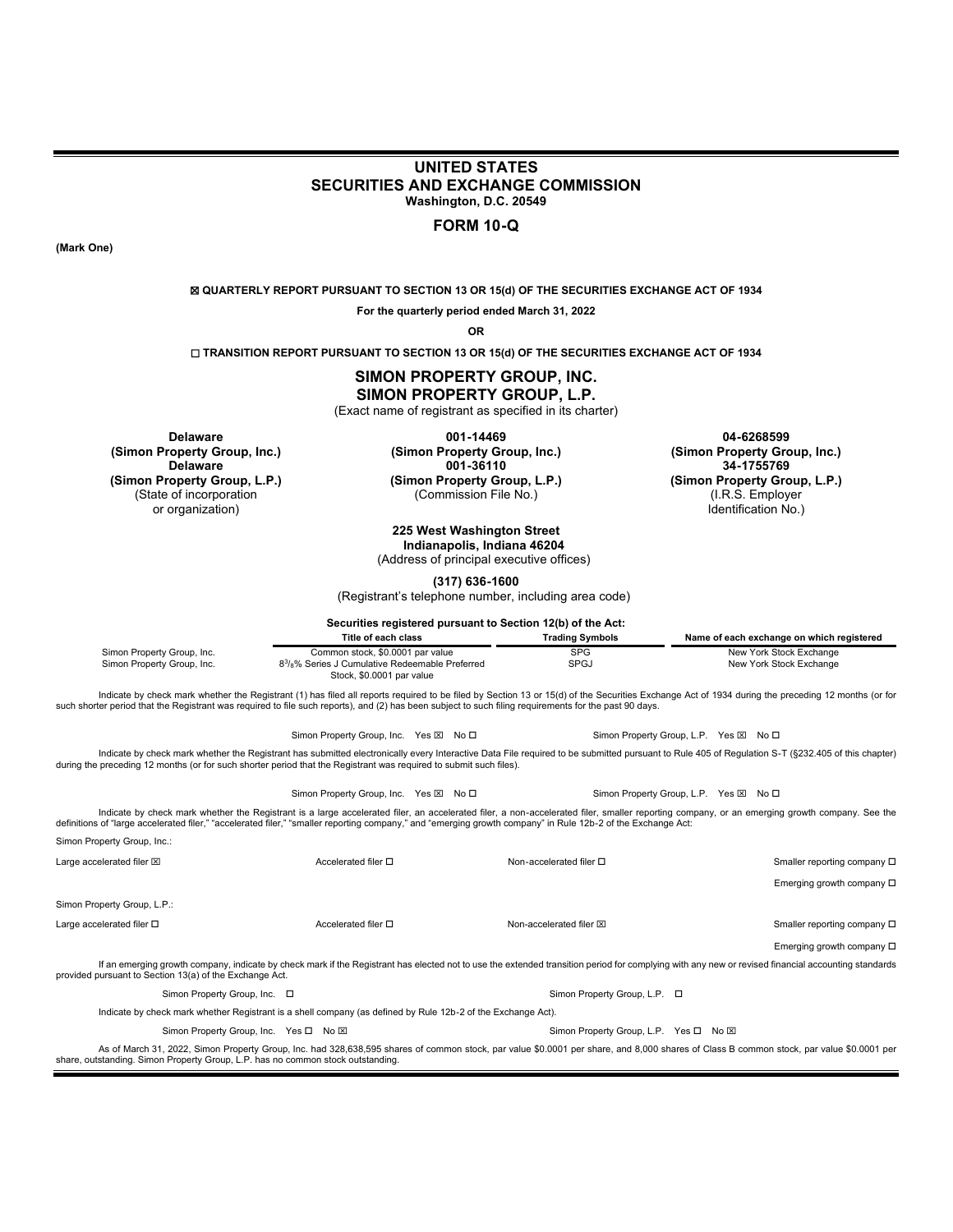### **EXPLANATORY NOTE**

This report combines the quarterly reports on Form 10-Q for the quarterly period ended March 31, 2022 of Simon Property Group, Inc., a Delaware corporation, and Simon Property Group, L.P., a Delaware limited partnership. Unless stated otherwise or the context otherwise requires, references to "Simon" mean Simon Property Group, Inc. and references to the "Operating Partnership" mean Simon Property Group, L.P. References to "we," "us" and "our" mean collectively Simon, the Operating Partnership and those entities/subsidiaries owned or controlled by Simon and/or the Operating Partnership.

Simon is a real estate investment trust, or REIT, under the Internal Revenue Code of 1986, as amended, or the Internal Revenue Code. We are structured as an umbrella partnership REIT under which substantially all of our business is conducted through the Operating Partnership, Simon's majority-owned partnership subsidiary, for which Simon is the general partner. As of March 31, 2022, Simon owned an approximate 87.4% ownership interest in the Operating Partnership, with the remaining 12.6% ownership interest owned by limited partners. As the sole general partner of the Operating Partnership, Simon has exclusive control of the Operating Partnership's day-to-day management.

We operate Simon and the Operating Partnership as one business. The management of Simon consists of the same members as the management of the Operating Partnership. As general partner with control of the Operating Partnership, Simon consolidates the Operating Partnership for financial reporting purposes, and Simon has no material assets or liabilities other than its investment in the Operating Partnership. Therefore, the assets and liabilities of Simon and the Operating Partnership are the same on their respective financial statements.

We believe that combining the quarterly reports on Form 10-Q of Simon and the Operating Partnership into this single report provides the following benefits:

- enhances investors' understanding of Simon and the Operating Partnership by enabling investors to view the business as a whole in the same manner as management views and operates the business;
- eliminates duplicative disclosure and provides a more streamlined presentation since substantially all of the disclosure in this report applies to both Simon and the Operating Partnership; and
- creates time and cost efficiencies through the preparation of one combined report instead of two separate reports.

We believe it is important for investors to understand the few differences between Simon and the Operating Partnership in the context of how we operate as a consolidated company. The primary difference is that Simon itself does not conduct business, other than acting as the general partner of the Operating Partnership and issuing equity or equity-related instruments from time to time. In addition, Simon itself does not incur any indebtedness, as all debt is incurred by the Operating Partnership or entities/subsidiaries owned or controlled by the Operating Partnership.

The Operating Partnership holds, directly or indirectly, substantially all of our assets, including our ownership interests in our joint ventures. The Operating Partnership conducts substantially all of our business and is structured as a partnership with no publicly traded equity. Except for the net proceeds from equity issuances by Simon, which are contributed to the capital of the Operating Partnership in exchange for, in the case of common stock issuances by Simon, common units of partnership interest in the Operating Partnership, or units, or, in the case of preferred stock issuances by Simon, preferred units of partnership interest in the Operating Partnership, or preferred units, the Operating Partnership, directly or indirectly, generates the capital required by our business through its operations, the incurrence of indebtedness, proceeds received from the disposition of certain properties and joint ventures and the issuance of units or preferred units to third parties.

The presentation of stockholders' equity, partners' equity and noncontrolling interests are the main areas of difference between the consolidated financial statements of Simon and those of the Operating Partnership. The differences between stockholders' equity and partners' equity result from differences in the equity issued at the Simon and Operating Partnership levels. The units held by limited partners in the Operating Partnership are accounted for as partners' equity in the Operating Partnership's financial statements and as noncontrolling interests in Simon's financial statements. The noncontrolling interests in the Operating Partnership's financial statements include the interests of unaffiliated partners in various consolidated partnerships. The noncontrolling interests in Simon's financial statements include the same noncontrolling interests at the Operating Partnership level and, as previously stated, the units held by limited partners of the Operating Partnership. Although classified differently, total equity of Simon and the Operating Partnership is the same.

To help investors understand the differences between Simon and the Operating Partnership, this report provides:

- separate consolidated financial statements for Simon and the Operating Partnership;
- a single set of condensed notes to such consolidated financial statements that includes separate discussions of noncontrolling interests and stockholders' equity or partners' equity, accumulated other comprehensive income (loss) and per share and per unit data, as applicable;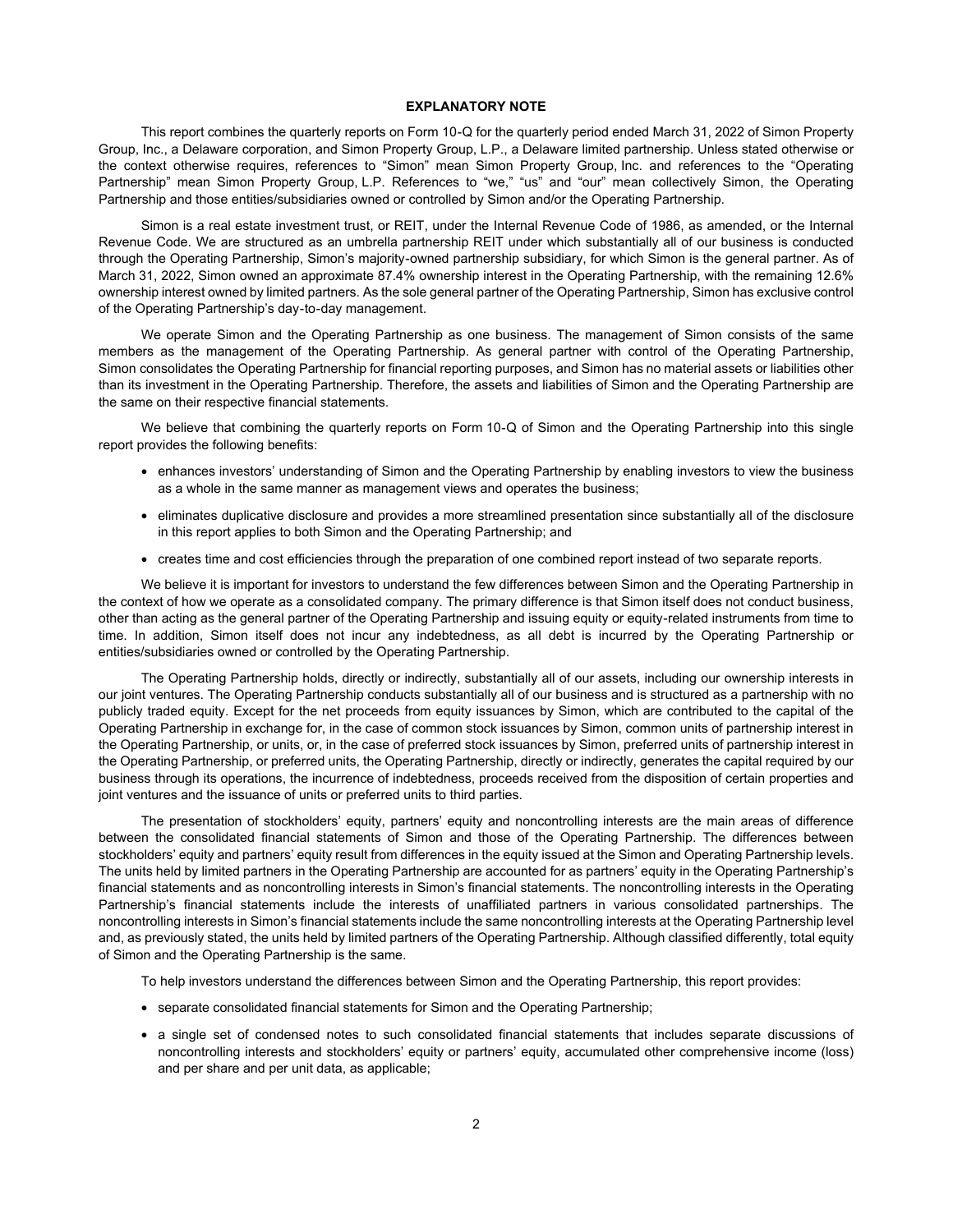- a combined Management's Discussion and Analysis of Financial Condition and Results of Operations section that also includes discrete information related to each entity; and
- separate Part II, Item 2. Unregistered Sales of Equity Securities and Use of Proceeds sections related to each entity.

This report also includes separate Part I, Item 4. Controls and Procedures sections and separate Exhibits 31 and 32 certifications for each of Simon and the Operating Partnership in order to establish that the requisite certifications have been made and that Simon and the Operating Partnership are each compliant with Rule 13a-14(a) or Rule 15d-14(a) of the Securities Exchange Act of 1934 and 18 U.S.C. §1350. The separate discussions of Simon and the Operating Partnership in this report should be read in conjunction with each other to understand our results on a consolidated basis and how management operates our business.

In order to highlight the differences between Simon and the Operating Partnership, the separate sections in this report for Simon and the Operating Partnership specifically refer to Simon and the Operating Partnership. In the sections that combine disclosure of Simon and the Operating Partnership, this report refers to actions or holdings of Simon and the Operating Partnership as being "our" actions or holdings. Although the Operating Partnership is generally the entity that directly or indirectly enters into contracts and joint ventures, holds assets and incurs debt, we believe that references to "we," "us" or "our" in this context is appropriate because the business is one enterprise and we operate substantially all of our business through the Operating Partnership.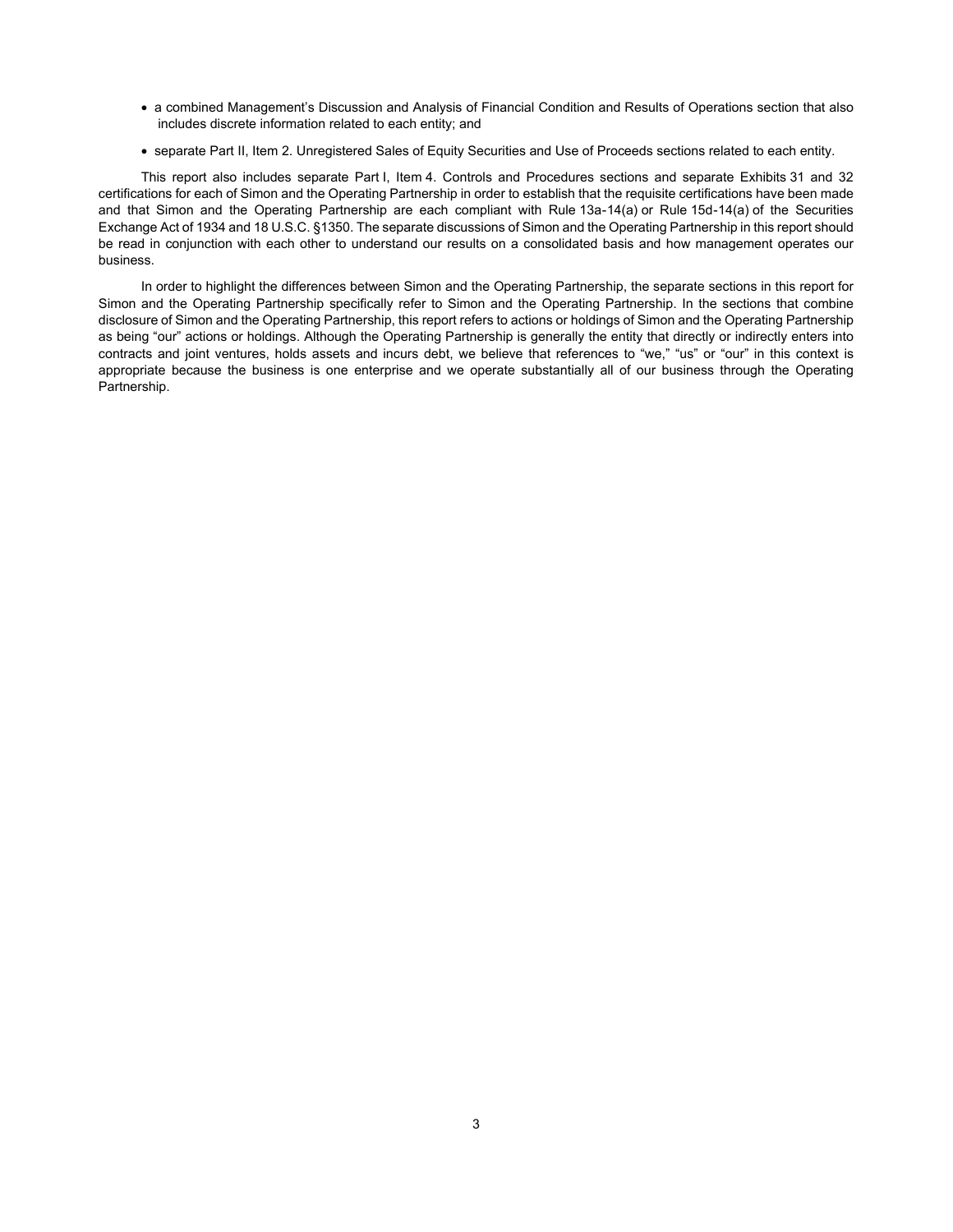# **Simon Property Group, Inc. Simon Property Group, L.P. Form 10-Q**

### **INDEX**

### **Part I — Financial Information**

| Item 1.                     | Consolidated Financial Statements of Simon Property Group, Inc. (Unaudited)               |    |
|-----------------------------|-------------------------------------------------------------------------------------------|----|
|                             |                                                                                           | 5  |
|                             | Consolidated Statements of Operations and Comprehensive Income for the three months ended | 6  |
|                             | Consolidated Statements of Cash Flows for the three months ended March 31, 2022 and 2021  | 7  |
|                             |                                                                                           | 8  |
|                             | Consolidated Financial Statements of Simon Property Group, L.P. (Unaudited)               |    |
|                             |                                                                                           | 10 |
|                             | Consolidated Statements of Operations and Comprehensive Income for the three months ended | 11 |
|                             | Consolidated Statements of Cash Flows for the three months ended March 31, 2022 and 2021  | 12 |
|                             | Consolidated Statements of Equity at March 31, 2022 and 2021                              | 13 |
|                             |                                                                                           | 15 |
| Item $2.$                   | Management's Discussion and Analysis of Financial Condition and Results of Operations     | 36 |
| Item 3.                     |                                                                                           | 49 |
| Item 4.                     |                                                                                           | 49 |
| Part II - Other Information |                                                                                           |    |

|  | 50 |
|--|----|
|  |    |
|  |    |
|  |    |
|  |    |
|  |    |
|  |    |

#### **Signatures** 52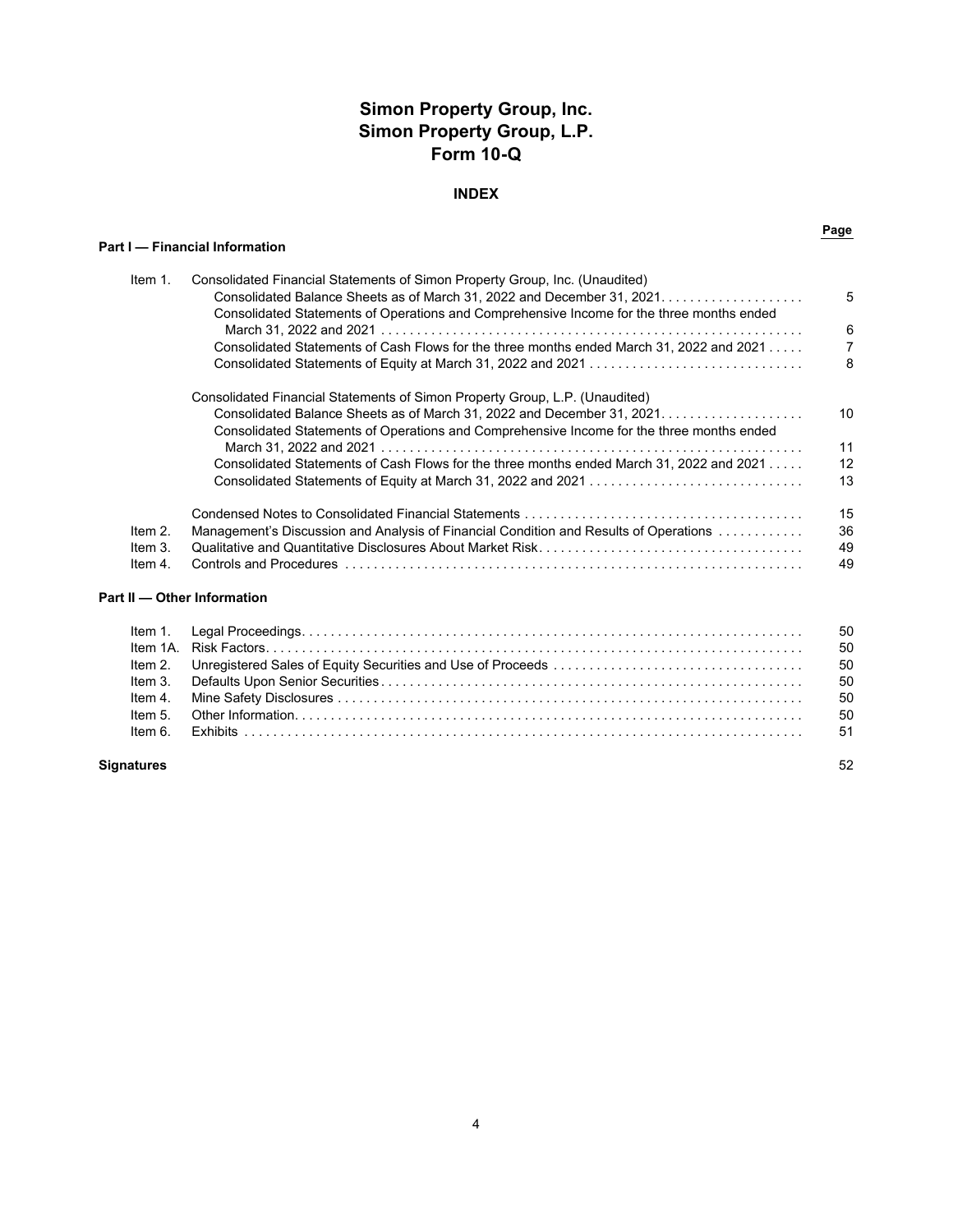# **Simon Property Group, Inc.**

# *Unaudited Consolidated Balance Sheets (Dollars in thousands, except share amounts)*

|                                                                                                 |    | March 31,<br>2022       | December 31,<br>2021 |
|-------------------------------------------------------------------------------------------------|----|-------------------------|----------------------|
| <b>ASSETS:</b>                                                                                  |    |                         |                      |
|                                                                                                 | S  | 37,903,758              | \$<br>37,932,366     |
|                                                                                                 |    | 15,804,885              | 15,621,127           |
|                                                                                                 |    | 22,098,873              | 22,311,239           |
|                                                                                                 |    | 514,929                 | 533,936              |
|                                                                                                 |    | 819,829                 | 919,654              |
|                                                                                                 |    | 3,276,296               | 3,305,102            |
|                                                                                                 |    | 1,636,946               | 1,661,943            |
|                                                                                                 |    | 3,126,897               | 3,075,375            |
|                                                                                                 |    | 501,910                 | 504,119              |
| Investments held in trust - special purpose acquisition company                                 |    | 345,000                 | 345,000              |
|                                                                                                 |    | 1,130,747               | 1,121,011            |
|                                                                                                 |    | 33,451,427              | \$<br>33,777,379     |
| <b>LIABILITIES:</b>                                                                             |    |                         |                      |
|                                                                                                 | \$ | 25,169,837              | \$<br>25,321,022     |
| Accounts payable, accrued expenses, intangibles, and deferred revenues                          |    | 1,208,643               | 1,433,216            |
| Cash distributions and losses in unconsolidated entities, at equity                             |    | 1,749,692               | 1,573,105            |
|                                                                                                 |    | 1,850                   | 1,468                |
|                                                                                                 |    | 504,684                 | 506,931              |
|                                                                                                 |    | 525,849                 | 540,912              |
|                                                                                                 |    | $\overline{29,}160,555$ | 29,376,654           |
| Commitments and contingencies                                                                   |    |                         |                      |
| Limited partners' preferred interest in the Operating Partnership and noncontrolling redeemable |    |                         |                      |
|                                                                                                 |    | 558,305                 | 547,740              |
| <b>EQUITY:</b>                                                                                  |    |                         |                      |
| Stockholders' Equity                                                                            |    |                         |                      |
| Capital stock (850,000,000 total shares authorized, \$0.0001 par value, 238,000,000 shares of   |    |                         |                      |
| excess common stock, 100,000,000 authorized shares of preferred stock):                         |    |                         |                      |
| Series J 83/8% cumulative redeemable preferred stock, 1,000,000 shares authorized, 796,948      |    |                         |                      |
|                                                                                                 |    | 41,681                  | 41,763               |
| Common stock, \$0.0001 par value, 511,990,000 shares authorized, 342,905,419 and                |    |                         |                      |
| 342,907,608 issued and outstanding, respectively                                                |    | 34                      | 34                   |
| Class B common stock, \$0.0001 par value, 10,000 shares authorized, 8,000 issued and            |    |                         |                      |
| outstanding                                                                                     |    |                         |                      |
|                                                                                                 |    | 11,213,621              | 11,212,990           |
|                                                                                                 |    | (5,948,261)             | (5,823,708)          |
|                                                                                                 |    | (170, 094)              | (185, 186)           |
| Common stock held in treasury, at cost, 14,266,824 and 14,295,983 shares, respectively          |    | (1,881,334)             | (1,884,441)          |
|                                                                                                 |    | 3,255,647               | 3,361,452            |
|                                                                                                 |    | 476,920                 | 491,533              |
|                                                                                                 |    | 3,732,567               | 3,852,985            |
|                                                                                                 | \$ | 33.451.427              | \$<br>33.777.379     |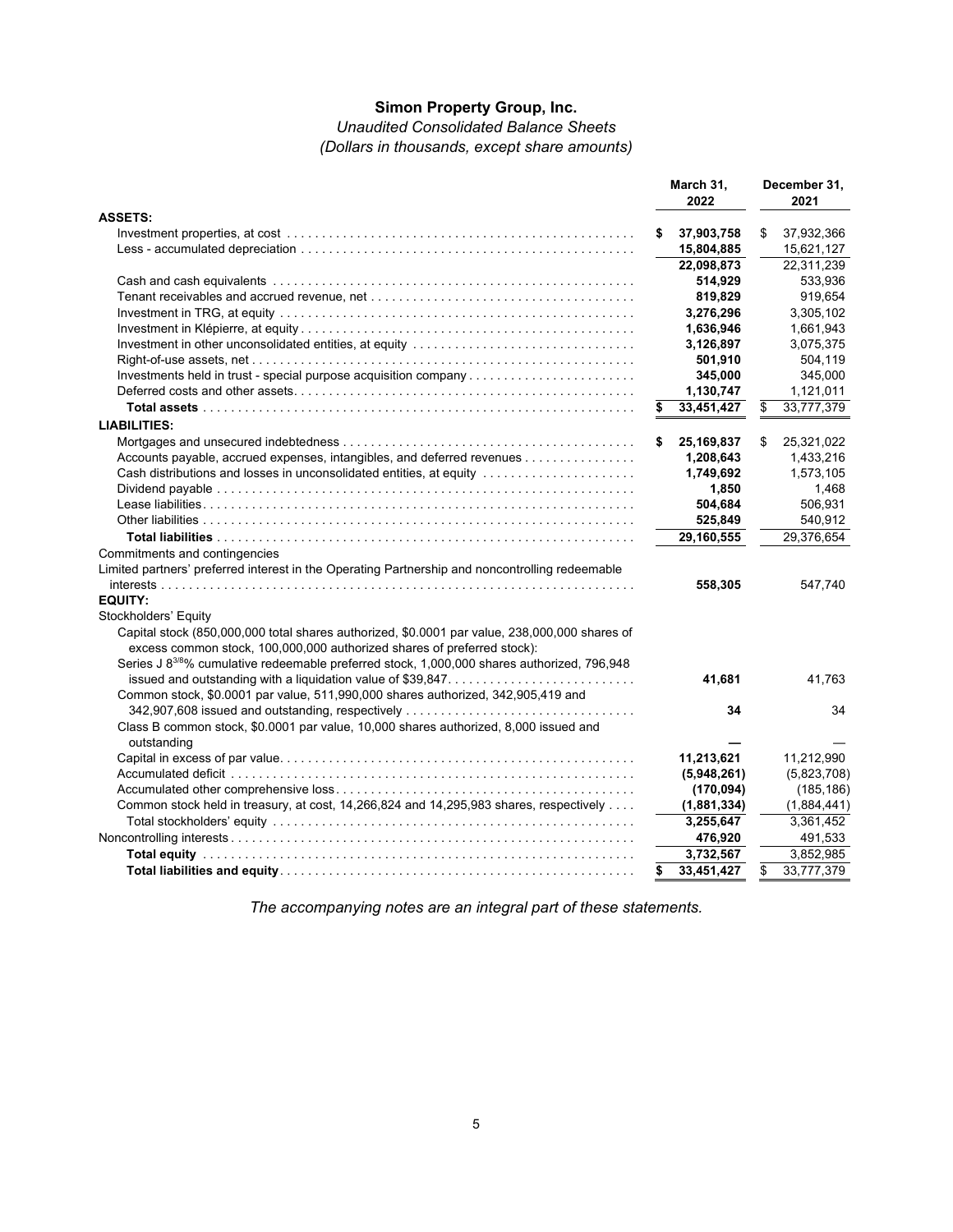### **Simon Property Group, Inc.**

# *Unaudited Consolidated Statements of Operations and Comprehensive Income (Dollars in thousands, except per share amounts)*

| 2022<br>2021<br><b>REVENUE:</b><br>\$1,207,867<br>1,145,058<br>S.<br>25,296<br>27,587<br>60,468<br>69,597<br>1,239,951<br>1,295,922<br><b>EXPENSES:</b><br>103,664<br>86,619<br>Property operating with the contract of the contract of the contract of the contract of the contract of the contract of the contract of the contract of the contract of the contract of the contract of the contract of the co<br>310,163<br>315,738<br>111,691<br>116,012<br>22,304<br>21,355<br>29,486<br>25,263<br>52,197<br>35,999<br>7,833<br>6,576<br>42,416<br>23,554<br>675,531<br>635,339<br>620,391<br>604,612<br>(185, 159)<br>(202, 016)<br>(2,959)<br>1,435<br>5,898<br>81,184<br>15,069<br>(31, 032)<br>(3,201)<br>Gain on acquisition of controlling interest, sale or disposal of, or recovery on, assets and interests in<br>1,491<br>93,057<br>488,310<br>510,460<br>60,846<br>63,766<br>834<br>834<br>426,630<br>\$<br>445,860<br>\$<br><b>BASIC AND DILUTED EARNINGS PER COMMON SHARE:</b><br>1.30<br>1.36<br>\$<br>\$<br>488,310<br>\$<br>\$<br>510,460<br>16,833<br>35,847<br>Net gain reclassified from accumulated other comprehensive loss into earnings<br>(6, 143)<br>(387)<br>1,305<br>(23, 883)<br>(521)<br>(316)<br>505,540<br>515,965<br>62,982<br>64,462<br>442.558<br>451.503<br>\$<br>\$ |  | For the Three Months Ended<br>March 31. |  |
|------------------------------------------------------------------------------------------------------------------------------------------------------------------------------------------------------------------------------------------------------------------------------------------------------------------------------------------------------------------------------------------------------------------------------------------------------------------------------------------------------------------------------------------------------------------------------------------------------------------------------------------------------------------------------------------------------------------------------------------------------------------------------------------------------------------------------------------------------------------------------------------------------------------------------------------------------------------------------------------------------------------------------------------------------------------------------------------------------------------------------------------------------------------------------------------------------------------------------------------------------------------------------------------------------------|--|-----------------------------------------|--|
|                                                                                                                                                                                                                                                                                                                                                                                                                                                                                                                                                                                                                                                                                                                                                                                                                                                                                                                                                                                                                                                                                                                                                                                                                                                                                                            |  |                                         |  |
|                                                                                                                                                                                                                                                                                                                                                                                                                                                                                                                                                                                                                                                                                                                                                                                                                                                                                                                                                                                                                                                                                                                                                                                                                                                                                                            |  |                                         |  |
|                                                                                                                                                                                                                                                                                                                                                                                                                                                                                                                                                                                                                                                                                                                                                                                                                                                                                                                                                                                                                                                                                                                                                                                                                                                                                                            |  |                                         |  |
|                                                                                                                                                                                                                                                                                                                                                                                                                                                                                                                                                                                                                                                                                                                                                                                                                                                                                                                                                                                                                                                                                                                                                                                                                                                                                                            |  |                                         |  |
|                                                                                                                                                                                                                                                                                                                                                                                                                                                                                                                                                                                                                                                                                                                                                                                                                                                                                                                                                                                                                                                                                                                                                                                                                                                                                                            |  |                                         |  |
|                                                                                                                                                                                                                                                                                                                                                                                                                                                                                                                                                                                                                                                                                                                                                                                                                                                                                                                                                                                                                                                                                                                                                                                                                                                                                                            |  |                                         |  |
|                                                                                                                                                                                                                                                                                                                                                                                                                                                                                                                                                                                                                                                                                                                                                                                                                                                                                                                                                                                                                                                                                                                                                                                                                                                                                                            |  |                                         |  |
|                                                                                                                                                                                                                                                                                                                                                                                                                                                                                                                                                                                                                                                                                                                                                                                                                                                                                                                                                                                                                                                                                                                                                                                                                                                                                                            |  |                                         |  |
|                                                                                                                                                                                                                                                                                                                                                                                                                                                                                                                                                                                                                                                                                                                                                                                                                                                                                                                                                                                                                                                                                                                                                                                                                                                                                                            |  |                                         |  |
|                                                                                                                                                                                                                                                                                                                                                                                                                                                                                                                                                                                                                                                                                                                                                                                                                                                                                                                                                                                                                                                                                                                                                                                                                                                                                                            |  |                                         |  |
|                                                                                                                                                                                                                                                                                                                                                                                                                                                                                                                                                                                                                                                                                                                                                                                                                                                                                                                                                                                                                                                                                                                                                                                                                                                                                                            |  |                                         |  |
|                                                                                                                                                                                                                                                                                                                                                                                                                                                                                                                                                                                                                                                                                                                                                                                                                                                                                                                                                                                                                                                                                                                                                                                                                                                                                                            |  |                                         |  |
|                                                                                                                                                                                                                                                                                                                                                                                                                                                                                                                                                                                                                                                                                                                                                                                                                                                                                                                                                                                                                                                                                                                                                                                                                                                                                                            |  |                                         |  |
|                                                                                                                                                                                                                                                                                                                                                                                                                                                                                                                                                                                                                                                                                                                                                                                                                                                                                                                                                                                                                                                                                                                                                                                                                                                                                                            |  |                                         |  |
|                                                                                                                                                                                                                                                                                                                                                                                                                                                                                                                                                                                                                                                                                                                                                                                                                                                                                                                                                                                                                                                                                                                                                                                                                                                                                                            |  |                                         |  |
|                                                                                                                                                                                                                                                                                                                                                                                                                                                                                                                                                                                                                                                                                                                                                                                                                                                                                                                                                                                                                                                                                                                                                                                                                                                                                                            |  |                                         |  |
|                                                                                                                                                                                                                                                                                                                                                                                                                                                                                                                                                                                                                                                                                                                                                                                                                                                                                                                                                                                                                                                                                                                                                                                                                                                                                                            |  |                                         |  |
|                                                                                                                                                                                                                                                                                                                                                                                                                                                                                                                                                                                                                                                                                                                                                                                                                                                                                                                                                                                                                                                                                                                                                                                                                                                                                                            |  |                                         |  |
|                                                                                                                                                                                                                                                                                                                                                                                                                                                                                                                                                                                                                                                                                                                                                                                                                                                                                                                                                                                                                                                                                                                                                                                                                                                                                                            |  |                                         |  |
|                                                                                                                                                                                                                                                                                                                                                                                                                                                                                                                                                                                                                                                                                                                                                                                                                                                                                                                                                                                                                                                                                                                                                                                                                                                                                                            |  |                                         |  |
|                                                                                                                                                                                                                                                                                                                                                                                                                                                                                                                                                                                                                                                                                                                                                                                                                                                                                                                                                                                                                                                                                                                                                                                                                                                                                                            |  |                                         |  |
|                                                                                                                                                                                                                                                                                                                                                                                                                                                                                                                                                                                                                                                                                                                                                                                                                                                                                                                                                                                                                                                                                                                                                                                                                                                                                                            |  |                                         |  |
|                                                                                                                                                                                                                                                                                                                                                                                                                                                                                                                                                                                                                                                                                                                                                                                                                                                                                                                                                                                                                                                                                                                                                                                                                                                                                                            |  |                                         |  |
|                                                                                                                                                                                                                                                                                                                                                                                                                                                                                                                                                                                                                                                                                                                                                                                                                                                                                                                                                                                                                                                                                                                                                                                                                                                                                                            |  |                                         |  |
|                                                                                                                                                                                                                                                                                                                                                                                                                                                                                                                                                                                                                                                                                                                                                                                                                                                                                                                                                                                                                                                                                                                                                                                                                                                                                                            |  |                                         |  |
|                                                                                                                                                                                                                                                                                                                                                                                                                                                                                                                                                                                                                                                                                                                                                                                                                                                                                                                                                                                                                                                                                                                                                                                                                                                                                                            |  |                                         |  |
|                                                                                                                                                                                                                                                                                                                                                                                                                                                                                                                                                                                                                                                                                                                                                                                                                                                                                                                                                                                                                                                                                                                                                                                                                                                                                                            |  |                                         |  |
|                                                                                                                                                                                                                                                                                                                                                                                                                                                                                                                                                                                                                                                                                                                                                                                                                                                                                                                                                                                                                                                                                                                                                                                                                                                                                                            |  |                                         |  |
|                                                                                                                                                                                                                                                                                                                                                                                                                                                                                                                                                                                                                                                                                                                                                                                                                                                                                                                                                                                                                                                                                                                                                                                                                                                                                                            |  |                                         |  |
|                                                                                                                                                                                                                                                                                                                                                                                                                                                                                                                                                                                                                                                                                                                                                                                                                                                                                                                                                                                                                                                                                                                                                                                                                                                                                                            |  |                                         |  |
|                                                                                                                                                                                                                                                                                                                                                                                                                                                                                                                                                                                                                                                                                                                                                                                                                                                                                                                                                                                                                                                                                                                                                                                                                                                                                                            |  |                                         |  |
|                                                                                                                                                                                                                                                                                                                                                                                                                                                                                                                                                                                                                                                                                                                                                                                                                                                                                                                                                                                                                                                                                                                                                                                                                                                                                                            |  |                                         |  |
|                                                                                                                                                                                                                                                                                                                                                                                                                                                                                                                                                                                                                                                                                                                                                                                                                                                                                                                                                                                                                                                                                                                                                                                                                                                                                                            |  |                                         |  |
|                                                                                                                                                                                                                                                                                                                                                                                                                                                                                                                                                                                                                                                                                                                                                                                                                                                                                                                                                                                                                                                                                                                                                                                                                                                                                                            |  |                                         |  |
|                                                                                                                                                                                                                                                                                                                                                                                                                                                                                                                                                                                                                                                                                                                                                                                                                                                                                                                                                                                                                                                                                                                                                                                                                                                                                                            |  |                                         |  |
|                                                                                                                                                                                                                                                                                                                                                                                                                                                                                                                                                                                                                                                                                                                                                                                                                                                                                                                                                                                                                                                                                                                                                                                                                                                                                                            |  |                                         |  |
|                                                                                                                                                                                                                                                                                                                                                                                                                                                                                                                                                                                                                                                                                                                                                                                                                                                                                                                                                                                                                                                                                                                                                                                                                                                                                                            |  |                                         |  |
|                                                                                                                                                                                                                                                                                                                                                                                                                                                                                                                                                                                                                                                                                                                                                                                                                                                                                                                                                                                                                                                                                                                                                                                                                                                                                                            |  |                                         |  |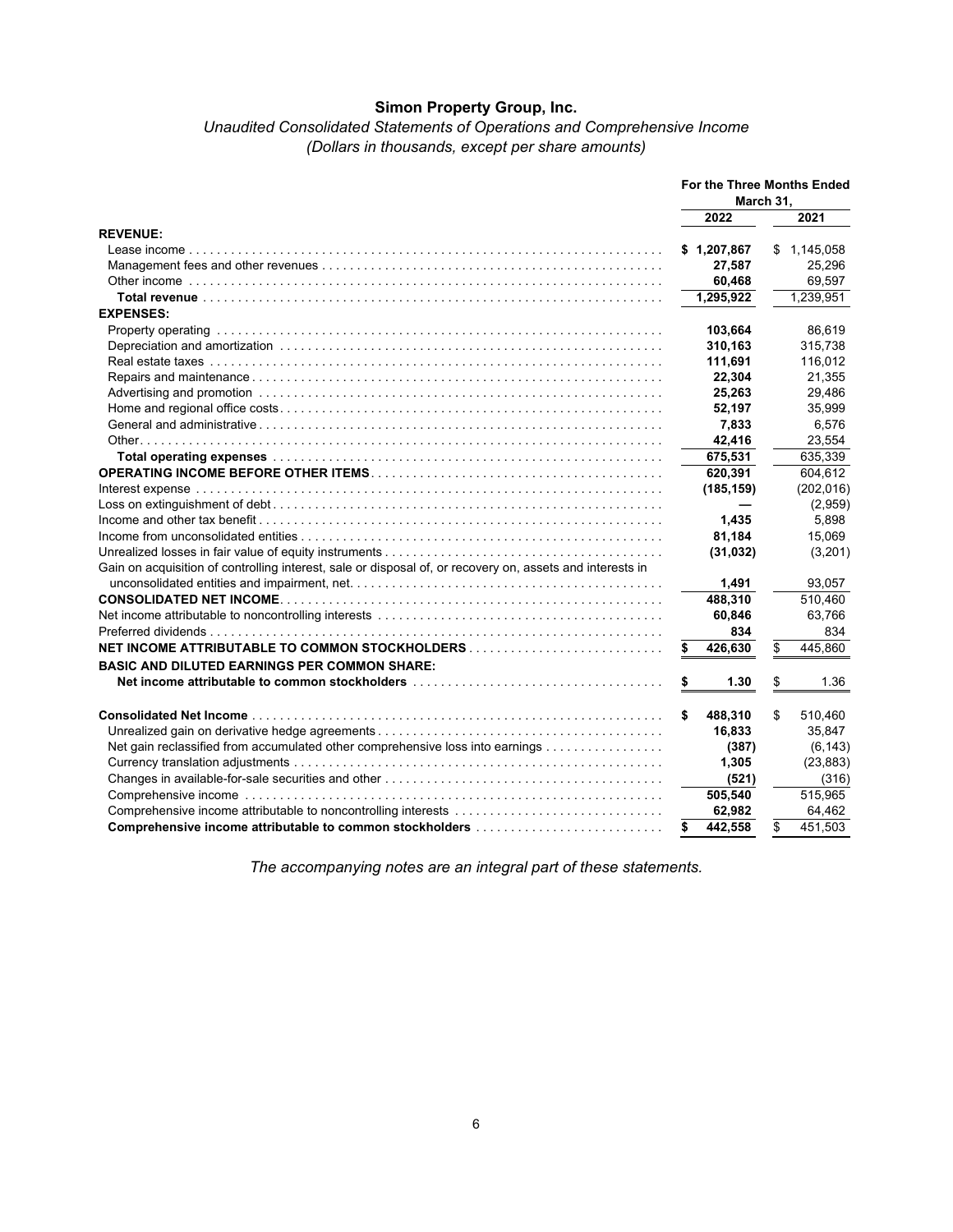# **Simon Property Group, Inc.**

# *Unaudited Consolidated Statements of Cash Flows*

*(Dollars in thousands)*

|                                                                                               | For the Three Months Ended<br>March 31, |               |
|-----------------------------------------------------------------------------------------------|-----------------------------------------|---------------|
|                                                                                               | 2022                                    | 2021          |
| <b>CASH FLOWS FROM OPERATING ACTIVITIES:</b>                                                  |                                         |               |
|                                                                                               | \$<br>488,310                           | \$<br>510,460 |
| Adjustments to reconcile consolidated net income to net cash provided by operating activities |                                         |               |
|                                                                                               | 324,124                                 | 331,820       |
|                                                                                               |                                         | 2,959         |
| Gain on acquisition of controlling interests, sale or disposal of, or recovery on, assets and |                                         |               |
| interests in unconsolidated entities, and impairment, net                                     | (1, 491)                                | (93,057)      |
|                                                                                               | 31,032                                  | 3,201         |
|                                                                                               | 9,254                                   | 5,928         |
|                                                                                               | (81, 184)                               | (15,069)      |
| Distributions of income from unconsolidated entities                                          | 121,448                                 | 62,888        |
| <b>Changes in assets and liabilities</b>                                                      |                                         |               |
|                                                                                               | 89,958                                  | 203,703       |
|                                                                                               | (41, 214)                               | (38,016)      |
| Accounts payable, accrued expenses, intangibles, deferred revenues and other                  | (148, 368)                              | (99,055)      |
|                                                                                               | 791,869                                 | 875,762       |
| <b>CASH FLOWS FROM INVESTING ACTIVITIES:</b>                                                  |                                         |               |
|                                                                                               |                                         | (56, 250)     |
|                                                                                               | (125, 357)                              | (494)         |
|                                                                                               | 71,930                                  | 285           |
|                                                                                               | (154, 649)                              | (114, 808)    |
|                                                                                               |                                         | 5,595         |
|                                                                                               | (124, 429)                              | (19, 511)     |
|                                                                                               | (6, 390)                                | (556)         |
|                                                                                               | 25,986                                  |               |
|                                                                                               |                                         | 6,400         |
| Distributions of capital from unconsolidated entities and other                               | 213,010                                 | 41,287        |
|                                                                                               | (99, 899)                               | (138, 052)    |
| <b>CASH FLOWS FROM FINANCING ACTIVITIES:</b>                                                  |                                         |               |
| Proceeds from sales of common stock and other, net of transaction costs                       | (82)                                    | (82)          |
| Purchase of shares related to stock grant recipients' tax withholdings                        | (3,757)                                 |               |
|                                                                                               | (147)                                   | (37)          |
| Proceeds from the special purpose acquisition company IPO, net of transaction costs           |                                         | 338,121       |
| <b>Establishment of trust account for special purpose acquisition company </b>                |                                         | (345,000)     |
|                                                                                               | (1, 205)                                | (2,029)       |
| Contributions from noncontrolling interest holders in properties                              | 4,833                                   |               |
|                                                                                               | (479)                                   | (479)         |
|                                                                                               | (543, 010)                              | (427, 472)    |
|                                                                                               | (78, 024)                               | (60, 324)     |
|                                                                                               |                                         | (2,959)       |
|                                                                                               | 2,433,167                               | 3,576,224     |
|                                                                                               | (2,522,273)                             | (3,889,449)   |
|                                                                                               | (710, 977)                              | (813, 486)    |
|                                                                                               | (19,007)                                | (75, 776)     |
|                                                                                               | 533,936                                 | 1,011,613     |
|                                                                                               | \$<br>514,929                           | \$<br>935,837 |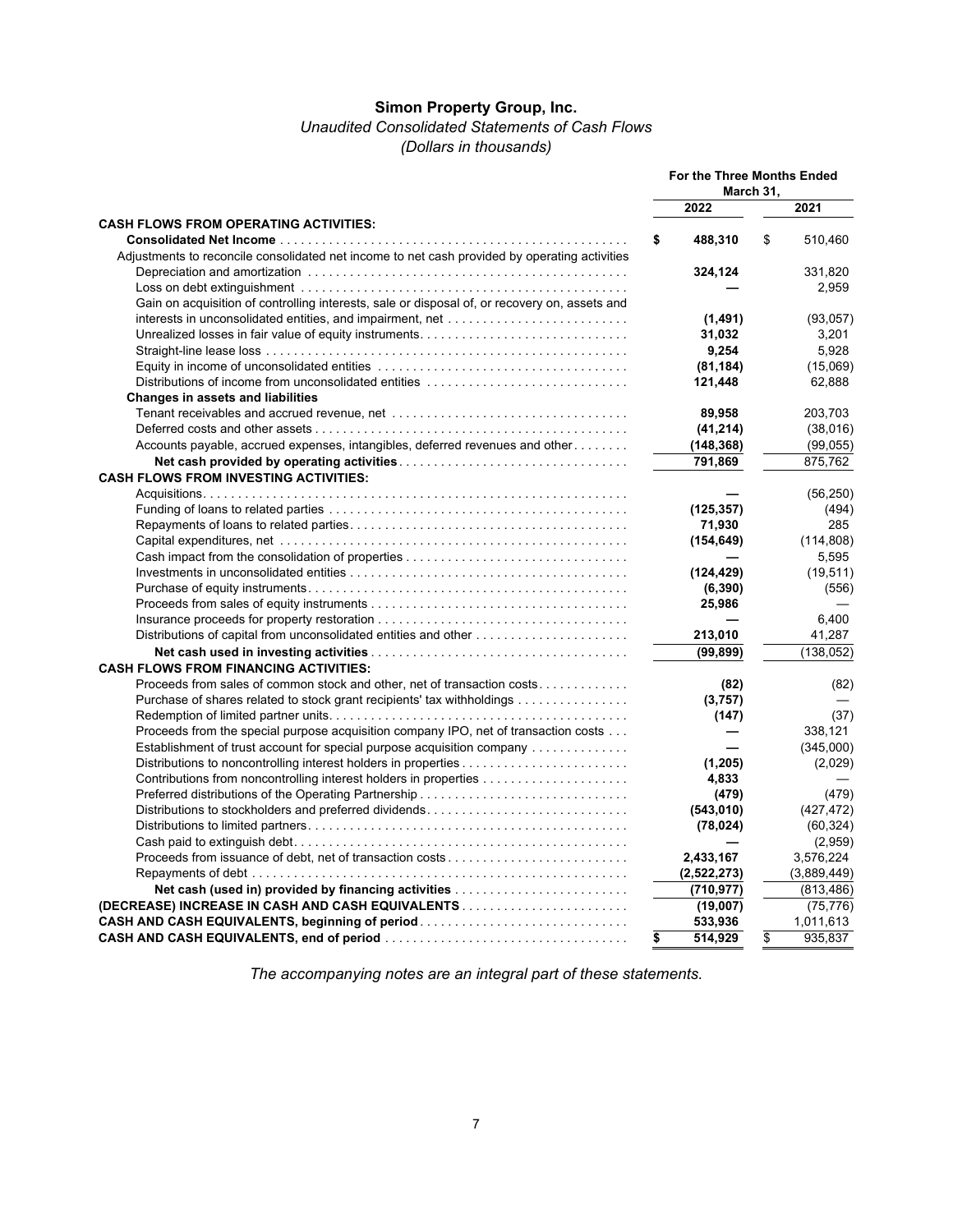| Unaudited Consolidated Statements of Equity<br>Simon Property Group, Inc.<br>(Dollars in thousands) | Equity<br>Total<br>Noncontrolling<br>interests<br>Common<br>Stock<br>Held in<br>Accumulated<br>Deficit<br>Excess of<br>Par Value<br>Capital in<br>Comprehensive<br>Income (Loss)<br>Accumulated<br>Other<br>Common<br>Stock<br>Preferred | \$3,852,985<br>491,533<br>Treasury<br>\$ (1,884,441)<br>\$(5,823,708)<br>\$11,212,990<br>(185, 186)<br>24<br>Stock<br>$\frac{\text{Stock}}{\text{41,763}}$ | (82)<br>(27)<br>(82)                                                                                             | 6,864 | $(147)$<br>3,705<br>$\frac{1}{2}$<br>$(6,864)$<br>$(137)$<br>$3,705$<br>.                                                               | 3,895 | 3,895<br>13,025)<br>16,833<br>1,305<br>$(262)$<br>$2,118$<br>(3,757)<br>(9,007)<br>14,715 | 135 | $(521)$<br>$(387)$<br>(66)<br>(49)<br>$\frac{1,170}{(455)}$<br>(338)                                                                | 17,230<br>2,138<br>15,092 | (3,899)<br>3,899                                                                                                                                                                                        | (621, 034)<br>(78, 024)<br>(543, 010)<br>. | $\left(60\right)$<br>(60)                                                                                                                                     | 489,100<br>3,732,567<br>61,636<br>476,920<br>$$$ (1,881,334)<br>(5,948,261)<br>427,464<br>11,213,621<br>(170,094)<br>41,681 |  |
|-----------------------------------------------------------------------------------------------------|------------------------------------------------------------------------------------------------------------------------------------------------------------------------------------------------------------------------------------------|------------------------------------------------------------------------------------------------------------------------------------------------------------|------------------------------------------------------------------------------------------------------------------|-------|-----------------------------------------------------------------------------------------------------------------------------------------|-------|-------------------------------------------------------------------------------------------|-----|-------------------------------------------------------------------------------------------------------------------------------------|---------------------------|---------------------------------------------------------------------------------------------------------------------------------------------------------------------------------------------------------|--------------------------------------------|---------------------------------------------------------------------------------------------------------------------------------------------------------------|-----------------------------------------------------------------------------------------------------------------------------|--|
|                                                                                                     |                                                                                                                                                                                                                                          |                                                                                                                                                            | Exchange of limited partner units (2,680 common shares, note 8)<br>Series J preferred stock premium amortization |       | American of stock incentive contract in the contract of stock in the contract of stock in the contract of the contract of $\mathcal{A}$ |       | ssuance of unit equivalents and other (23,514 common shares repurchased)                  |     | Net gain reclassified from accumulated other comprehensive loss into earnings<br>Changes in available-for-sale securities and other |                           | Adjustment to limited partners' interest from change in ownership in the Operating Partnership.<br>Distributions to common stockholders and limited partners, excluding Operating Partnership preferred |                                            | Net income, excluding \$479 attributable to preferred interests in the Operating Partnership and a<br>Distributions to other noncontrolling interest partners | \$1,269 loss attributable to noncontrolling redeemable interests in properties                                              |  |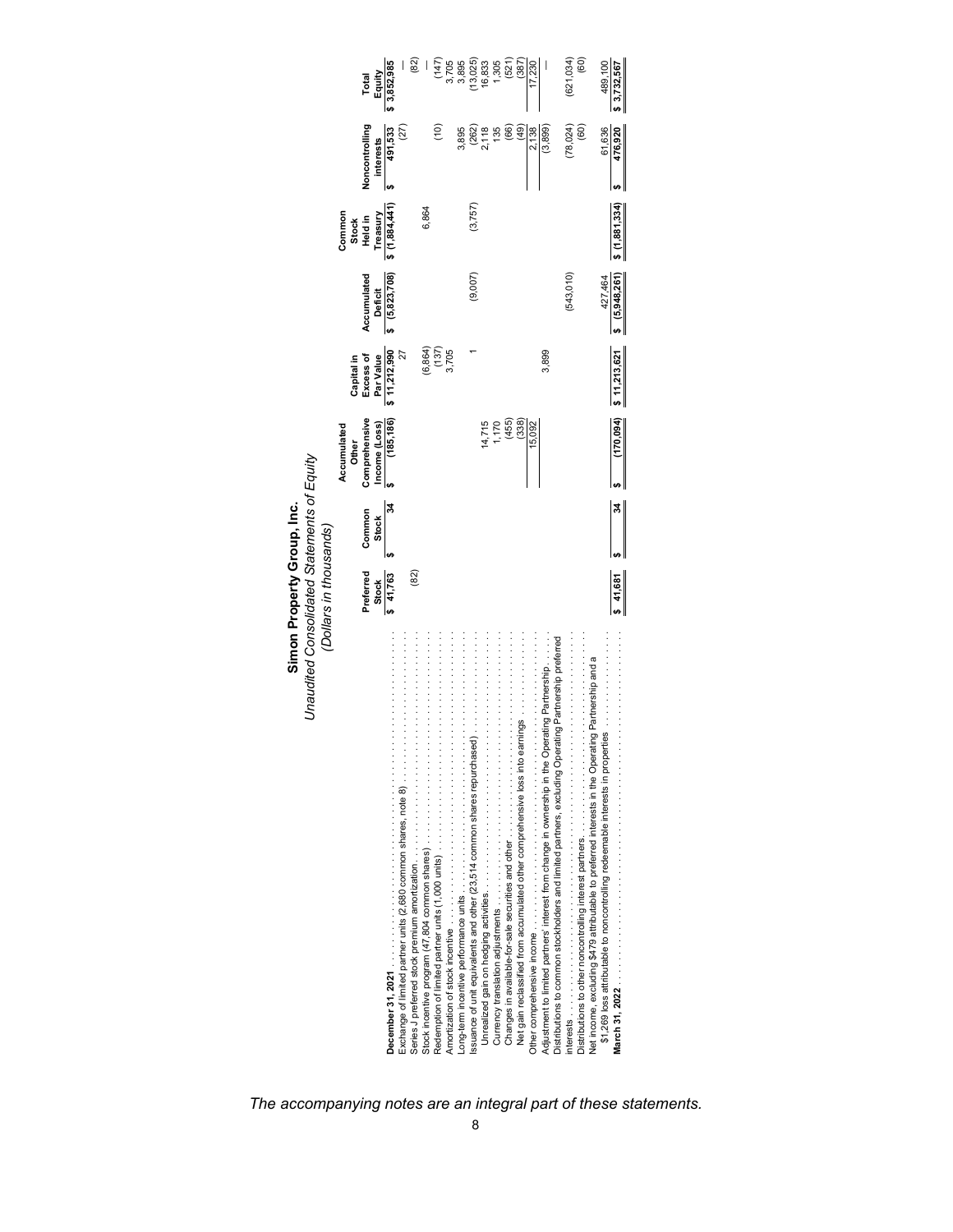| Unaudited Consolidated Statements of Equity                                                                                                                                              | (Dollars in thousands) |                 |                          |                                |                        |                            |                             |                                                                |
|------------------------------------------------------------------------------------------------------------------------------------------------------------------------------------------|------------------------|-----------------|--------------------------|--------------------------------|------------------------|----------------------------|-----------------------------|----------------------------------------------------------------|
|                                                                                                                                                                                          |                        |                 | Accumulated<br>Other     | Capital in                     |                        | Common                     |                             |                                                                |
|                                                                                                                                                                                          | Preferred<br>Stock     | Common<br>Stock | Comprehensive            | Excess of                      | Accumulated<br>Deficit | Stock<br>Held in           | Noncontrolling<br>interests | Equity<br>Total                                                |
| December 31, 2020                                                                                                                                                                        | \$42,091               | 24              | $\frac{1}{10}$ (188,675) | Par Value<br>\$ 11,179,688     | (6, 102, 314)          | Treasury<br>\$ (1,891,352) | 432,874                     | \$3,472,346                                                    |
| Series J preferred stock premium amortization                                                                                                                                            | (82)                   |                 |                          |                                |                        |                            |                             |                                                                |
| Stock incentive program (37,976 common shares)                                                                                                                                           |                        |                 |                          | $(7,214)$<br>$(34)$<br>$4,231$ |                        | 7,214                      |                             |                                                                |
| Redemption of limited partner units (316 units)                                                                                                                                          |                        |                 |                          |                                |                        |                            | $\widehat{\mathcal{C}}$     |                                                                |
| .<br>Amortization of stock incentive Amortization of stock incentive Amortization                                                                                                        |                        |                 |                          |                                |                        |                            |                             |                                                                |
|                                                                                                                                                                                          |                        |                 |                          |                                |                        |                            | 5,014                       |                                                                |
| ssuance of unit equivalents and other                                                                                                                                                    |                        |                 |                          | (4, 313)                       | (2, 681)               |                            | 15,822<br>4,514             | $(37)$<br>$4,231$<br>$5,014$<br>$6,828$<br>$8,847$<br>$35,847$ |
|                                                                                                                                                                                          |                        |                 | 31,333                   |                                |                        |                            |                             |                                                                |
| Currency translation adjustments                                                                                                                                                         |                        |                 | (20, 878)                |                                |                        |                            | (3,005)                     | $(23, 883)$<br>$(316)$                                         |
| Changes in available-for-sale securities and other                                                                                                                                       |                        |                 | (276)                    |                                |                        |                            | $\frac{6}{2}$               |                                                                |
| Net gain reclassified from accumulated other comprehensive loss into earnings $\ldots \ldots$                                                                                            |                        |                 | (5, 370)                 |                                |                        |                            | (773)                       | (6, 143)                                                       |
|                                                                                                                                                                                          |                        |                 | 4,809                    |                                |                        |                            | 696                         | 5,505                                                          |
| Adjustment to limited partners' interest from change in ownership in the Operating Partnership.                                                                                          |                        |                 |                          | 4,849                          |                        |                            | (4, 849)                    |                                                                |
| .<br>Distributions to common stockholders and limited partners, excluding Operating Partnership preferred                                                                                |                        |                 |                          |                                | (428, 712)             |                            | (61, 558)                   | (490, 270)                                                     |
| Distributions to other noncontrolling interest partners                                                                                                                                  |                        |                 |                          |                                |                        |                            | (577)                       | (577)                                                          |
| ing Partnership and an \$897<br>Net income, excluding \$479 attributable to preferred interests in the Operati<br>loss attributable to noncontrolling redeemable interests in properties |                        |                 |                          |                                | 446,694                |                            | 64,184                      | 510,878                                                        |
| $M = \frac{1}{2}$                                                                                                                                                                        | 642,009                | 24              | (183, 866)               | \$11,177,207                   | (6,087,013)            | (1,884,138)                | 451,603                     | \$3,515,836                                                    |
|                                                                                                                                                                                          |                        |                 |                          |                                |                        |                            |                             |                                                                |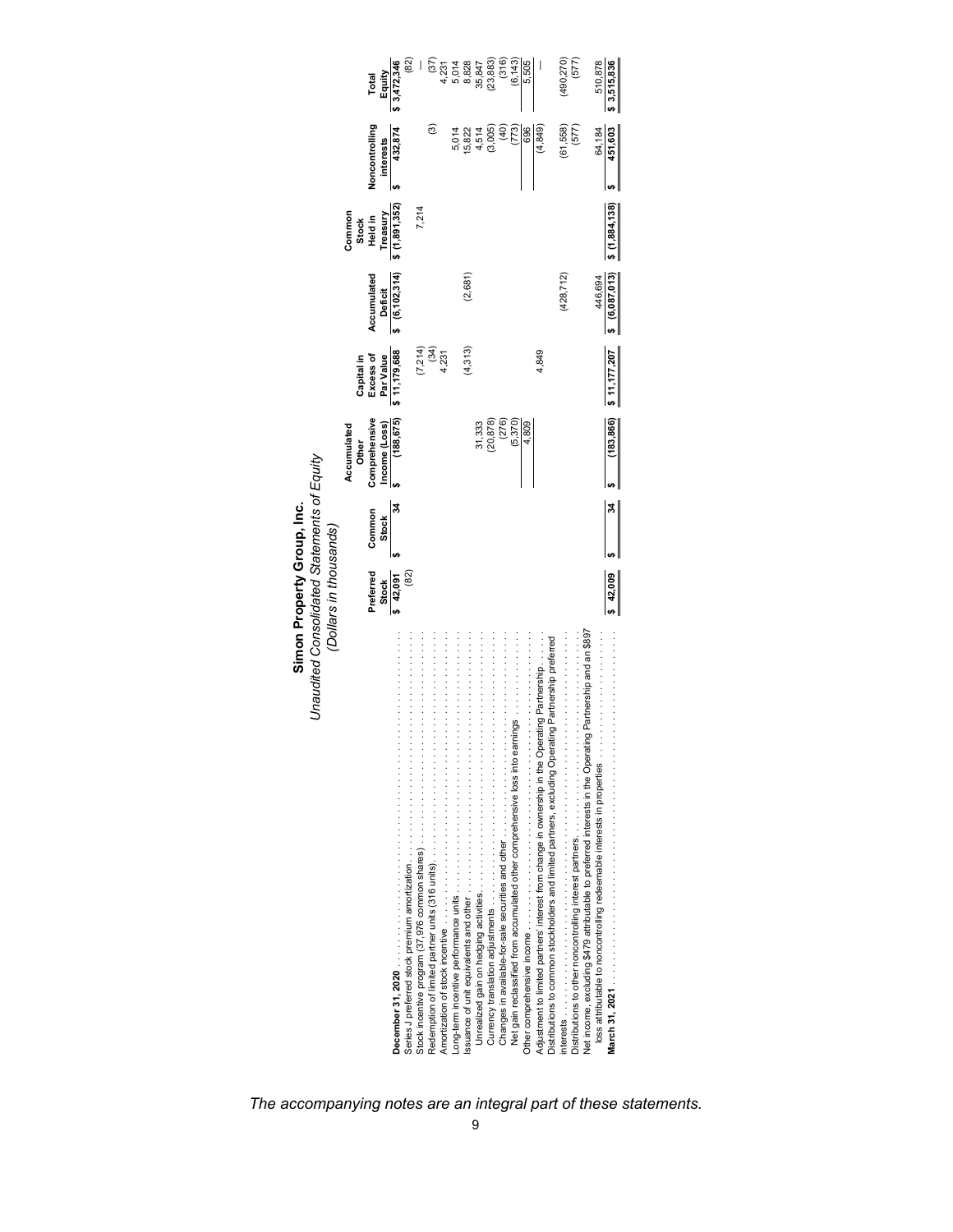*Unaudited Consolidated Balance Sheets (Dollars in thousands, except unit amounts)* 

|                                                                                                |    | March 31,<br>2022 |    | December 31,<br>2021 |
|------------------------------------------------------------------------------------------------|----|-------------------|----|----------------------|
| <b>ASSETS:</b>                                                                                 |    |                   |    |                      |
|                                                                                                | S  | 37,903,758        | \$ | 37,932,366           |
|                                                                                                |    | 15,804,885        |    | 15,621,127           |
|                                                                                                |    | 22,098,873        |    | 22,311,239           |
|                                                                                                |    | 514,929           |    | 533,936              |
|                                                                                                |    | 819,829           |    | 919,654              |
|                                                                                                |    | 3,276,296         |    | 3,305,102            |
|                                                                                                |    | 1,636,946         |    | 1,661,943            |
|                                                                                                |    | 3,126,897         |    | 3,075,375            |
|                                                                                                |    | 501,910           |    | 504,119              |
| Investments held in trust - special purpose acquisition company                                |    | 345,000           |    | 345,000              |
|                                                                                                |    | 1,130,747         |    | 1,121,011            |
|                                                                                                | S. | 33,451,427        | \$ | 33,777,379           |
| <b>LIABILITIES:</b>                                                                            |    |                   |    |                      |
|                                                                                                | S  | 25,169,837        | \$ | 25,321,022           |
| Accounts payable, accrued expenses, intangibles, and deferred revenues                         |    | 1,208,643         |    | 1,433,216            |
| Cash distributions and losses in unconsolidated entities, at equity                            |    | 1,749,692         |    | 1,573,105            |
|                                                                                                |    | 1,850             |    | 1,468                |
|                                                                                                |    | 504,684           |    | 506,931              |
|                                                                                                |    | 525,849           |    | 540,912              |
|                                                                                                |    | 29,160,555        |    | 29,376,654           |
| Commitments and contingencies                                                                  |    |                   |    |                      |
| Preferred units, various series, at liquidation value, and noncontrolling redeemable interests |    | 558,305           |    | 547,740              |
| <b>EQUITY:</b>                                                                                 |    |                   |    |                      |
| Partners' Equity                                                                               |    |                   |    |                      |
| Preferred units, 796,948 units outstanding. Liquidation value of \$39,847.                     |    | 41,681            |    | 41,763               |
| General Partner, 328,646,595 and 328,619,625 units outstanding, respectively                   |    | 3,213,966         |    | 3,319,689            |
| Limited Partners, 47,316,698 and 47,247,936 units outstanding, respectively                    |    | 462,726           |    | 477,292              |
|                                                                                                |    | 3,718,373         |    | 3,838,744            |
|                                                                                                |    | 14,194            |    | 14,241               |
|                                                                                                |    | 3,732,567         |    | 3,852,985            |
|                                                                                                | S  | 33,451,427        | S  | 33,777,379           |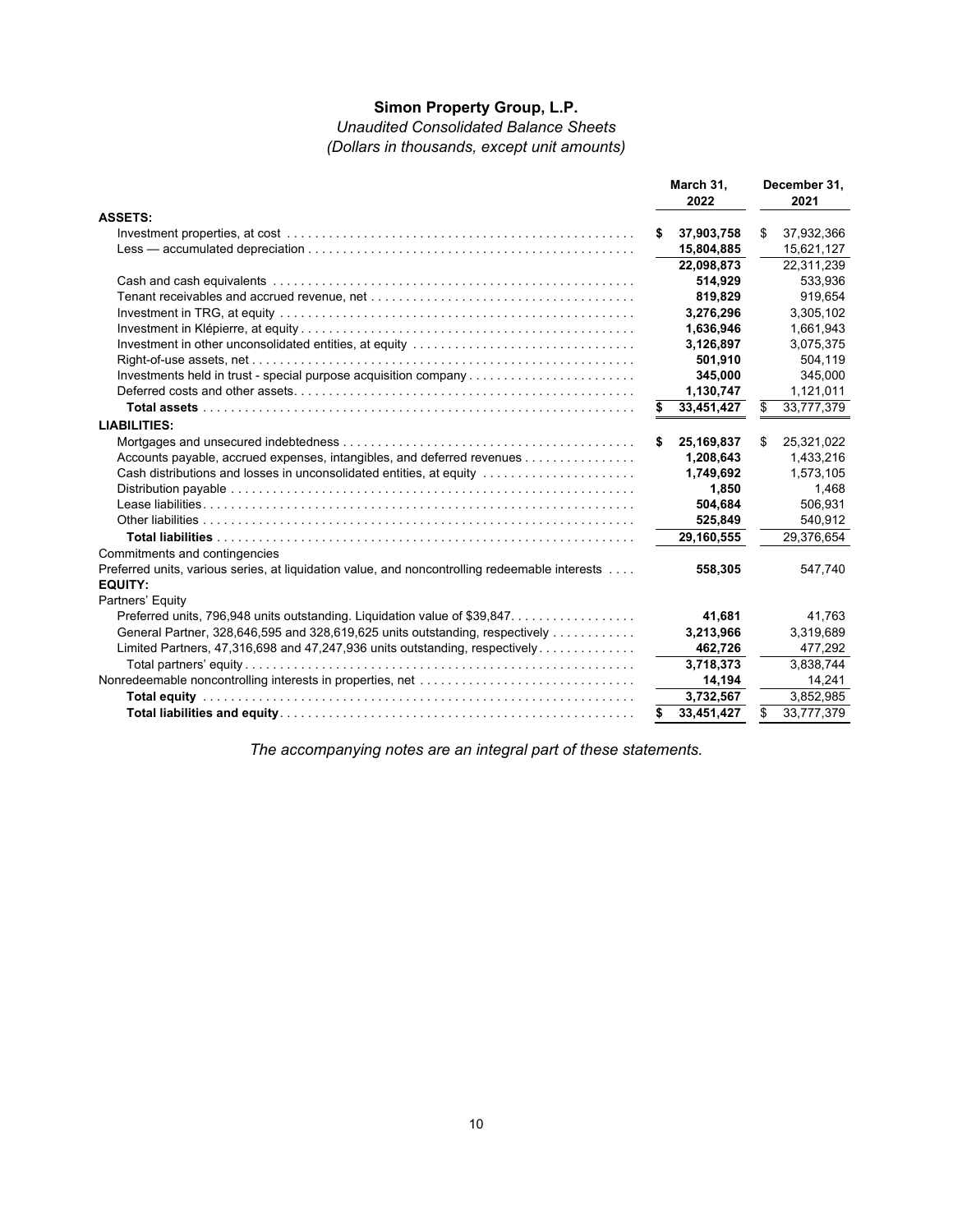# *Unaudited Consolidated Statements of Operations and Comprehensive Income (Dollars in thousands, except per unit amounts)*

|                                                                                                           | For the Three Months Ended<br>March 31, |                       |
|-----------------------------------------------------------------------------------------------------------|-----------------------------------------|-----------------------|
|                                                                                                           | 2022                                    | 2021                  |
| <b>REVENUE:</b>                                                                                           |                                         |                       |
|                                                                                                           | \$<br>1,207,867                         | \$1,145,058           |
|                                                                                                           | 27,587                                  | 25,296                |
|                                                                                                           | 60,468                                  | 69,597                |
|                                                                                                           | 1,295,922                               | 1,239,951             |
| <b>EXPENSES:</b>                                                                                          |                                         |                       |
|                                                                                                           | 103,664                                 | 86,619                |
|                                                                                                           | 310,163                                 | 315,738               |
|                                                                                                           | 111,691                                 | 116,012               |
|                                                                                                           | 22,304                                  | 21,355                |
|                                                                                                           | 25,263                                  | 29,486                |
|                                                                                                           | 52,197                                  | 35,999                |
|                                                                                                           | 7,833                                   | 6,576                 |
|                                                                                                           | 42,416                                  | 23,554                |
|                                                                                                           | 675,531                                 | 635,339               |
|                                                                                                           | 620,391                                 | 604.612               |
|                                                                                                           | (185, 159)                              | (202, 016)            |
|                                                                                                           |                                         | (2,959)               |
|                                                                                                           | 1,435                                   | 5,898                 |
|                                                                                                           | 81,184                                  | 15,069                |
|                                                                                                           | (31, 032)                               | (3,201)               |
| Gain on acquisition of controlling interest, sale or disposal of, or recovery on, assets and interests in |                                         |                       |
|                                                                                                           | 1,491                                   | 93,057                |
|                                                                                                           | 488,310                                 | $\overline{510}$ ,460 |
|                                                                                                           | (996)                                   | (938)                 |
|                                                                                                           | 1,313                                   | 1,313                 |
|                                                                                                           | 487,993                                 | \$<br>510,085         |
| <b>NET INCOME ATTRIBUTABLE TO UNITHOLDERS ATTRIBUTABLE TO:</b>                                            |                                         |                       |
|                                                                                                           | \$<br>426,630                           | \$<br>445,860         |
|                                                                                                           | 61,363                                  | 64,225                |
|                                                                                                           | 487,993                                 | \$<br>510,085         |
|                                                                                                           |                                         |                       |
| <b>BASIC AND DILUTED EARNINGS PER UNIT:</b>                                                               |                                         |                       |
|                                                                                                           | 1.30                                    | \$<br>1.36            |
|                                                                                                           |                                         |                       |
|                                                                                                           | \$<br>488,310                           | \$<br>510,460         |
|                                                                                                           | 16,833                                  | 35,847                |
| Net gain reclassified from accumulated other comprehensive loss into earnings                             | (387)                                   | (6, 143)              |
|                                                                                                           | 1,305                                   | (23, 883)             |
|                                                                                                           | (521)                                   | (316)                 |
|                                                                                                           | 505,540                                 | 515,965               |
| Comprehensive income (loss) attributable to noncontrolling interests                                      | 273                                     | (41)                  |
|                                                                                                           | \$<br>505,267                           | \$<br>516.006         |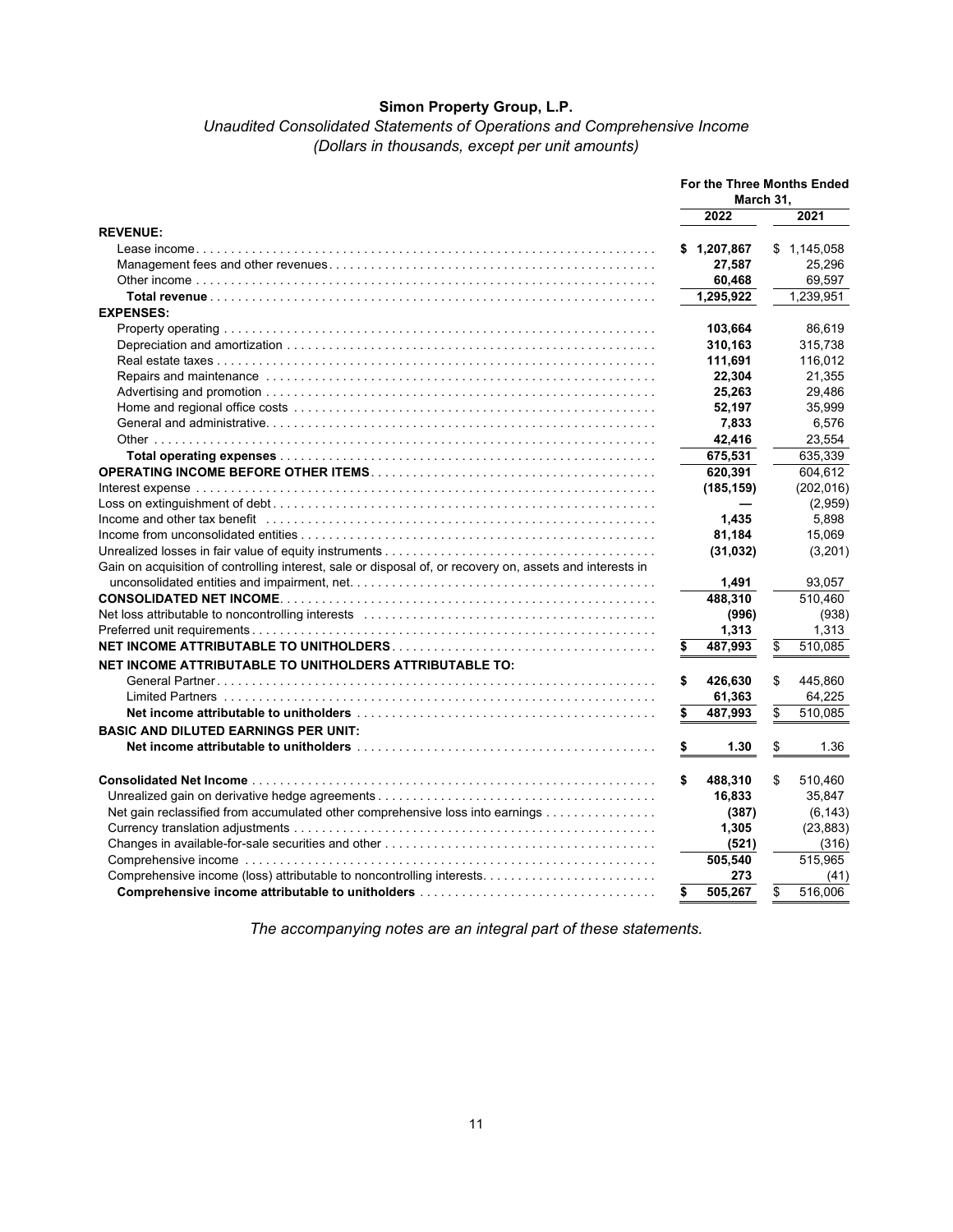# *Unaudited Consolidated Statements of Cash Flows*

*(Dollars in thousands)* 

| 2022<br>2021<br><b>CASH FLOWS FROM OPERATING ACTIVITIES:</b><br>488,310<br>510,460<br>\$<br>\$<br>Adjustments to reconcile consolidated net income to net cash provided by operating activities<br>324,124<br>331,820<br>2,959<br>Gain on acquisition of controlling interests, sale or disposal of, or recovery on, assets and<br>(1, 491)<br>(93,057)<br>Unrealized losses in fair value of equity instruments<br>31,032<br>3,201<br>9,254<br>5.928<br>(81, 184)<br>(15,069)<br>Distributions of income from unconsolidated entities<br>121,448<br>62,888<br><b>Changes in assets and liabilities</b><br>89,958<br>203,703<br>(41, 214)<br>(38,016)<br>Accounts payable, accrued expenses, intangibles, deferred revenues and other<br>(148, 368)<br>(99,055)<br>791,869<br>875,762<br><b>CASH FLOWS FROM INVESTING ACTIVITIES:</b><br>(56, 250)<br>(125, 357)<br>(494)<br>71,930<br>285<br>(154, 649)<br>(114, 808)<br>5,595<br>(124, 429)<br>(19, 511)<br>(6, 390)<br>(556)<br>25,986<br>6,400<br>Distributions of capital from unconsolidated entities and other<br>213,010<br>41,287<br>(99, 899)<br>(138, 052)<br><b>CASH FLOWS FROM FINANCING ACTIVITIES:</b><br>(82)<br>(82)<br>Purchase of units related to stock grant recipients' tax withholdings<br>(3,757)<br>(37)<br>(147)<br>Proceeds from the special purpose acquisition company IPO, net of transaction costs<br>338,121<br>Establishment of trust account for special purpose acquisition company<br>(345,000)<br>(1, 205)<br>(2,029)<br>4,833<br>(621, 513)<br>(488, 275)<br>(2,959)<br>Mortgage and unsecured indebtedness proceeds, net of transaction costs<br>3,576,224<br>2,433,167<br>(2,522,273)<br>(3,889,449)<br>(710, 977)<br>(813, 486)<br>(19,007)<br>(75, 776) |                                                        | For the Three Months Ended<br>March 31. |           |
|---------------------------------------------------------------------------------------------------------------------------------------------------------------------------------------------------------------------------------------------------------------------------------------------------------------------------------------------------------------------------------------------------------------------------------------------------------------------------------------------------------------------------------------------------------------------------------------------------------------------------------------------------------------------------------------------------------------------------------------------------------------------------------------------------------------------------------------------------------------------------------------------------------------------------------------------------------------------------------------------------------------------------------------------------------------------------------------------------------------------------------------------------------------------------------------------------------------------------------------------------------------------------------------------------------------------------------------------------------------------------------------------------------------------------------------------------------------------------------------------------------------------------------------------------------------------------------------------------------------------------------------------------------------------------------------------------------------------------------------------------|--------------------------------------------------------|-----------------------------------------|-----------|
|                                                                                                                                                                                                                                                                                                                                                                                                                                                                                                                                                                                                                                                                                                                                                                                                                                                                                                                                                                                                                                                                                                                                                                                                                                                                                                                                                                                                                                                                                                                                                                                                                                                                                                                                                   |                                                        |                                         |           |
|                                                                                                                                                                                                                                                                                                                                                                                                                                                                                                                                                                                                                                                                                                                                                                                                                                                                                                                                                                                                                                                                                                                                                                                                                                                                                                                                                                                                                                                                                                                                                                                                                                                                                                                                                   |                                                        |                                         |           |
|                                                                                                                                                                                                                                                                                                                                                                                                                                                                                                                                                                                                                                                                                                                                                                                                                                                                                                                                                                                                                                                                                                                                                                                                                                                                                                                                                                                                                                                                                                                                                                                                                                                                                                                                                   |                                                        |                                         |           |
|                                                                                                                                                                                                                                                                                                                                                                                                                                                                                                                                                                                                                                                                                                                                                                                                                                                                                                                                                                                                                                                                                                                                                                                                                                                                                                                                                                                                                                                                                                                                                                                                                                                                                                                                                   |                                                        |                                         |           |
|                                                                                                                                                                                                                                                                                                                                                                                                                                                                                                                                                                                                                                                                                                                                                                                                                                                                                                                                                                                                                                                                                                                                                                                                                                                                                                                                                                                                                                                                                                                                                                                                                                                                                                                                                   |                                                        |                                         |           |
|                                                                                                                                                                                                                                                                                                                                                                                                                                                                                                                                                                                                                                                                                                                                                                                                                                                                                                                                                                                                                                                                                                                                                                                                                                                                                                                                                                                                                                                                                                                                                                                                                                                                                                                                                   |                                                        |                                         |           |
|                                                                                                                                                                                                                                                                                                                                                                                                                                                                                                                                                                                                                                                                                                                                                                                                                                                                                                                                                                                                                                                                                                                                                                                                                                                                                                                                                                                                                                                                                                                                                                                                                                                                                                                                                   |                                                        |                                         |           |
|                                                                                                                                                                                                                                                                                                                                                                                                                                                                                                                                                                                                                                                                                                                                                                                                                                                                                                                                                                                                                                                                                                                                                                                                                                                                                                                                                                                                                                                                                                                                                                                                                                                                                                                                                   |                                                        |                                         |           |
|                                                                                                                                                                                                                                                                                                                                                                                                                                                                                                                                                                                                                                                                                                                                                                                                                                                                                                                                                                                                                                                                                                                                                                                                                                                                                                                                                                                                                                                                                                                                                                                                                                                                                                                                                   |                                                        |                                         |           |
|                                                                                                                                                                                                                                                                                                                                                                                                                                                                                                                                                                                                                                                                                                                                                                                                                                                                                                                                                                                                                                                                                                                                                                                                                                                                                                                                                                                                                                                                                                                                                                                                                                                                                                                                                   |                                                        |                                         |           |
|                                                                                                                                                                                                                                                                                                                                                                                                                                                                                                                                                                                                                                                                                                                                                                                                                                                                                                                                                                                                                                                                                                                                                                                                                                                                                                                                                                                                                                                                                                                                                                                                                                                                                                                                                   |                                                        |                                         |           |
|                                                                                                                                                                                                                                                                                                                                                                                                                                                                                                                                                                                                                                                                                                                                                                                                                                                                                                                                                                                                                                                                                                                                                                                                                                                                                                                                                                                                                                                                                                                                                                                                                                                                                                                                                   |                                                        |                                         |           |
|                                                                                                                                                                                                                                                                                                                                                                                                                                                                                                                                                                                                                                                                                                                                                                                                                                                                                                                                                                                                                                                                                                                                                                                                                                                                                                                                                                                                                                                                                                                                                                                                                                                                                                                                                   |                                                        |                                         |           |
|                                                                                                                                                                                                                                                                                                                                                                                                                                                                                                                                                                                                                                                                                                                                                                                                                                                                                                                                                                                                                                                                                                                                                                                                                                                                                                                                                                                                                                                                                                                                                                                                                                                                                                                                                   |                                                        |                                         |           |
|                                                                                                                                                                                                                                                                                                                                                                                                                                                                                                                                                                                                                                                                                                                                                                                                                                                                                                                                                                                                                                                                                                                                                                                                                                                                                                                                                                                                                                                                                                                                                                                                                                                                                                                                                   |                                                        |                                         |           |
|                                                                                                                                                                                                                                                                                                                                                                                                                                                                                                                                                                                                                                                                                                                                                                                                                                                                                                                                                                                                                                                                                                                                                                                                                                                                                                                                                                                                                                                                                                                                                                                                                                                                                                                                                   |                                                        |                                         |           |
|                                                                                                                                                                                                                                                                                                                                                                                                                                                                                                                                                                                                                                                                                                                                                                                                                                                                                                                                                                                                                                                                                                                                                                                                                                                                                                                                                                                                                                                                                                                                                                                                                                                                                                                                                   |                                                        |                                         |           |
|                                                                                                                                                                                                                                                                                                                                                                                                                                                                                                                                                                                                                                                                                                                                                                                                                                                                                                                                                                                                                                                                                                                                                                                                                                                                                                                                                                                                                                                                                                                                                                                                                                                                                                                                                   |                                                        |                                         |           |
|                                                                                                                                                                                                                                                                                                                                                                                                                                                                                                                                                                                                                                                                                                                                                                                                                                                                                                                                                                                                                                                                                                                                                                                                                                                                                                                                                                                                                                                                                                                                                                                                                                                                                                                                                   |                                                        |                                         |           |
|                                                                                                                                                                                                                                                                                                                                                                                                                                                                                                                                                                                                                                                                                                                                                                                                                                                                                                                                                                                                                                                                                                                                                                                                                                                                                                                                                                                                                                                                                                                                                                                                                                                                                                                                                   |                                                        |                                         |           |
|                                                                                                                                                                                                                                                                                                                                                                                                                                                                                                                                                                                                                                                                                                                                                                                                                                                                                                                                                                                                                                                                                                                                                                                                                                                                                                                                                                                                                                                                                                                                                                                                                                                                                                                                                   |                                                        |                                         |           |
|                                                                                                                                                                                                                                                                                                                                                                                                                                                                                                                                                                                                                                                                                                                                                                                                                                                                                                                                                                                                                                                                                                                                                                                                                                                                                                                                                                                                                                                                                                                                                                                                                                                                                                                                                   |                                                        |                                         |           |
|                                                                                                                                                                                                                                                                                                                                                                                                                                                                                                                                                                                                                                                                                                                                                                                                                                                                                                                                                                                                                                                                                                                                                                                                                                                                                                                                                                                                                                                                                                                                                                                                                                                                                                                                                   |                                                        |                                         |           |
|                                                                                                                                                                                                                                                                                                                                                                                                                                                                                                                                                                                                                                                                                                                                                                                                                                                                                                                                                                                                                                                                                                                                                                                                                                                                                                                                                                                                                                                                                                                                                                                                                                                                                                                                                   |                                                        |                                         |           |
|                                                                                                                                                                                                                                                                                                                                                                                                                                                                                                                                                                                                                                                                                                                                                                                                                                                                                                                                                                                                                                                                                                                                                                                                                                                                                                                                                                                                                                                                                                                                                                                                                                                                                                                                                   |                                                        |                                         |           |
|                                                                                                                                                                                                                                                                                                                                                                                                                                                                                                                                                                                                                                                                                                                                                                                                                                                                                                                                                                                                                                                                                                                                                                                                                                                                                                                                                                                                                                                                                                                                                                                                                                                                                                                                                   |                                                        |                                         |           |
|                                                                                                                                                                                                                                                                                                                                                                                                                                                                                                                                                                                                                                                                                                                                                                                                                                                                                                                                                                                                                                                                                                                                                                                                                                                                                                                                                                                                                                                                                                                                                                                                                                                                                                                                                   |                                                        |                                         |           |
|                                                                                                                                                                                                                                                                                                                                                                                                                                                                                                                                                                                                                                                                                                                                                                                                                                                                                                                                                                                                                                                                                                                                                                                                                                                                                                                                                                                                                                                                                                                                                                                                                                                                                                                                                   |                                                        |                                         |           |
|                                                                                                                                                                                                                                                                                                                                                                                                                                                                                                                                                                                                                                                                                                                                                                                                                                                                                                                                                                                                                                                                                                                                                                                                                                                                                                                                                                                                                                                                                                                                                                                                                                                                                                                                                   |                                                        |                                         |           |
|                                                                                                                                                                                                                                                                                                                                                                                                                                                                                                                                                                                                                                                                                                                                                                                                                                                                                                                                                                                                                                                                                                                                                                                                                                                                                                                                                                                                                                                                                                                                                                                                                                                                                                                                                   |                                                        |                                         |           |
|                                                                                                                                                                                                                                                                                                                                                                                                                                                                                                                                                                                                                                                                                                                                                                                                                                                                                                                                                                                                                                                                                                                                                                                                                                                                                                                                                                                                                                                                                                                                                                                                                                                                                                                                                   |                                                        |                                         |           |
|                                                                                                                                                                                                                                                                                                                                                                                                                                                                                                                                                                                                                                                                                                                                                                                                                                                                                                                                                                                                                                                                                                                                                                                                                                                                                                                                                                                                                                                                                                                                                                                                                                                                                                                                                   |                                                        |                                         |           |
|                                                                                                                                                                                                                                                                                                                                                                                                                                                                                                                                                                                                                                                                                                                                                                                                                                                                                                                                                                                                                                                                                                                                                                                                                                                                                                                                                                                                                                                                                                                                                                                                                                                                                                                                                   |                                                        |                                         |           |
|                                                                                                                                                                                                                                                                                                                                                                                                                                                                                                                                                                                                                                                                                                                                                                                                                                                                                                                                                                                                                                                                                                                                                                                                                                                                                                                                                                                                                                                                                                                                                                                                                                                                                                                                                   |                                                        |                                         |           |
|                                                                                                                                                                                                                                                                                                                                                                                                                                                                                                                                                                                                                                                                                                                                                                                                                                                                                                                                                                                                                                                                                                                                                                                                                                                                                                                                                                                                                                                                                                                                                                                                                                                                                                                                                   |                                                        |                                         |           |
|                                                                                                                                                                                                                                                                                                                                                                                                                                                                                                                                                                                                                                                                                                                                                                                                                                                                                                                                                                                                                                                                                                                                                                                                                                                                                                                                                                                                                                                                                                                                                                                                                                                                                                                                                   |                                                        |                                         |           |
|                                                                                                                                                                                                                                                                                                                                                                                                                                                                                                                                                                                                                                                                                                                                                                                                                                                                                                                                                                                                                                                                                                                                                                                                                                                                                                                                                                                                                                                                                                                                                                                                                                                                                                                                                   |                                                        |                                         |           |
|                                                                                                                                                                                                                                                                                                                                                                                                                                                                                                                                                                                                                                                                                                                                                                                                                                                                                                                                                                                                                                                                                                                                                                                                                                                                                                                                                                                                                                                                                                                                                                                                                                                                                                                                                   |                                                        |                                         |           |
|                                                                                                                                                                                                                                                                                                                                                                                                                                                                                                                                                                                                                                                                                                                                                                                                                                                                                                                                                                                                                                                                                                                                                                                                                                                                                                                                                                                                                                                                                                                                                                                                                                                                                                                                                   |                                                        |                                         |           |
|                                                                                                                                                                                                                                                                                                                                                                                                                                                                                                                                                                                                                                                                                                                                                                                                                                                                                                                                                                                                                                                                                                                                                                                                                                                                                                                                                                                                                                                                                                                                                                                                                                                                                                                                                   |                                                        |                                         |           |
|                                                                                                                                                                                                                                                                                                                                                                                                                                                                                                                                                                                                                                                                                                                                                                                                                                                                                                                                                                                                                                                                                                                                                                                                                                                                                                                                                                                                                                                                                                                                                                                                                                                                                                                                                   |                                                        |                                         |           |
|                                                                                                                                                                                                                                                                                                                                                                                                                                                                                                                                                                                                                                                                                                                                                                                                                                                                                                                                                                                                                                                                                                                                                                                                                                                                                                                                                                                                                                                                                                                                                                                                                                                                                                                                                   |                                                        |                                         |           |
|                                                                                                                                                                                                                                                                                                                                                                                                                                                                                                                                                                                                                                                                                                                                                                                                                                                                                                                                                                                                                                                                                                                                                                                                                                                                                                                                                                                                                                                                                                                                                                                                                                                                                                                                                   |                                                        |                                         |           |
|                                                                                                                                                                                                                                                                                                                                                                                                                                                                                                                                                                                                                                                                                                                                                                                                                                                                                                                                                                                                                                                                                                                                                                                                                                                                                                                                                                                                                                                                                                                                                                                                                                                                                                                                                   | <b>CASH AND CASH EQUIVALENTS, beginning of period </b> | 533,936                                 | 1,011,613 |
| $\overline{514,929}$<br>\$<br>\$<br>935,837                                                                                                                                                                                                                                                                                                                                                                                                                                                                                                                                                                                                                                                                                                                                                                                                                                                                                                                                                                                                                                                                                                                                                                                                                                                                                                                                                                                                                                                                                                                                                                                                                                                                                                       |                                                        |                                         |           |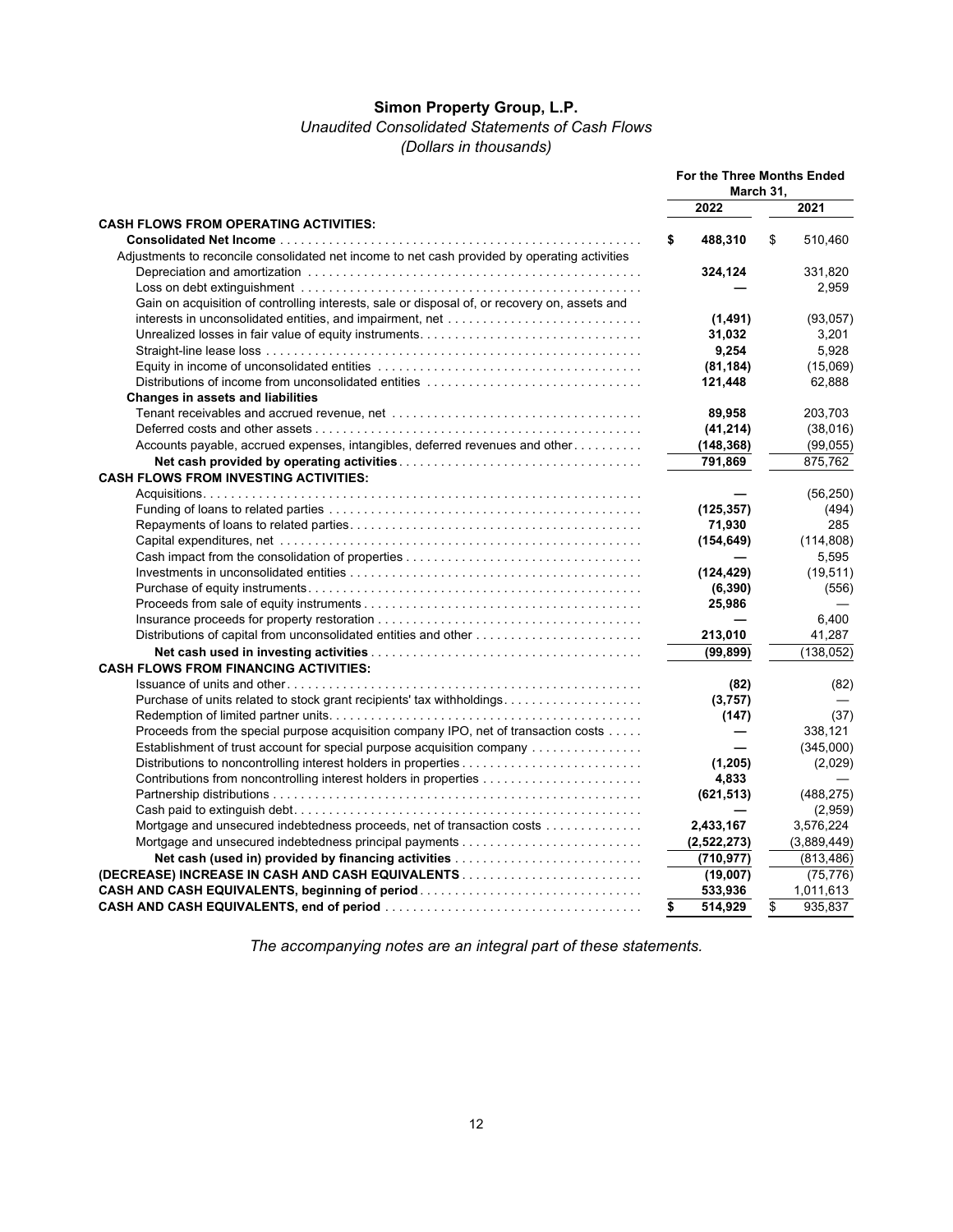| Simon Property Group, L.P.                                            |                                |   |
|-----------------------------------------------------------------------|--------------------------------|---|
| Unaudited Consolidated Statements of Equity<br>(Dollars in thousands) |                                |   |
| Preferred<br>:<br>:                                                   | Simon (Managing<br>.<br>.<br>. | È |

|                                                                                                                                             | Preferred         | Simon (Managing   | Limited                                             | Noncontrolling     | Total                   |
|---------------------------------------------------------------------------------------------------------------------------------------------|-------------------|-------------------|-----------------------------------------------------|--------------------|-------------------------|
|                                                                                                                                             | Units<br>5        | General Partner)  | Partners                                            | interests          | Equity                  |
|                                                                                                                                             | 41,763            | 3,319,689         | 477,292                                             | 14,241             | 3,852,985               |
|                                                                                                                                             | $\left(82\right)$ |                   |                                                     |                    | $\left(82\right)$       |
| imited partner units exchanged to common units (2,680 units)                                                                                |                   |                   | <b>(27)</b>                                         |                    |                         |
| Stock incentive program (47,804 common units)                                                                                               |                   |                   |                                                     |                    |                         |
| Amortization of stock incentive contract in the contract of stock incentive and the contract of the contract of the contract of $\mathbb A$ |                   | 3,705             |                                                     |                    |                         |
| Redemption of limited partner units (1,000 units)                                                                                           |                   | (137              |                                                     |                    | 3,705<br>(147)<br>3,895 |
|                                                                                                                                             |                   |                   | $\frac{10}{3.895}$                                  |                    |                         |
| on units)<br>ssuance of unit equivalents and other (72,442 LTIP units and 23,514 comm                                                       |                   |                   |                                                     | (260)              | 13,025)<br>16,833       |
|                                                                                                                                             |                   | 12,763)<br>14,715 | 2,118                                               |                    |                         |
|                                                                                                                                             |                   | 1,170             | 135                                                 |                    |                         |
|                                                                                                                                             |                   | (455)             | $\left( \begin{matrix} 66 \ 0 \end{matrix} \right)$ |                    | 1,305<br>(521)<br>(387) |
| nings<br>Net gain reclassified from accumulated other comprehensive loss into ear                                                           |                   | (338)             | (49)                                                |                    |                         |
|                                                                                                                                             |                   | 15,092            | 2,138                                               |                    | 17,230                  |
| Adjustment to limited partners' interest from change in ownership in the Operating Partnership .                                            |                   | 3,899             | (3, 899)                                            |                    |                         |
| $\ldots \ldots \ldots \ldots \ldots$<br>Distributions to limited partners, excluding preferred interests classified as to                   | (834)             | (542, 176)        | (78, 024)                                           | $\left( 60\right)$ | (621, 094)              |
| units of \$479 and a \$1,269 loss attributable to<br>Net income, excluding preferred distributions on temporary equity preferred            |                   |                   |                                                     |                    |                         |
| noncontrolling redeemable interests in properties                                                                                           | 834               | 426,630           | 61,363                                              | 273                | 489,100                 |
|                                                                                                                                             | 41,681            | 3,213,966         | 462,726                                             | 14,194             | 3,732,567               |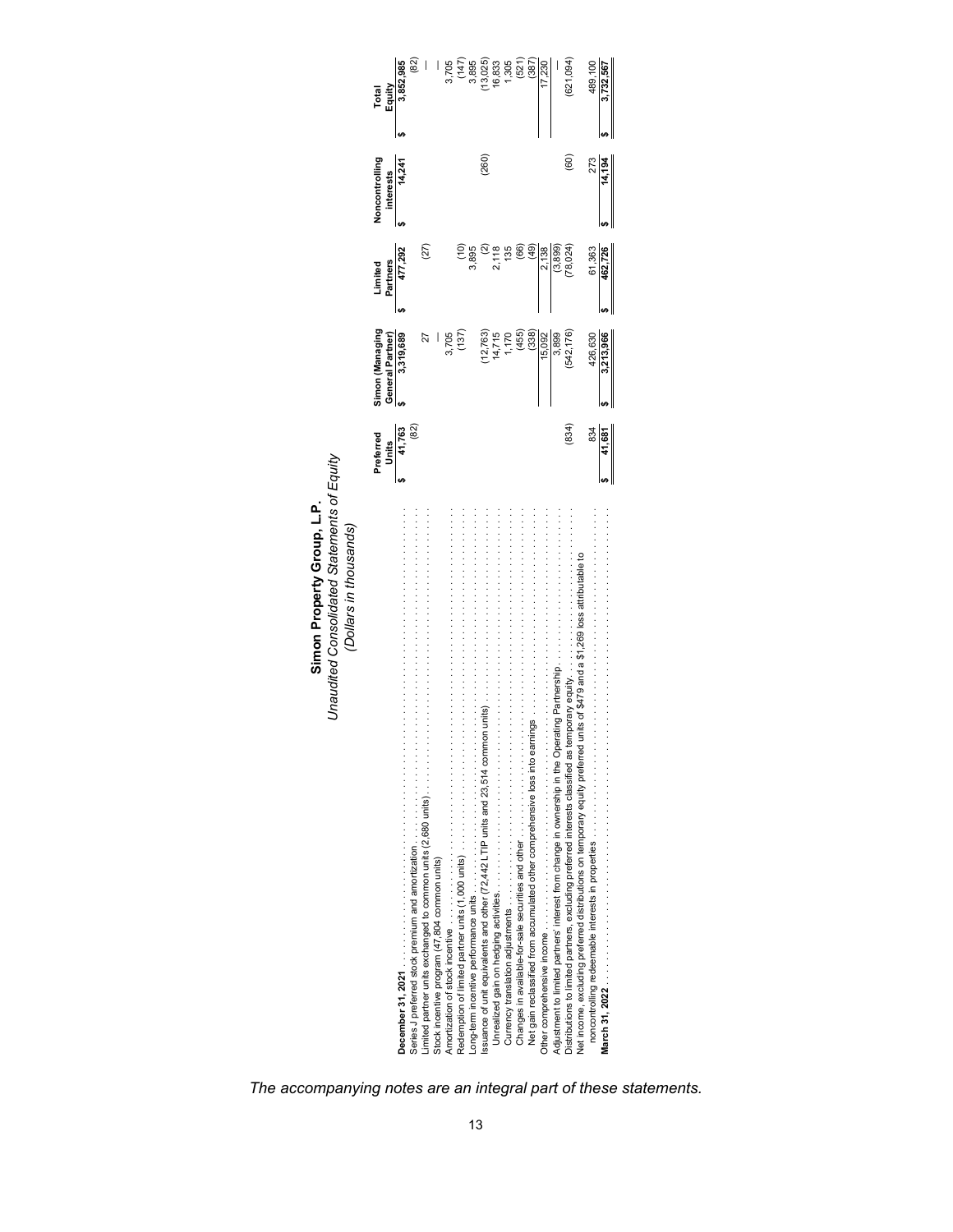| Unaudited Consolidated Statements of Equity<br>Simon Property Group, L.P.<br>(Dollars in thousands)                             |                         |                                     |                     |                             |                                                    |  |
|---------------------------------------------------------------------------------------------------------------------------------|-------------------------|-------------------------------------|---------------------|-----------------------------|----------------------------------------------------|--|
|                                                                                                                                 | Preferred<br>Units<br>5 | Simon (Managing<br>General Partner) | Partners<br>Limited | Noncontrolling<br>interests | Equity<br>Total                                    |  |
|                                                                                                                                 | 42,091                  | 2,997,381                           | 431,784             | 1,090                       | 3,472,346                                          |  |
|                                                                                                                                 | (82)                    |                                     |                     |                             |                                                    |  |
| Stock incentive program (37,976 common units)                                                                                   |                         |                                     |                     |                             |                                                    |  |
| Amortization of stock incentive                                                                                                 |                         | 4,231                               |                     |                             |                                                    |  |
| Redemption of limited partner units (316 units)                                                                                 |                         | $\left(34\right)$                   |                     |                             | $4,231$<br>$(37)$<br>$5,014$<br>$8,828$<br>$8,828$ |  |
|                                                                                                                                 |                         |                                     | 5,014               |                             |                                                    |  |
| summer of unit equivalents and other indication of unit equivalents and the continuities of unit                                |                         |                                     |                     | 15,822                      |                                                    |  |
|                                                                                                                                 |                         | $(6,994)$<br>31,333                 | 4,514               |                             | 35,847                                             |  |
| Currency translation adjustments                                                                                                |                         | (20, 878)                           | (3,005)             |                             |                                                    |  |
| Changes in available-for-sale securities and other                                                                              |                         | (276)                               | ΑO)                 |                             | $(23, 883)$<br>$(316)$<br>$(6, 143)$               |  |
| nings<br>Net gain reclassified from accumulated other comprehensive loss into ear                                               |                         | (5, 370)                            | (773)               |                             |                                                    |  |
| Other comprehensive income                                                                                                      |                         | 4,809                               | 696                 |                             | 5,505                                              |  |
| Adjustment to limited partners' interest from change in ownership in the Operating Partnership                                  |                         | 4,849                               | (4, 849)            |                             |                                                    |  |
| listributions to limited partners, excluding preferred interests classified as temporary equity.                                | (834)                   | (427, 878)                          | (61,558)            | (577)                       | (490, 847)                                         |  |
| units of \$479 and an \$897 loss attributable to<br>Vet income, excluding preferred distributions on temporary equity preferred |                         |                                     |                     |                             |                                                    |  |
| noncontrolling redeemable interests in properties                                                                               | 834                     | 445,860                             | 64,225              | $\left(41\right)$           | 510,878                                            |  |
|                                                                                                                                 | 42,009                  | 3,022,224                           | 435,309             | 16,294                      | 3,515,836                                          |  |
|                                                                                                                                 |                         |                                     |                     |                             |                                                    |  |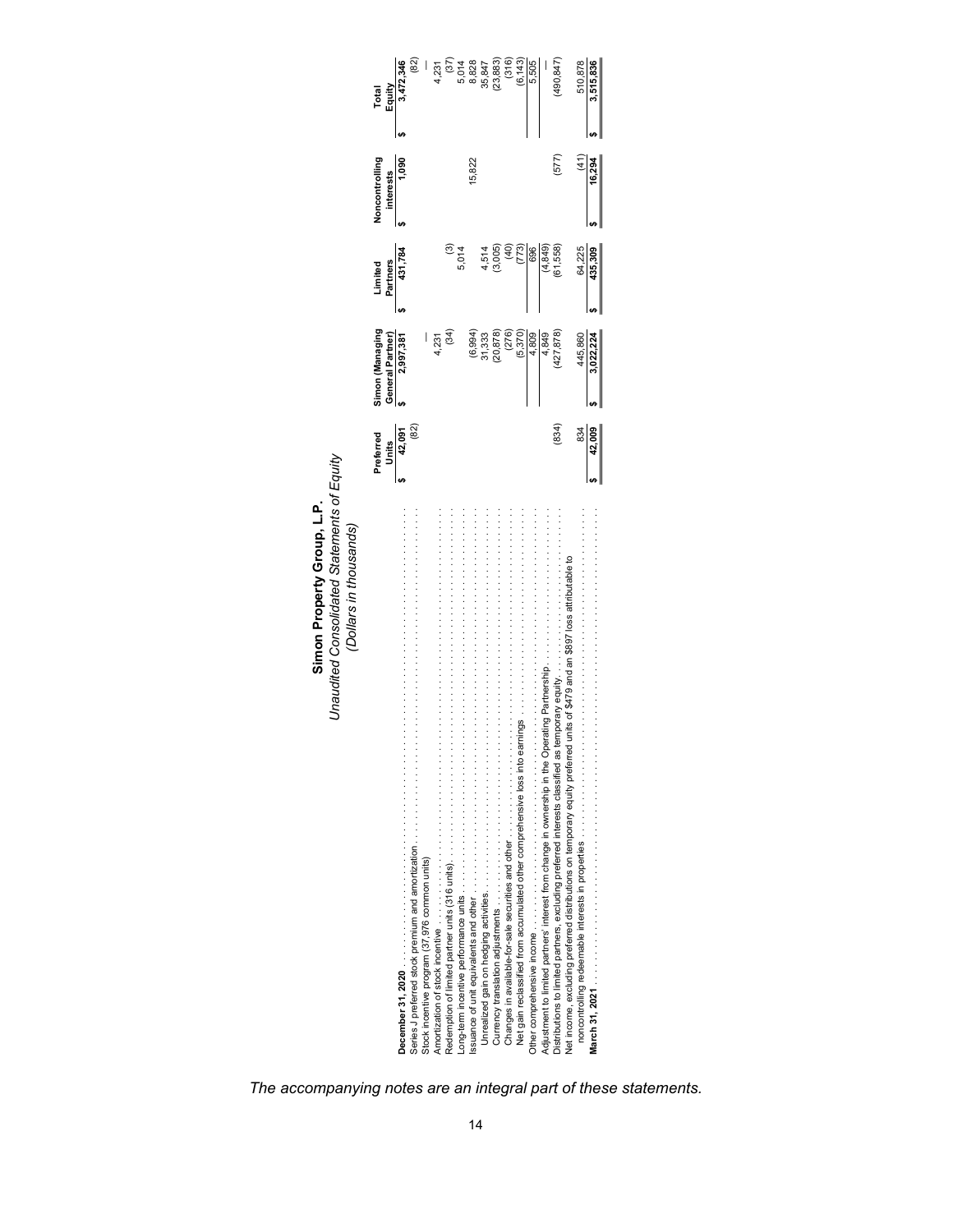### **1. Organization**

Simon Property Group, Inc. is a Delaware corporation that operates as a self-administered and self-managed real estate investment trust, or REIT, under the Internal Revenue Code of 1986, as amended, or the Internal Revenue Code. REITs will generally not be liable for U.S. federal corporate income taxes as long as they distribute not less than 100% of their REIT taxable income. Simon Property Group, L.P. is our majority-owned Delaware partnership subsidiary that owns all of our real estate properties and other assets. According to the Operating Partnership's partnership agreement, the Operating Partnership is required to pay all expenses of Simon. In these condensed notes to the consolidated financial statements, unless stated otherwise or the context otherwise requires, references to "Simon" mean Simon Property Group, Inc. and references to the "Operating Partnership" mean Simon Property Group, L.P. References to "we," "us" and "our" mean collectively Simon, the Operating Partnership and those entities/subsidiaries owned or controlled by Simon and/or the Operating Partnership. Unless otherwise indicated, these condensed notes to consolidated financial statements apply to both Simon and the Operating Partnership.

We own, develop and manage premier shopping, dining, entertainment and mixed-use destinations, which consist primarily of malls, Premium Outlets®, and The Mills®. As of March 31, 2022, we owned or held an interest in 199 income-producing properties in the United States, which consisted of 95 malls, 69 Premium Outlets, 14 Mills, six lifestyle centers, and 15 other retail properties in 37 states and Puerto Rico. We also own an 80% noncontrolling interest in the Taubman Realty Group, LLC, or TRG, which has an interest in 24 regional, super-regional, and outlet malls in the U.S. and Asia. Internationally, as of March 31, 2022, we had ownership in 33 Premium Outlets and Designer Outlet properties primarily located in Asia, Europe, and Canada. As of March 31, 2022, we also owned a 22.4% equity stake in Klépierre SA, or Klépierre, a publicly traded, Paris-based real estate company which owns, or has an interest in, shopping centers located in 14 countries in Europe.

#### **2. Basis of Presentation**

The accompanying unaudited consolidated financial statements include the accounts of all controlled subsidiaries, and all significant intercompany amounts have been eliminated. Due to the seasonal nature of certain operational activities, the results for the interim periods ended March 31, 2022 are not necessarily indicative of the results to be expected for the full year.

These consolidated financial statements have been prepared in accordance with the instructions to Form 10-Q and include all of the information and disclosures required by accounting principles generally accepted in the United States (GAAP) for interim reporting. Accordingly, they do not include all of the disclosures required by GAAP for complete financial statements. In the opinion of management, all adjustments necessary for a fair presentation (including normal recurring accruals) have been included. The consolidated financial statements in this Form 10-Q should be read in conjunction with the audited consolidated financial statements and related notes contained in the combined 2021 Annual Report on Form 10-K of Simon and the Operating Partnership. Certain reclassifications considered necessary for a fair presentation have been made to the prior period financial statements in order to conform to the current year presentation. These reclassifications have not changed the results of operations.

As of March 31, 2022, we consolidated 131 wholly-owned properties and 17 additional properties that are less than wholly-owned, but which we control or for which we are the primary beneficiary. We apply the equity method of accounting to the other 84 properties (the joint venture properties) and our investments in Klépierre (a publicly traded, Paris-based real estate company) and TRG, as well as our investments in certain retail operations, such as J.C. Penney and SPARC Group; intellectual property and licensing ventures, such as Authentic Brands Group, LLC, or ABG, and Eddie Bauer Ipco; and an e-commerce venture, Rue Gilt Groupe, or RGG, (collectively, our other platform investments). We manage the day-to-day operations of 52 of the 84 joint venture properties, but have determined that our partner or partners have substantive participating rights with respect to the assets and operations of these joint venture properties. Our investments in joint ventures in Japan, South Korea, Mexico, Malaysia, Thailand, Canada, Spain, and the United Kingdom comprise 23 of the remaining 32 properties. These international properties are managed by joint ventures in which we share control.

Preferred distributions of the Operating Partnership are accrued at declaration and represent distributions on outstanding preferred units of partnership interests, or preferred units, and are included in net income attributable to noncontrolling interests. We allocate net operating results of the Operating Partnership after preferred distributions to limited partners and to Simon based on the partners' respective weighted average ownership interests in the Operating Partnership. Net operating results of the Operating Partnership attributable to limited partners are reflected in net income attributable to noncontrolling interests. Simon's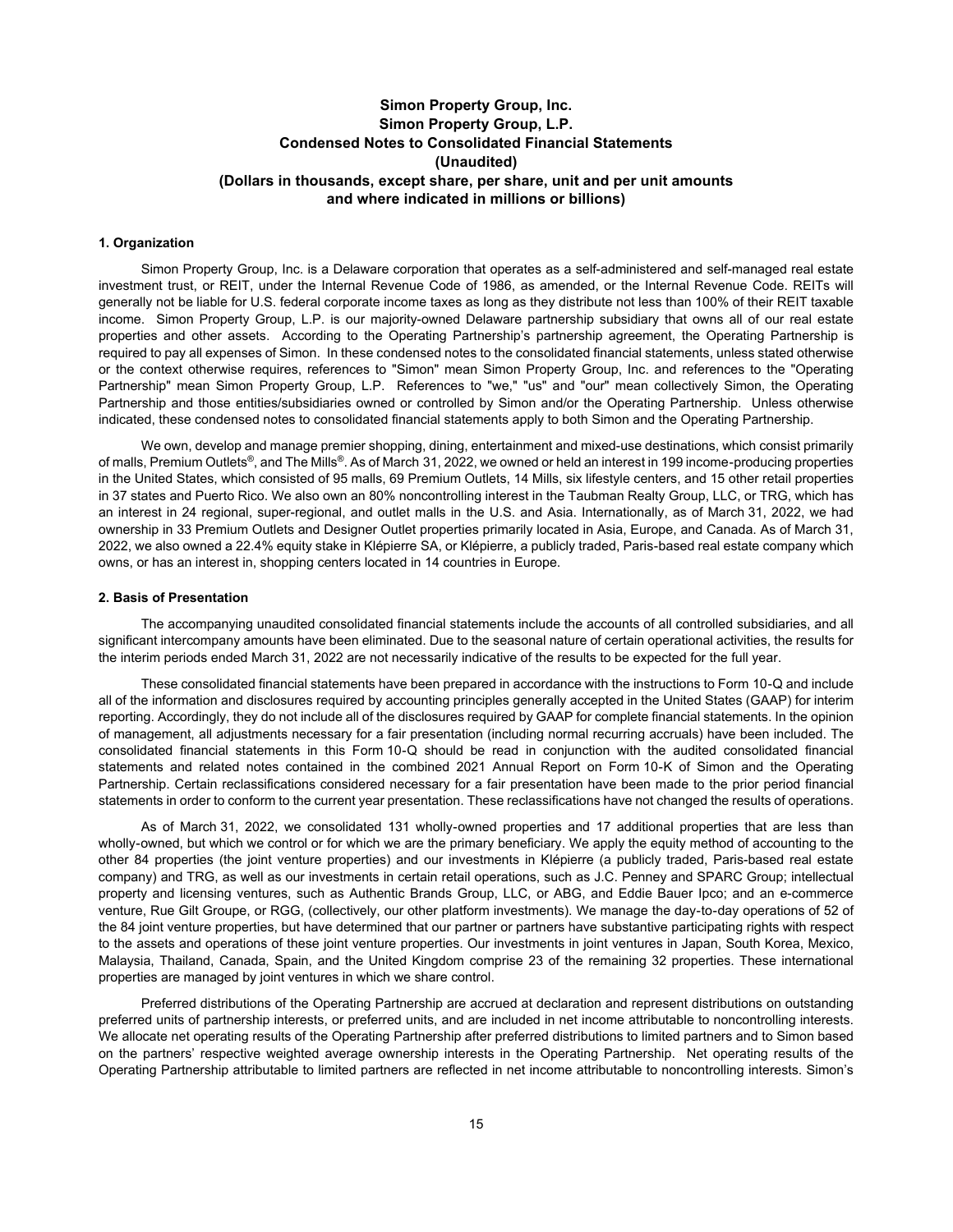weighted average ownership interest in the Operating Partnership was 87.4% for both the three months ended March 31, 2022 and 2021. As of March 31, 2022 and December 31, 2021, Simon's ownership interest in the Operating Partnership was 87.4%. We adjust the noncontrolling limited partners' interests at the end of each period to reflect their interest in the net assets of the Operating Partnership.

Preferred unit requirements in the Operating Partnership's accompanying consolidated statements of operations and comprehensive income represent distributions on outstanding preferred units and are recorded when declared.

#### **3. Significant Accounting Policies**

### *Cash and Cash Equivalents*

We consider all highly liquid investments purchased with an original maturity of 90 days or less to be cash and cash equivalents. Cash equivalents are carried at cost, which approximates fair value. Cash equivalents generally consist of commercial paper, bankers' acceptances, Eurodollars, repurchase agreements, and money market deposits or securities. Financial instruments that potentially subject us to concentrations of credit risk include our cash and cash equivalents and our trade accounts receivable. We place our cash and cash equivalents with institutions of high credit quality. However, at certain times, such cash and cash equivalents are in excess of Federal Deposit Insurance Corporation and Securities Investor Protection Corporation insurance limits.

### *Equity Instruments and Debt Securities*

Equity instruments and debt securities consist primarily of equity instruments, our deferred compensation plan investments, the debt securities of our captive insurance subsidiary, and certain investments held to fund the debt service requirements of debt previously secured by investment properties. At March 31, 2022 and December 31, 2021, we had equity instruments with readily determinable fair values of \$109.0 million and \$142.2 million, respectively. Changes in the fair value of these equity instruments are recorded in unrealized losses in fair value of equity instruments in our consolidated statements of operations and comprehensive income. At March 31, 2022 and December 31, 2021, we had equity instruments without readily determinable fair values of \$223.0 million and \$217.2 million, respectively, for which we have elected the measurement alternative. We regularly evaluate these investments for any impairment in their estimated fair value, as well as any observable price changes for an identical or similar equity instrument of the same issuer, and determined that no material adjustment in the carrying value was required for the three months ended March 31, 2022 and 2021.

Our deferred compensation plan equity instruments are valued based upon quoted market prices. The investments have a matching liability as the amounts are fully payable to the employees that earned the compensation. Changes in value of these securities and changes to the matching liability to employees are both recognized in earnings and, as a result, there is no impact to consolidated net income.

At March 31, 2022 and December 31, 2021, we held debt securities of \$34.9 million and \$60.9 million, respectively, in our captive insurance subsidiary. The types of securities included in the investment portfolio of our captive insurance subsidiary are typically U.S. Treasury or other U.S. government securities as well as corporate debt securities with maturities ranging from less than one year to ten years. These securities are classified as available-for-sale and are valued based upon quoted market prices or other observable inputs when quoted market prices are not available. The amortized cost of debt securities, which approximates fair value, held by our captive insurance subsidiary is adjusted for amortization of premiums and accretion of discounts to maturity. Changes in the values of these securities are recognized in accumulated other comprehensive income (loss) until the gain or loss is realized or until any unrealized loss is deemed to be other-than-temporary. We review any declines in value of these securities for other-than-temporary impairment and consider the severity and duration of any decline in value. To the extent an other-than-temporary impairment is deemed to have occurred, an impairment is recorded and a new cost basis is established.

Our captive insurance subsidiary is required to maintain statutory minimum capital and surplus as well as maintain a minimum liquidity ratio. Therefore, our access to these securities may be limited.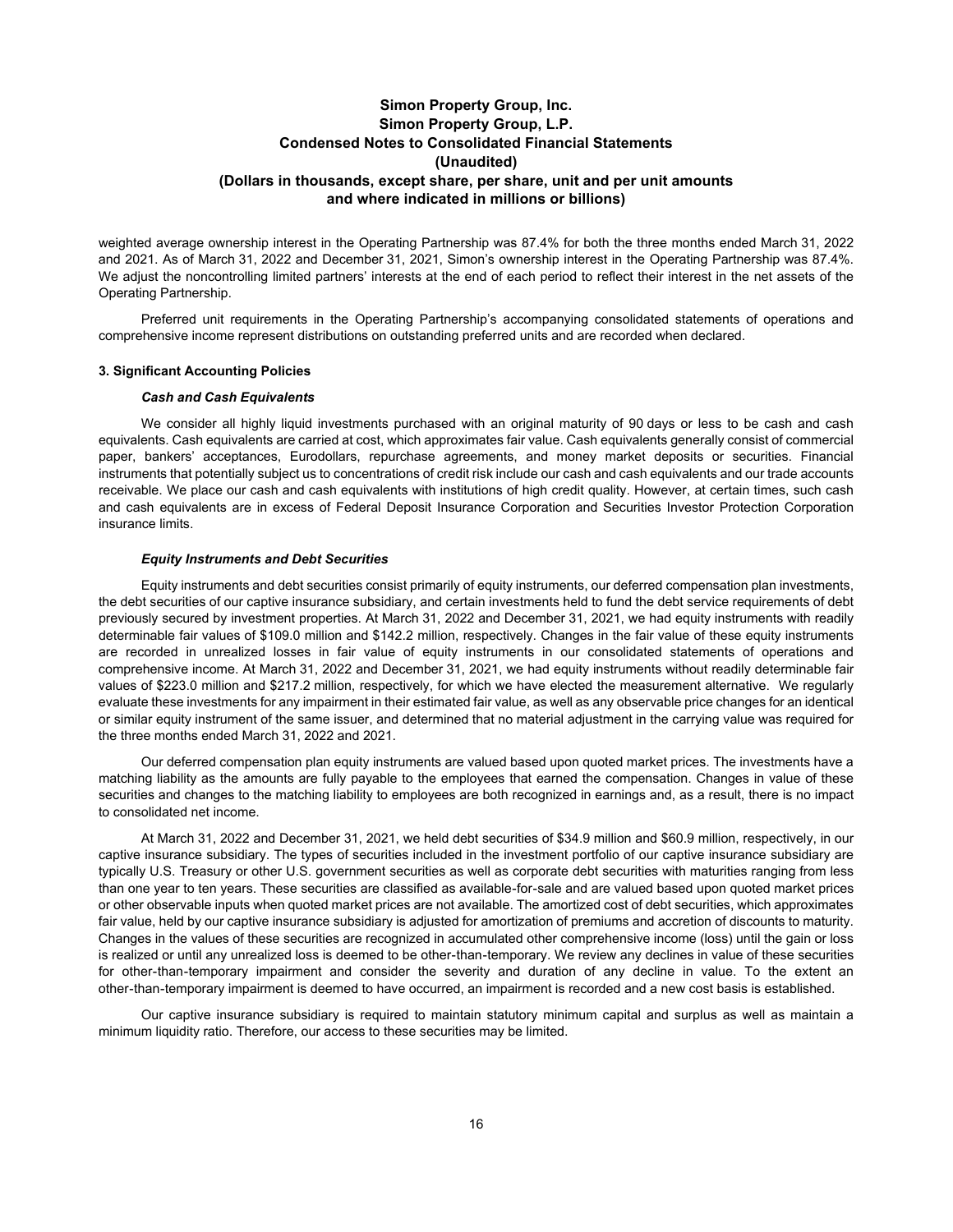### *Fair Value Measurements*

Level 1 fair value inputs are quoted prices for identical items in active, liquid and visible markets such as stock exchanges. Level 2 fair value inputs are observable information for similar items in active or inactive markets, and appropriately consider counterparty creditworthiness in the valuations. Level 3 fair value inputs reflect our best estimate of inputs and assumptions market participants would use in pricing an asset or liability at the measurement date. The inputs are unobservable in the market and significant to the valuation estimate. We have no investments for which fair value is measured on a recurring basis using Level 3 inputs.

The equity instruments with readily determinable fair values we held at March 31, 2022 and December 31, 2021 were primarily classified as having Level 1 fair value inputs. In addition, we had derivative instruments which were classified as having Level 2 inputs, which consist primarily of foreign currency forward contracts and interest rate swap agreements with an asset balance of \$8.2 million at March 31, 2022 and \$6.2 million at December 31, 2021, and a liability balance of \$1.5 million at March 31, 2022 and December 31, 2021.

Note 7 includes a discussion of the fair value of debt measured using Level 2 inputs. Level 3 inputs to our purchase accounting and impairment analyses include our estimations of net operating results of the property, capitalization rates and discount rates.

#### *Noncontrolling Interests*

### *Simon*

Details of the carrying amount of our noncontrolling interests are as follows:

|                                                           | As of<br>March 31.<br>2022 |     | As of<br>December 31,<br>2021 |
|-----------------------------------------------------------|----------------------------|-----|-------------------------------|
| Limited partners' interests in the Operating Partnership  | \$462.726                  | SS. | 477.292                       |
| Nonredeemable noncontrolling interests in properties, net | 14.194                     |     | 14.241                        |
| Total noncontrolling interests reflected in equity        | \$476.920                  |     | 491.533                       |

Net income attributable to noncontrolling interests (which includes nonredeemable and redeemable noncontrolling interests in consolidated properties, limited partners' interests in the Operating Partnership and preferred distributions payable by the Operating Partnership on its outstanding preferred units) is a component of consolidated net income. In addition, the individual components of other comprehensive income (loss) are presented in the aggregate for both controlling and noncontrolling interests, with the portion attributable to noncontrolling interests deducted from comprehensive income attributable to common stockholders.

### *The Operating Partnership*

Our evaluation of the appropriateness of classifying the Operating Partnership's common units of partnership interest, or units, held by Simon and the Operating Partnership's limited partners within permanent equity considered several significant factors. First, as a limited partnership, all decisions relating to the Operating Partnership's operations and distributions are made by Simon, acting as the Operating Partnership's sole general partner. The decisions of the general partner are made by Simon's Board of Directors or management. The Operating Partnership has no other governance structure. Secondly, the sole asset of Simon is its interest in the Operating Partnership. As a result, a share of common stock of Simon, or common stock, if owned by the Operating Partnership, is best characterized as being similar to a treasury share and thus not an asset of the Operating Partnership.

Limited partners of the Operating Partnership have the right under the Operating Partnership's partnership agreement to exchange their units for shares of common stock or cash, as selected by Simon as the sole general partner. Accordingly, we classify units held by limited partners in permanent equity because Simon may elect to issue shares of common stock to limited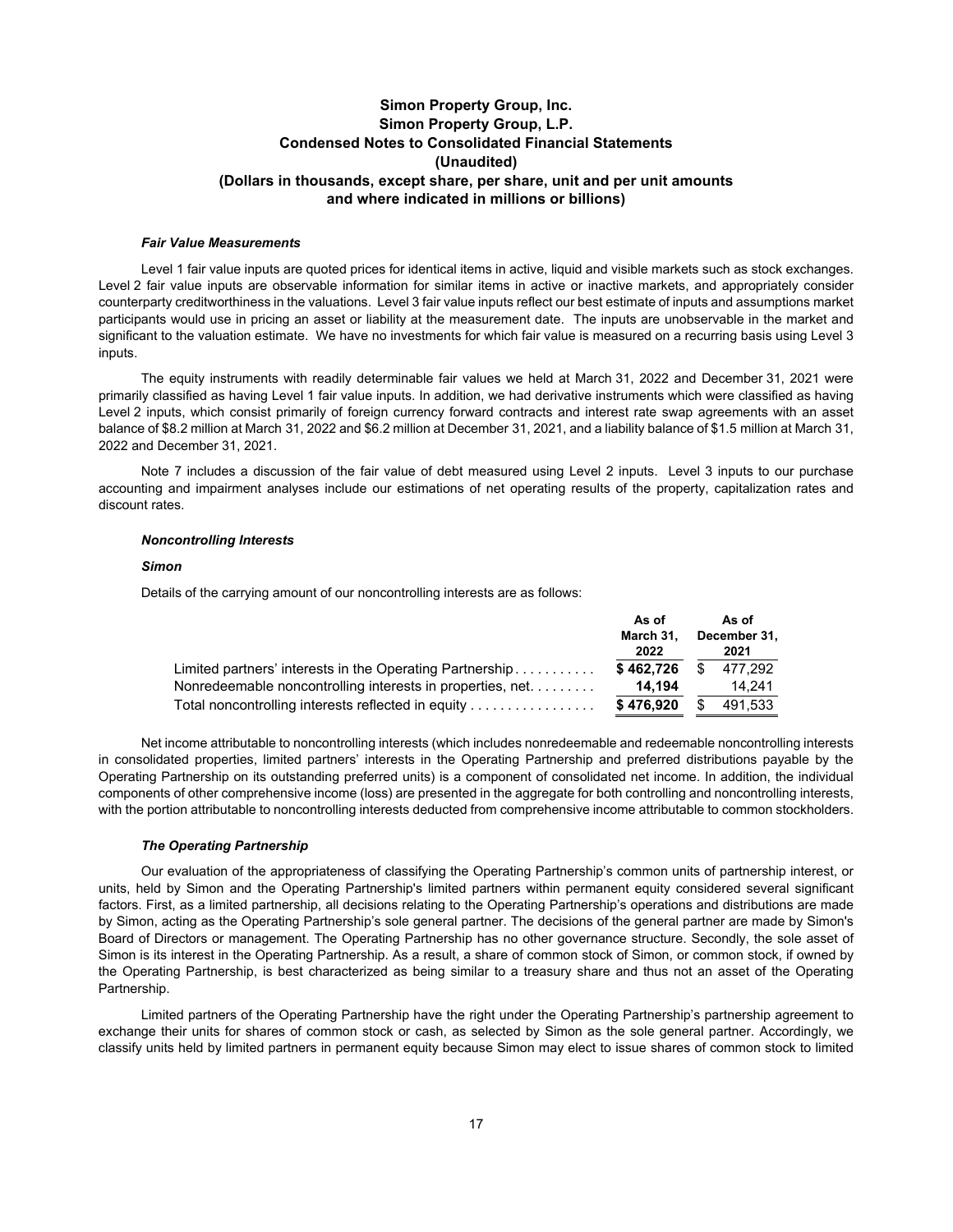partners exercising their exchange rights rather than using cash. Under the Operating Partnership's partnership agreement, the Operating Partnership is required to redeem units held by Simon only when Simon has repurchased shares of common stock. We classify units held by Simon in permanent equity because the decision to redeem those units would be made by Simon.

Net income attributable to noncontrolling interests (which includes nonredeemable and redeemable noncontrolling interests in consolidated properties) is a component of consolidated net income.

### *Accumulated Other Comprehensive Income (Loss)*

### *Simon*

The total accumulated other comprehensive income (loss) related to Simon's currency translation adjustment was (\$173.9) million and (\$175.1) million as of March 31, 2022 and December 31, 2021, respectively.

The reclassifications out of accumulated other comprehensive income (loss) consisted of the following:

#### **March 31, 2022 2021 Affected line item where net income is presented**  Currency translation adjustments . . . . . . . . . . . \$ **—** \$ 5,660 Gain on acquisition of controlling interest, sale or disposal of, or recovery on, assets and interests in unconsolidated entities and impairment, net **—** (712) Net income attributable to noncontrolling interests  $\frac{1}{3}$   $\frac{1}{4.948}$ Accumulated derivative gains, net . . . . . . . . . \$ **387** \$ 483 Interest expense **(49)** (61) Net income attributable to noncontrolling interests \$ **338** \$ 422

# **For the Three Months Ended**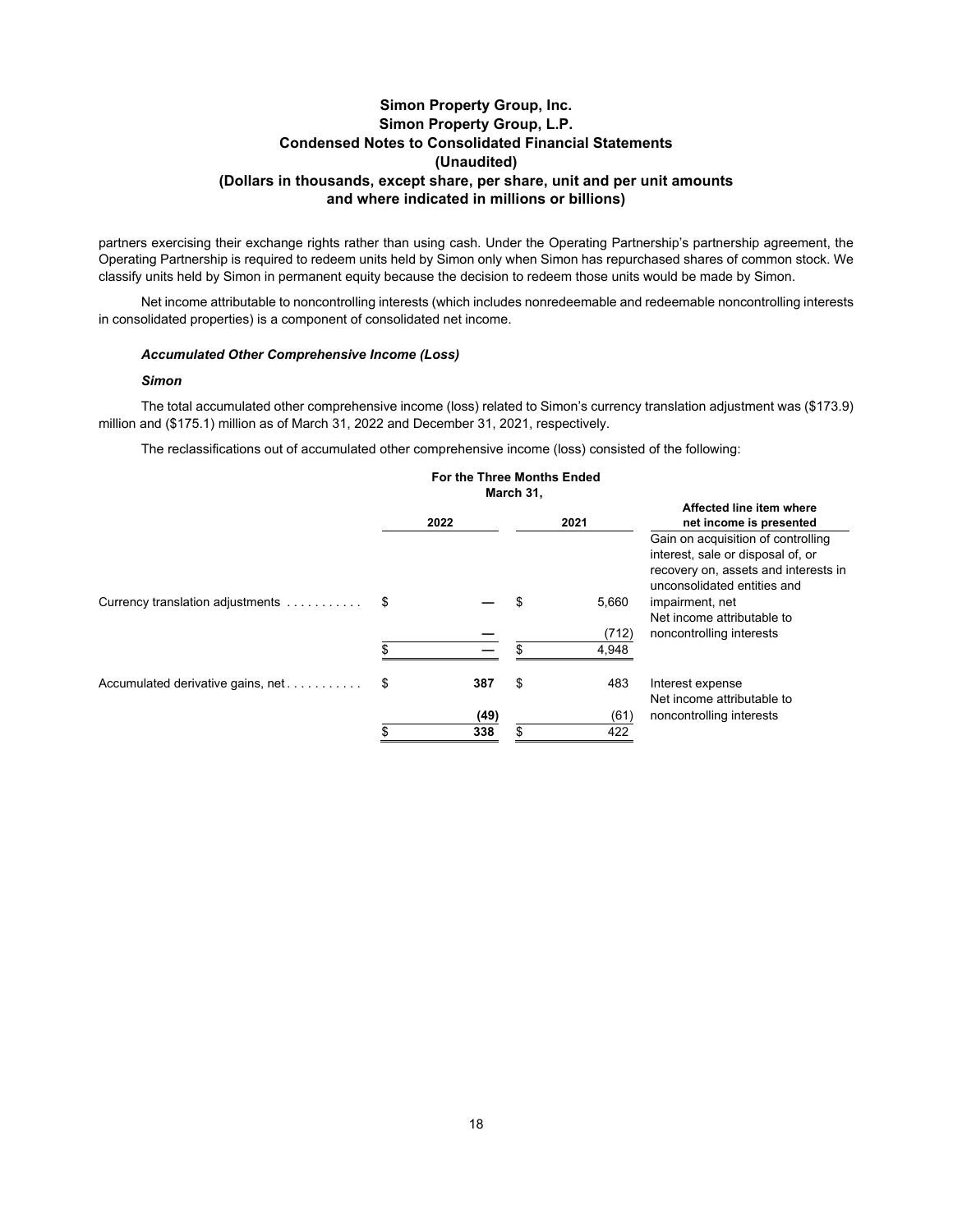### *The Operating Partnership*

The total accumulated other comprehensive income (loss) related to the Operating Partnership's currency translation adjustment was (\$198.9) million and (\$200.2) million as of March 31, 2022 and December 31, 2021, respectively.

The reclassifications out of accumulated other comprehensive income (loss) consisted of the following:

|                                   | For the Three Months Ended | March 31, |       |                                                                                                                                                |
|-----------------------------------|----------------------------|-----------|-------|------------------------------------------------------------------------------------------------------------------------------------------------|
|                                   | 2022                       |           | 2021  | Affected line item where<br>net income is presented                                                                                            |
|                                   |                            |           |       | Gain on acquisition of controlling<br>interest, sale or disposal of, or<br>recovery on, assets and interests in<br>unconsolidated entities and |
| Currency translation adjustments  |                            |           | 5,660 | impairment, net                                                                                                                                |
| Accumulated derivative gains, net | 387                        | \$        | 483   | Interest expense                                                                                                                               |

### *Derivative Financial Instruments*

We record all derivatives on our consolidated balance sheets at fair value. The accounting for changes in the fair value of derivatives depends on the intended use of the derivative, whether we have designated a derivative as a hedge and whether the hedging relationship has satisfied the criteria necessary to apply hedge accounting. We may use a variety of derivative financial instruments in the normal course of business to selectively manage or hedge a portion of the risks associated with our indebtedness and interest payments. Our objectives in using interest rate derivatives are to add stability to interest expense and to manage our exposure to interest rate movements. To accomplish this objective, we primarily use interest rate swaps and caps. We require that hedging derivative instruments be highly effective in reducing the risk exposure that they are designated to hedge. We formally designate any instrument that meets these hedging criteria as a hedge at the inception of the derivative contract. We have no credit-risk-related hedging or derivative activities.

As of March 31, 2022, we had no outstanding interest rate derivatives. As of December 31, 2021, we had the following outstanding interest rate derivatives related to managing our interest rate risk:

|                                 | Number of   | <b>Notional</b> |
|---------------------------------|-------------|-----------------|
| <b>Interest Rate Derivative</b> | Instruments | Amount          |
|                                 |             | \$375.0 million |

The carrying value of our interest rate swap agreements, at fair value, as of December 31, 2021 was a net asset balance of \$0.6 million and is included in deferred costs and other assets. We generally do not apply hedge accounting to interest rate caps which had an insignificant value of March 31, 2022 and December 31, 2021, respectively.

We may enter into treasury lock agreements as part of an anticipated debt issuance. Upon completion of the debt issuance, the fair value of these instruments that had been recorded as part of accumulated other comprehensive income (loss) is amortized to interest expense over the life of the debt agreement.

The unamortized gain on our treasury locks and terminated hedges recorded in accumulated other comprehensive income was \$12.1 million as of March 31, 2022, compared to an unamortized gain of \$6.9 million as of December 31, 2021. Within the next 12 months, we expect to reclassify to earnings approximately \$1.0 million of gains related to terminated interest rate swaps from the current balance held in accumulated other comprehensive income.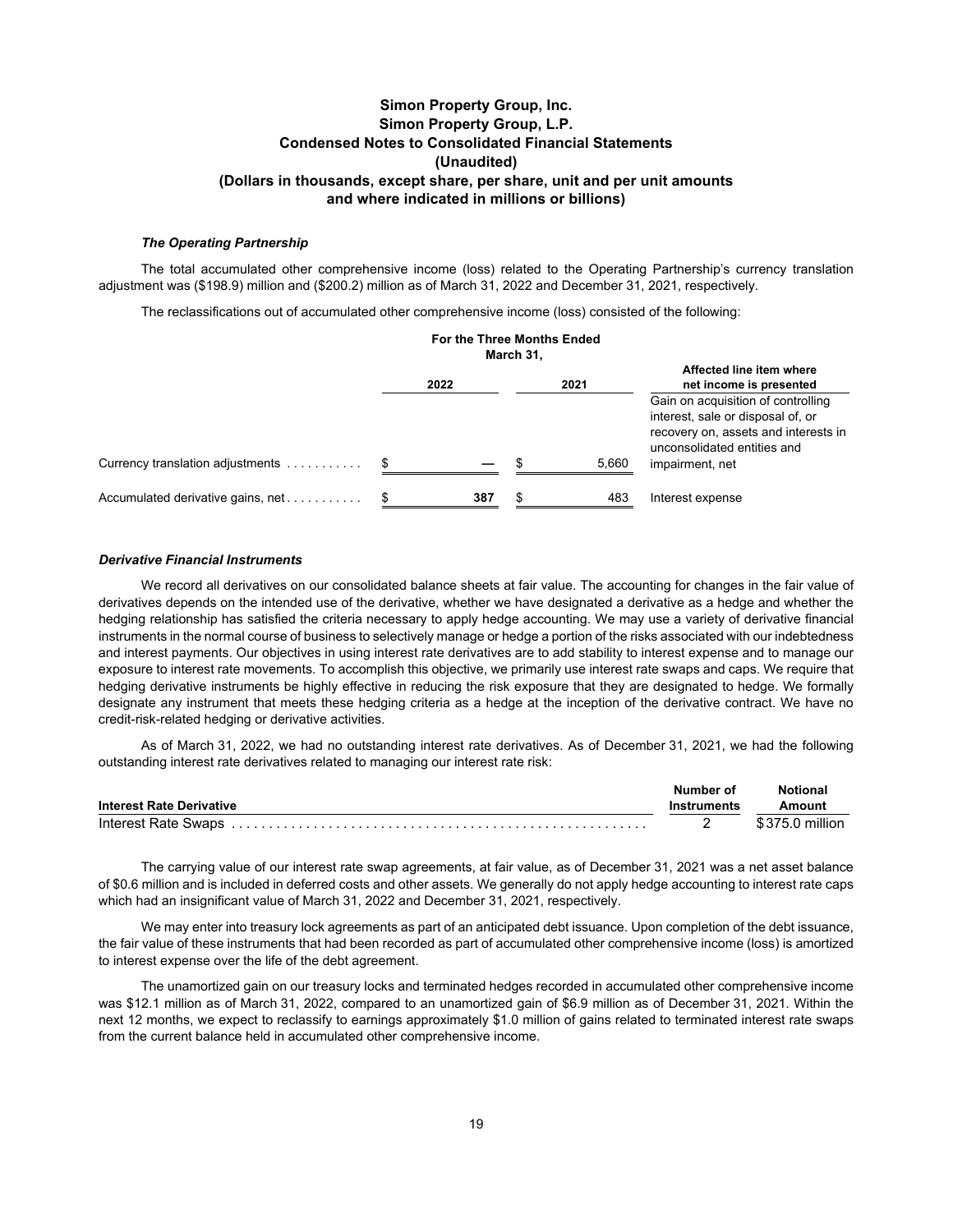We are also exposed to foreign currency risk on financings of certain foreign operations. Our intent is to offset gains and losses that occur on the underlying exposures, with gains and losses on the derivative contracts hedging these exposures. We do not enter into either interest rate protection or foreign currency rate protection agreements for speculative purposes.

We are also exposed to fluctuations in foreign exchange rates on financial instruments which are denominated in foreign currencies, primarily in Yen and Euro. We use currency forward contracts, cross currency swap contracts and foreign currency denominated debt to manage our exposure to changes in foreign exchange rates on certain Yen and Euro-denominated receivables and net investments. Currency forward contracts involve fixing the Yen:USD or Euro:USD exchange rate for delivery of a specified amount of foreign currency on a specified date. The currency forward contracts are typically cash settled in U.S. dollars for their fair value at or close to their settlement date.

We had the following Euro:USD forward contracts designated as net investment hedges at March 31, 2022 and December 31, 2021 (in millions):

|                       |                      |                   | Asset (Liability) Value as of |
|-----------------------|----------------------|-------------------|-------------------------------|
| <b>Notional Value</b> | <b>Maturity Date</b> | March 31,<br>2022 | December 31,<br>2021          |
| € 60.0                | March 15, 2022       |                   | 2.8                           |
| € 25.0                | June 15, 2022        | (0.2)             |                               |
| € 25.0                | June 15, 2022        | (0.2)             |                               |
| € 25.0                | June 15, 2022        | (0.2)             |                               |
| € 25.0                | June 15, 2022        | (0.2)             |                               |
| $\epsilon$ 8.7        | June 15, 2022        | (0.1)             |                               |
| € 62.0                | September 15, 2022   | 4.7               | 2.8                           |
| € 44.5                | September 15, 2022   | 1.0               | (0.3)                         |
| € 44.5                | September 15, 2022   | 1.0               | (0.4)                         |
| € 89.0                | December 16, 2022    | 1.6               | (0.8)                         |
| € 15.0                | March 15, 2023       | (0.2)             |                               |
| € 15.0                | March 15, 2023       | (0.2)             |                               |
| € 30.0                | March 15, 2024       | (0.4)             |                               |

Asset balances in the above table are included in deferred costs and other assets. Liability balances in the above table are included in other liabilities.

We have designated certain currency forward contracts and the cross-currency swap as net investment hedges. Accordingly, we report the changes in fair value in other comprehensive income (loss). Changes in the value of these forward contracts are offset by changes in the underlying hedged Euro-denominated joint venture investments.

The total accumulated other comprehensive income (loss) related to Simon's derivative activities, including our share of other comprehensive income (loss) from unconsolidated entities, was \$4.4 million and (\$10.0) million as of March 31, 2022 and December 31, 2021, respectively. The total accumulated other comprehensive income (loss) related to the Operating Partnership's derivative activities, including our share of other comprehensive income (loss) from unconsolidated entities, was \$5.0 million and (\$11.4) million as of March 31, 2022 and December 31, 2021, respectively.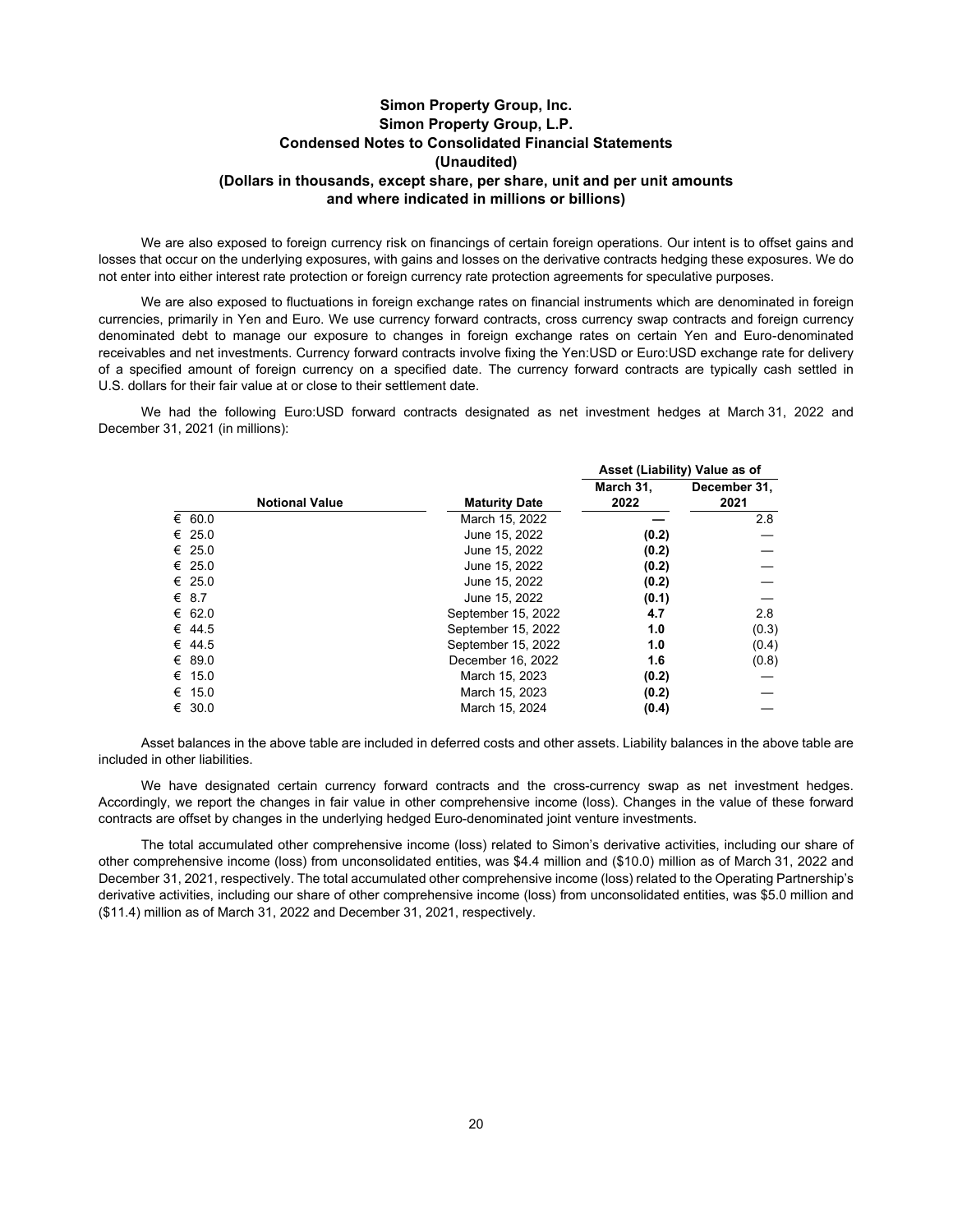#### *New Accounting Pronouncements*

In March 2020, the Financial Accounting Standards Board (FASB) issued Accounting Standards Update (ASU) 2020-04, "Reference Rate Reform," which provides temporary optional expedients and exceptions to the US GAAP guidance on contract modifications and hedge accounting to ease the financial reporting burdens of the expected market transition from LIBOR and other interbank offered rates to alternative reference rates. Additional optional expedients, exceptions, and clarifications were created in ASU 2021-01. The guidance is effective upon issuance and generally can be applied to any contract modifications or existing and new hedging relationships through December 31, 2022. We elected the expedients in conjunction with transitioning certain debt instruments, as discussed in note 7, to alternative benchmark indices. There was no impact on our consolidated financial statements at adoption.

#### **4. Real Estate Acquisitions and Dispositions**

Unless otherwise noted, gains and losses on property transactions are included in gain on acquisition of controlling interest, sale or disposal of, or recovery on, assets and interests in unconsolidated entities and impairment, net in the accompanying consolidated statements of operations and comprehensive income. We capitalize asset acquisition costs and expense costs related to business combinations, as well as disposition related costs as they are incurred. We incurred a minimal amount of transaction expenses during the three months ended March 31, 2022 and 2021.

### *2021 Dispositions*

During 2021, we recorded net gains of \$176.8 million primarily related to disposition activity which included the foreclosure of three consolidated retail properties in satisfaction of their respective \$180.0 million, \$120.9 million and \$100.0 million nonrecourse mortgage loans.

### **5. Per Share and Per Unit Data**

We determine basic earnings per share and basic earnings per unit based on the weighted average number of shares of common stock or units, as applicable, outstanding during the period and we consider any participating securities for purposes of applying the two-class method. We determine diluted earnings per share and diluted earnings per unit based on the weighted average number of shares of common stock or units, as applicable, outstanding combined with the incremental weighted average number of shares or units, as applicable, that would have been outstanding assuming all potentially dilutive securities were converted into shares of common stock or units, as applicable, at the earliest date possible. The following tables set forth the components of basic and diluted earnings per share and basic and diluted earnings per unit.

### *Simon*

|                                                                    | For the Three Months Ended<br>March 31. |             |
|--------------------------------------------------------------------|-----------------------------------------|-------------|
|                                                                    | 2022                                    | 2021        |
| Net Income attributable to Common Stockholders — Basic and Diluted | 426.630                                 | 445.860     |
| Weighted Average Shares Outstanding — Basic and Diluted            | 328.606.352                             | 328.514.497 |

For the three months ended March 31, 2022, potentially dilutive securities include units that are exchangeable for common stock and long-term incentive performance units, or LTIP units, granted under our long-term incentive performance programs that are convertible into units and exchangeable for common stock. No securities had a material dilutive effect for the three months ended March 31, 2022 and 2021. We have not adjusted net income attributable to common stockholders and weighted average shares outstanding for income allocable to limited partners or units, respectively, as doing so would have no dilutive impact. We accrue dividends when they are declared.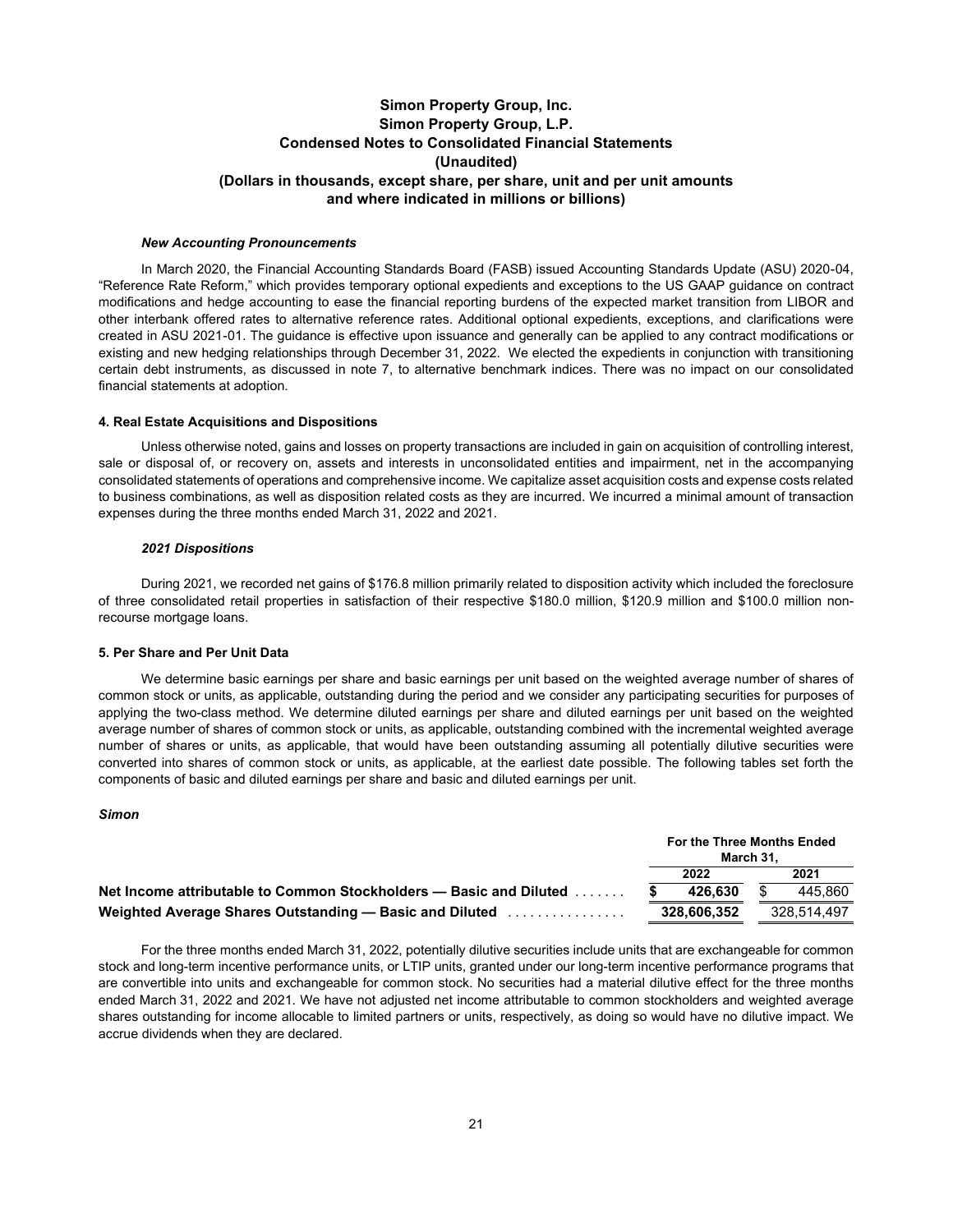### *The Operating Partnership*

|                                                                                 | For the Three Months Ended<br>March 31. |             |
|---------------------------------------------------------------------------------|-----------------------------------------|-------------|
|                                                                                 | 2022                                    | 2021        |
| <b>Net Income attributable to Unitholders — Basic and Diluted manufacturers</b> | 487.993                                 | 510.085     |
| Weighted Average Units Outstanding — Basic and Diluted                          | 375.870.183                             | 375.836.653 |

For the three months ended March 31, 2022, potentially dilutive securities include LTIP units. No securities had a material dilutive effect for the three months ended March 31, 2022 and 2021. We accrue distributions when they are declared.

#### **6. Investment in Unconsolidated Entities and International Investments**

### *Real Estate Joint Ventures and Investments*

Joint ventures are common in the real estate industry. We use joint ventures to finance properties, develop new properties and diversify our risk in a particular property or portfolio of properties. As discussed in note 2, we held joint venture interests in 84 properties as of March 31, 2022.

Certain of our joint venture properties are subject to various rights of first refusal, buy-sell provisions, put and call rights, or other sale or marketing rights for partners which are customary in real estate joint venture agreements and the industry. We and our partners in these joint ventures may initiate these provisions (subject to any applicable lock up or similar restrictions), which may result in either the sale of our interest or the use of available cash or borrowings, or the use of limited partnership interests in the Operating Partnership, to acquire the joint venture interest from our partner.

We may provide financing to joint venture properties primarily in the form of interest bearing construction loans. As of March 31, 2022 and December 31, 2021, we had construction loans and other advances to these related parties totaling \$131.7 million and \$88.4 million, respectively, which are included in deferred costs and other assets in the accompanying consolidated balance sheets.

### *Unconsolidated Entity Transactions*

On July 1, 2021, we contributed to ABG all of our interests in both the Forever 21 and Brooks Brothers licensing ventures in exchange for additional interests in ABG. As a result, in the third quarter of 2021, we recognized a non-cash, pre-tax gain of \$159.8 million representing the difference between the fair value of the interests received determined using Level 3 inputs and the carrying value of the intellectual property licensing ventures less costs to sell. In connection with this transaction, we recorded deferred taxes of \$47.9 million. On December 20, 2021, we sold a portion of our interest in ABG, resulting in a pre-tax gain of \$18.8 million. In connection with this transaction, we recorded tax expense of \$8.0 million. Subsequently, we acquired additional interests in ABG for cash consideration of \$100.0 million. At March 31, 2022, our interest in ABG was approximately 10.4%.

During the fourth quarter of 2021, we disposed of our interest in an unconsolidated property resulting in a gain of \$3.4 million. Our share of the proceeds from this transaction was \$3.0 million.

On June 1, 2021, we and our partner, ABG, acquired the licensing rights of Eddie Bauer. Our non-controlling interest in the licensing venture, Eddie Bauer Ipco, is 49% and was acquired for cash consideration of \$100.8 million.

During the second quarter of 2021, we sold our interest in one multi-family residential investment resulting in a gain of \$14.9 million. Our share of the gross proceeds from this transaction was \$27.1 million.

On December 29, 2020, we completed the acquisition of an 80% noncontrolling ownership interest in TRG, which has an interest in 24 regional, super-regional, and outlet malls in the U.S. and Asia. Under the terms of the transaction, we, through the Operating Partnership, acquired all of Taubman Centers, Inc., or Taubman, common stock for \$43.00 per share in cash. Total consideration for the acquisition, including the redemption of Taubman's \$192.5 million 6.5% Series J Cumulative Preferred Shares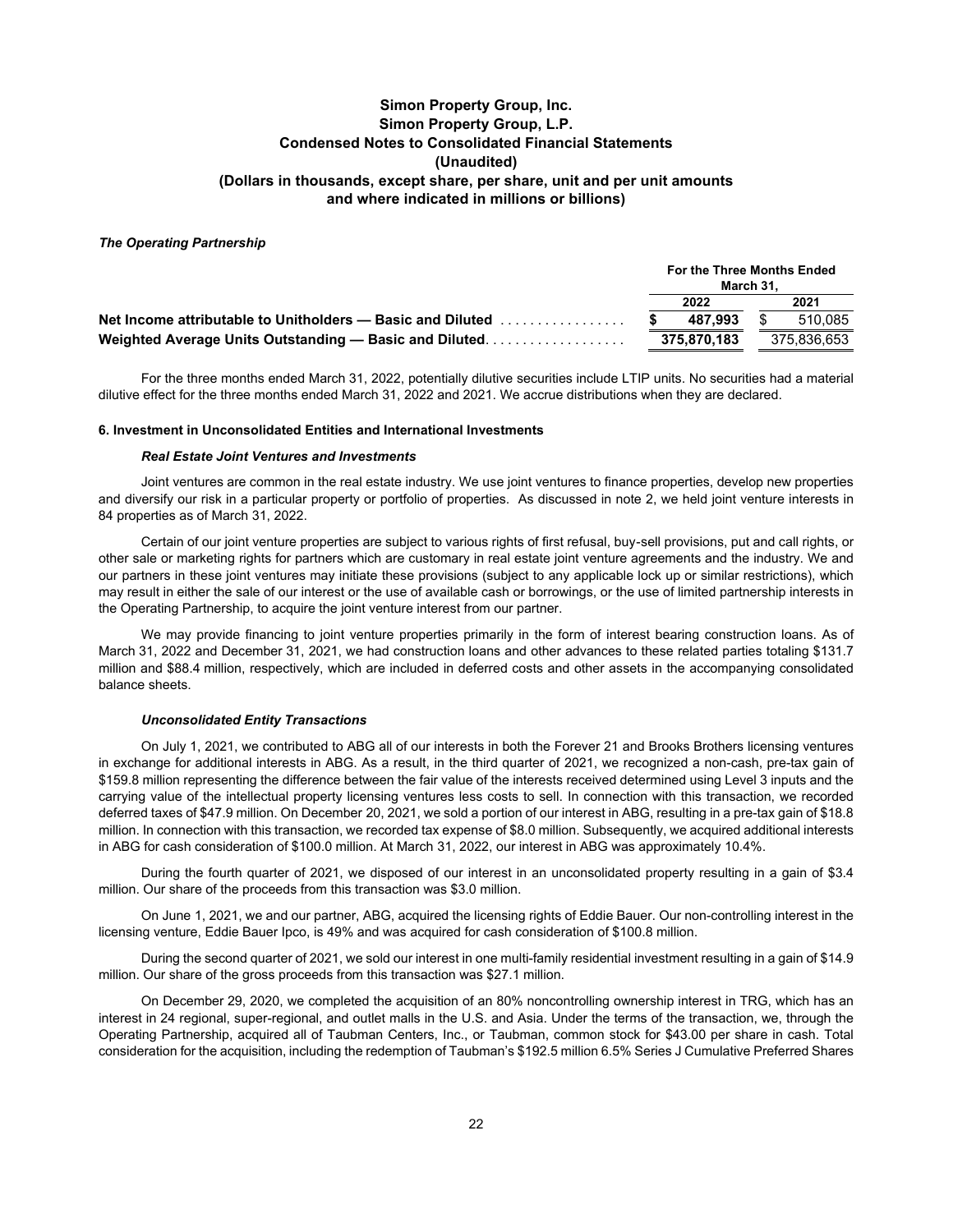and its \$170.00 million 6.25% Series K Cumulative Preferred Shares, and the issuance of 955,705 Operating Partnership units, was approximately \$3.5 billion. Our investment includes the 6.38% Series A Cumulative Redeemable Preferred Units for \$362.5 million issued to us. Our share of net losses was (\$18.5 million) for the three months ended March 31, 2022 and (\$24.8 million) for the three months ended March 31, 2021, which includes amortization of our excess investment of \$49.0 million and \$31.6 million, for the same periods. Substantially all of our investment has been allocated to investment property based upon fair values determined at the acquisition date using Level 2 and 3 inputs. TRG's total revenue, operating income before other items and consolidated net income were approximately \$162.6 million, \$61.9 million, and \$38.7 million, respectively, for the three months ended March 31, 2022 and \$135.4 million, \$36.8 million, and \$8.7 million, respectively, for the three months ended March 31, 2021, before consideration of the amortization of our excess investment.

On February 19, 2020, we and a group of co-investors acquired certain assets and liabilities of Forever 21, a retailer of apparel and accessories, out of bankruptcy. The interests were acquired through two separate joint ventures, a licensing venture and an operating venture. Our aggregate investment in the ventures was \$67.6 million. In connection with the acquisition of our interest, the Forever 21 joint venture recorded a non-cash bargain purchase gain in the second quarter of 2020, of which our share was \$35.0 million pre-tax. In the first quarter of 2021, we and our partner, ABG, each acquired additional 12.5% interests in the licensing and operations of Forever 21, our share of which was \$56.3 million, bringing our respective interests to 50%. Subsequently, the Forever 21 operations were merged into SPARC Group.

In 2016, we and a group of co-investors acquired certain assets and liabilities of Aéropostale, a retailer of apparel and accessories, out of bankruptcy, and subsequently renamed SPARC Group. The interests were acquired through two separate joint ventures, a licensing venture and an operating venture. In April 2018, we contributed our entire interest in the licensing venture in exchange for additional interests in ABG. In January 2020, we acquired additional interests of 5.05% and 1.37% in SPARC Group and ABG, respectively, for \$6.7 million and \$33.5 million, respectively. During the third quarter of 2020, SPARC Group acquired certain assets and operations of Brooks Brothers and Lucky Brands out of bankruptcy. During the second quarter of 2021, SPARC Group acquired certain assets and operations of Eddie Bauer. During the first quarter of 2022, SPARC Group acquired certain assets and operations of Reebok and entered into a long-term strategic partnership agreement with ABG to become the core licensee and operating partner for Reebok in the United States. At March 31, 2022, our noncontrolling equity method interests in SPARC Group was 50.0%.

### *European Investments*

At March 31, 2022, we owned 63,924,148 shares, or approximately 22.4%, of Klépierre, which had a quoted market price of \$26.88 per share. Our share of net income (loss), net of amortization of our excess investment, was \$8.7 million and (\$7.8 million) for the three months ended March 31, 2022 and 2021, respectively. Based on applicable Euro:USD exchange rates and after our conversion of Klépierre's results to GAAP, Klépierre's total revenues, operating income before other items and consolidated net income (loss) were approximately \$293.3 million, \$75.9 million and \$46.4 million, respectively, for the three months ended March 31, 2022 and \$277.8 million, \$51.0 million and (\$15.2 million), respectively, for the three months ended March 31, 2021.

We have an interest in a European investee that had interests in 11 Designer Outlet properties as of March 31, 2022 and December 31, 2021, seven of which are consolidated by us as of March 31, 2022. As of March 31, 2022, our legal percentage ownership interests in these properties ranged from 23% to 94%.

On January 1, 2021 our European investee gained control of Ochtrup Designer Outlets as a result of the expiration of certain participating rights held by a venture partner. This resulted in the consolidation of the property, requiring a remeasurement of our previously held equity interest to fair value and the recognition of a non-cash gain of \$3.7 million in earnings during the first quarter of 2021, which includes amounts reclassified from accumulated other comprehensive income (loss) related to the currency translation adjustment previously recorded on our investment. The gain is included in gain on acquisition of controlling interest, sale or disposal of, or recovery on, assets and interests in unconsolidated entities and impairment, net in the accompanying consolidated statements of operations and comprehensive income. The determination of the fair value consisted of Level 2 and 3 inputs and was predominately allocated to investment property.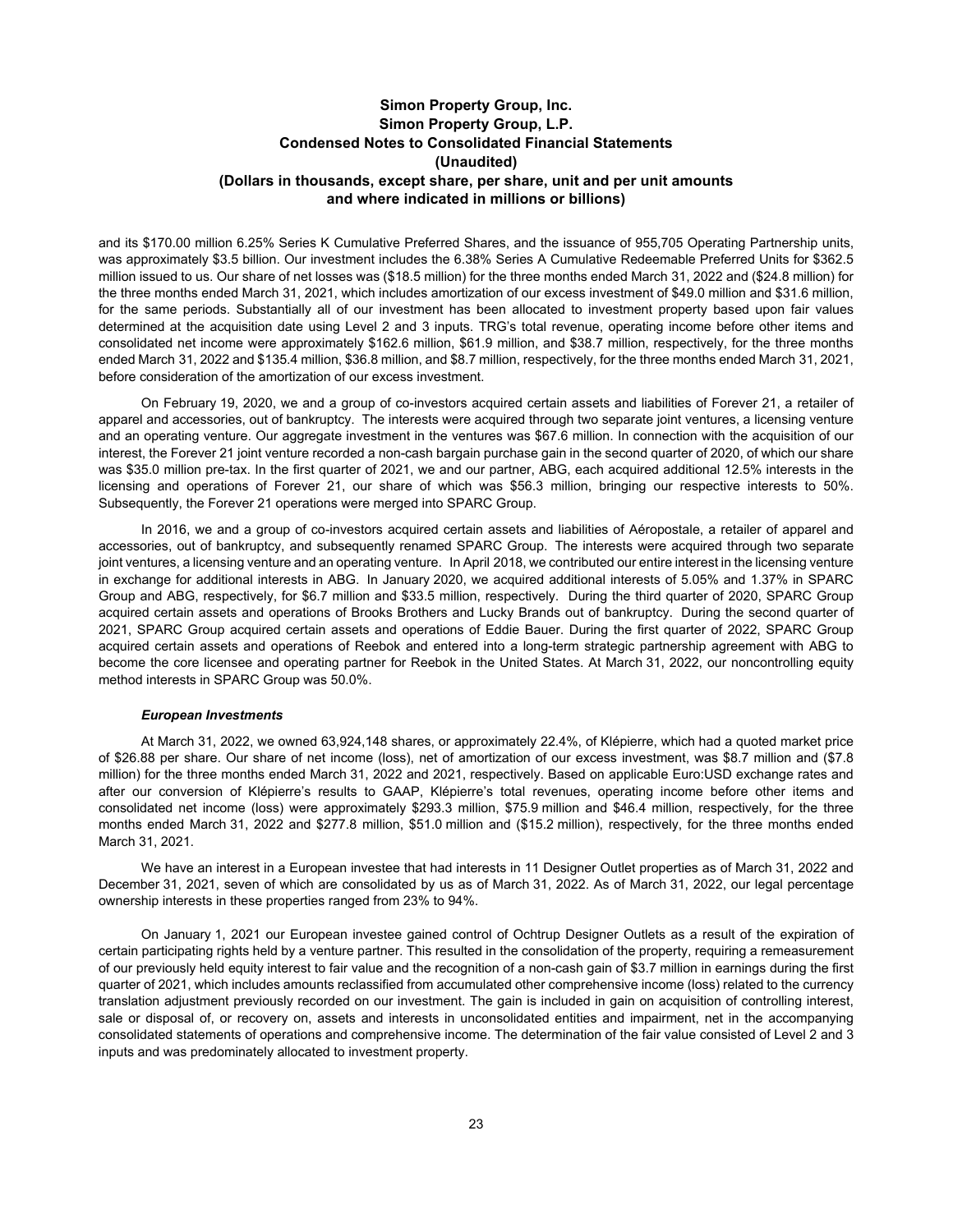In addition, we have a 50.0% noncontrolling interest in a European property management and development company that provides services to the Designer Outlet properties.

We also have minority interests in Value Retail PLC and affiliated entities, which own or have interests in and operate nine luxury outlets located throughout Europe and we also have a direct minority ownership in three of those outlets. At March 31, 2022 and December 31, 2021, the carrying value of these equity instruments without readily determinable fair values was \$140.8 million and is included in deferred costs and other assets.

### *Asian Joint Ventures*

We conduct our international Premium Outlet operations in Japan through a joint venture with Mitsubishi Estate Co., Ltd. We have a 40% noncontrolling ownership interest in this joint venture. The carrying amount of our investment in this joint venture was \$209.7 million and \$206.1 million as of March 31, 2022 and December 31, 2021, respectively, including all related components of accumulated other comprehensive income (loss). We conduct our international Premium Outlet operations in South Korea through a joint venture with Shinsegae International Co. We have a 50% noncontrolling ownership interest in this joint venture. The carrying amount of our investment in this joint venture was \$199.9 million and \$194.9 million as of March 31, 2022 and December 31, 2021, respectively, including all related components of accumulated other comprehensive income (loss).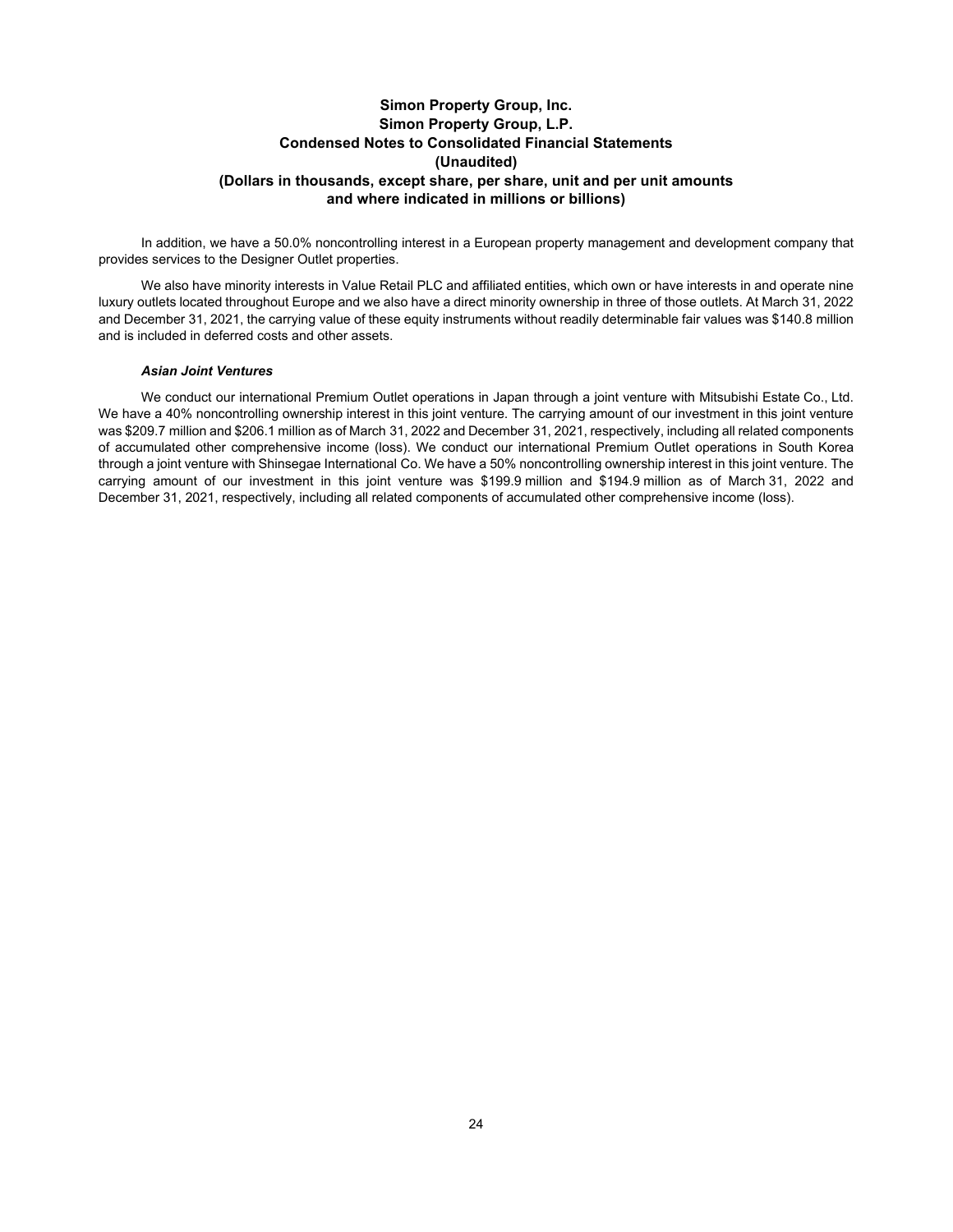### **Summary Financial Information**

A summary of the combined balance sheets and statements of operations of our equity method investments and share of income from such investments, excluding our investments in Klépierre and TRG as well as our other platform investments.

### **COMBINED BALANCE SHEETS**

|                                                                       | March 31.<br>2022 | December 31.<br>2021 |
|-----------------------------------------------------------------------|-------------------|----------------------|
| Assets:                                                               |                   |                      |
|                                                                       | \$19,533,151      | \$19,724,242         |
|                                                                       | 8,255,410         | 8,330,891            |
|                                                                       | 11,277,741        | 11,393,351           |
|                                                                       | 1,392,710         | 1,481,287            |
|                                                                       | 517,657           | 591,369              |
|                                                                       | 161.471           | 154,561              |
|                                                                       | 369,541           | 394,691              |
|                                                                       | \$13,719,120      | \$14,015,259         |
| <b>Liabilities and Partners' Deficit:</b>                             |                   |                      |
|                                                                       | \$15,075,434      | \$15,223,710         |
| Accounts payable, accrued expenses, intangibles, and deferred revenue | 823,553           | 995.392              |
|                                                                       | 149.194           | 158,372              |
|                                                                       | 414,084           | 383,018              |
|                                                                       | 16,462,265        | 16,760,492           |
|                                                                       | 67,450            | 67,450               |
|                                                                       | (2,810,595)       | (2,812,683)          |
|                                                                       | \$13,719,120      | \$14,015,259         |
| Our Share of:                                                         |                   |                      |
|                                                                       | \$(1,260,901)     | \$<br>(1,207,396)    |
|                                                                       | 1,267,144         | 1,283,645            |
| Our net Investment in unconsolidated entities, at equity              | \$<br>6,243       | \$<br>76,249         |

"Excess Investment" represents the unamortized difference of our investment over our share of the equity in the underlying net assets of the joint ventures or other investments acquired and has been determined to relate to the fair value of the investment properties, intangible assets, including goodwill, and debt premiums and discounts. We amortize excess investment over the life of the related depreciable components of assets acquired, typically no greater than 40 years, the terms of the applicable leases, the estimated useful lives of the finite lived intangibles, and the applicable debt maturity, respectively. The amortization is included in the reported amount of income from unconsolidated entities.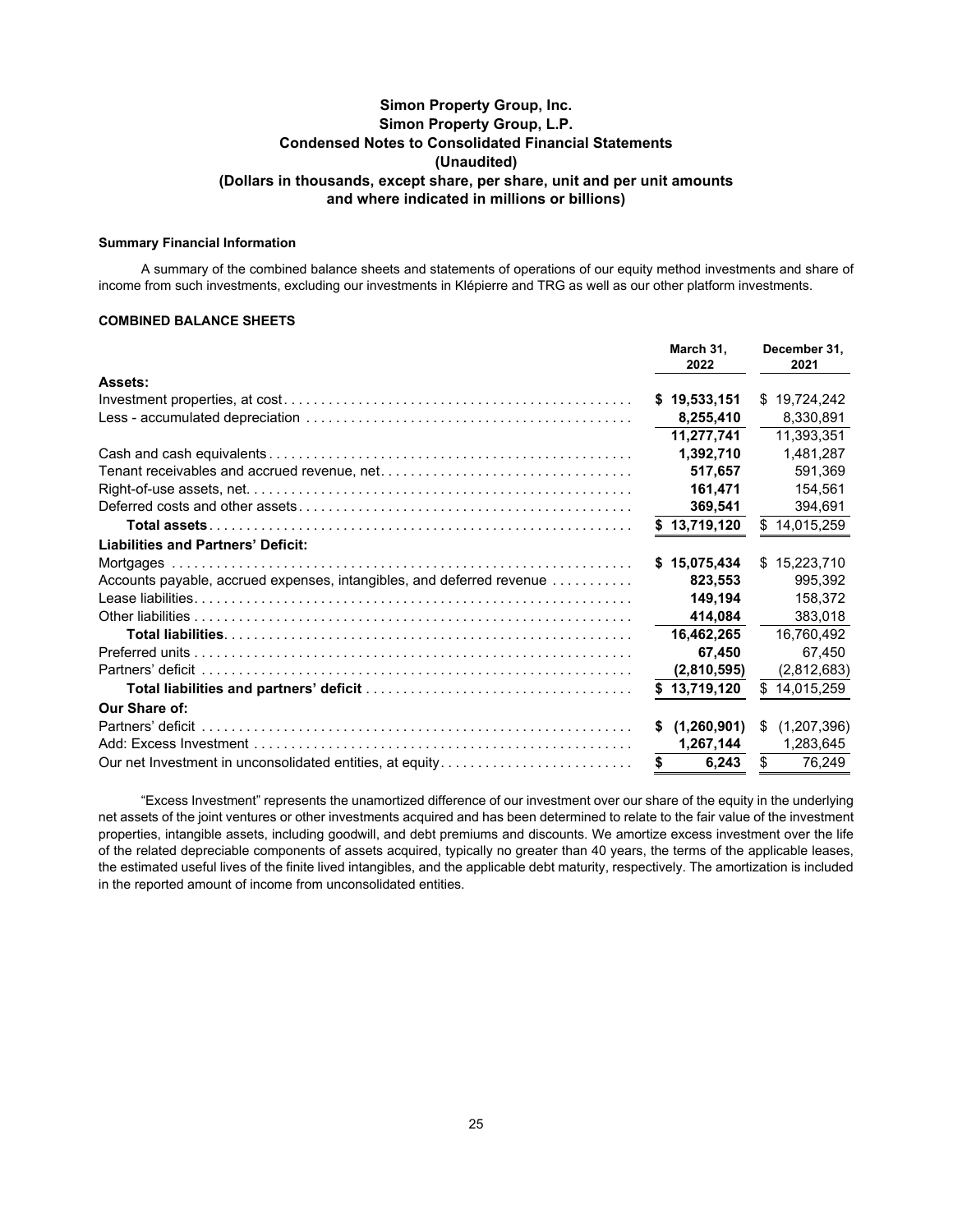### **COMBINED STATEMENTS OF OPERATIONS**

|                            | For the Three Months<br>Ended<br>March 31, |              |
|----------------------------|--------------------------------------------|--------------|
|                            | 2022                                       | 2021         |
| <b>REVENUE:</b>            |                                            |              |
|                            | \$<br>717.768                              | \$ 652,754   |
|                            | 112,585                                    | 72,599       |
|                            | 830,353                                    | 725,353      |
| <b>OPERATING EXPENSES:</b> |                                            |              |
|                            | 149,515                                    | 133,037      |
|                            | 170,562                                    | 171.154      |
|                            | 65,324                                     | 68,897       |
|                            | 21,481                                     | 19,046       |
|                            | 19.318                                     | 19.444       |
|                            | 48,843                                     | 31,988       |
|                            | 475,043                                    | 443,566      |
|                            | 355,310                                    | 281.787      |
|                            | (144,448)                                  | (146,196)    |
|                            | \$<br>210,862                              | \$135,591    |
|                            | 104,657                                    | \$<br>68,141 |
|                            | 106,205                                    | 67,450       |
|                            | (15, 139)                                  | (19,327)     |
|                            | \$<br>91,066                               | \$<br>48,123 |

Our share of income from unconsolidated entities in the above table, aggregated with our share of results from our investments in Klépierre and TRG as well as our other platform investments, is presented in income from unconsolidated entities in the accompanying consolidated statements of operations and comprehensive income. Unless otherwise noted, our share of the gain on acquisition of controlling interest sale or disposal of assets and interests in unconsolidated entities, net is reflected within gain (loss) on sale or disposal of, or recovery on, assets and interests in unconsolidated entities and impairment, net in the accompanying consolidated statements of operations and comprehensive income.

### **7. Debt**

### *Unsecured Debt*

At March 31, 2022, our unsecured debt consisted of \$19.5 billion of senior unsecured notes of the Operating Partnership, \$125.0 million outstanding under the Operating Partnership's \$4.0 billion unsecured revolving credit facility, or Credit Facility, and \$239.7 million outstanding under the Operating Partnership's global unsecured commercial paper note program, or Commercial Paper program.

At March 31, 2022, we had an aggregate available borrowing capacity of \$7.1 billion under the Credit Facility and the Operating Partnership's \$3.5 billion unsecured revolving credit facility, or Supplemental Facility, and together with the Credit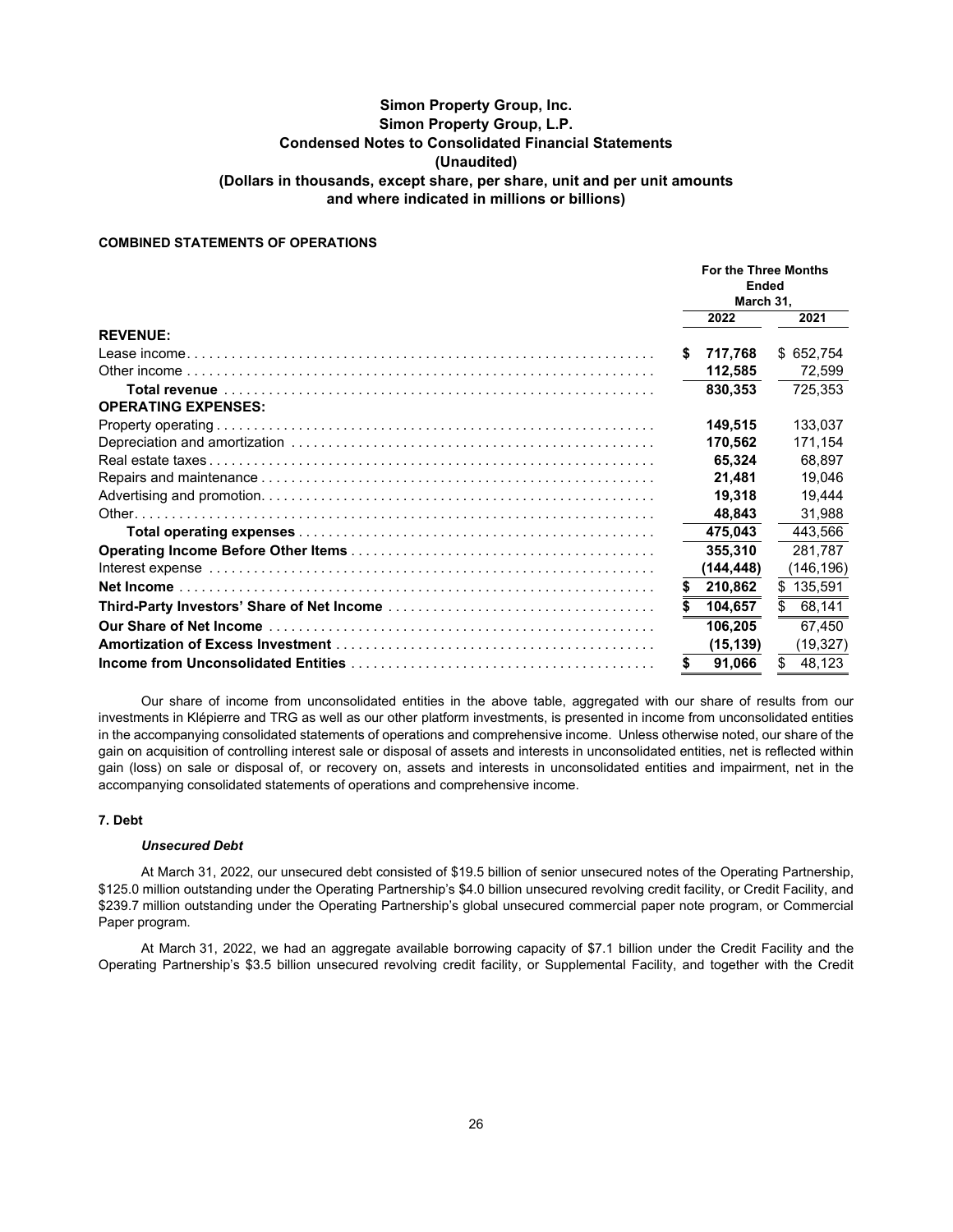Facility, the Credit Facilities. The maximum aggregate outstanding balance under the Credit Facilities, during the three months ended March 31, 2022 was \$1.2 billion and the weighted average outstanding balance was \$265.0 million. Letters of credit of \$10.1 million were outstanding under the Credit Facilities as of March 31, 2022.

The Credit Facility can be increased in the form of additional commitments in an aggregate not to exceed \$1.0 billion, for a total aggregate size of \$5.0 billion, subject to obtaining additional lender commitments and satisfying certain customary conditions precedent. Borrowings may be denominated in U.S. dollars, Euro, Yen, Pounds Sterling, Canadian dollars and Australian dollars. Borrowings in currencies other than the U.S. dollar are limited to 95% of the maximum revolving credit amount, as defined. The initial maturity date of the Credit Facility is June 30, 2024. The Credit Facility can be extended for two additional six-month periods to June 30, 2025, at our sole option, subject to satisfying certain customary conditions precedent.

Borrowings under the Credit Facility bear interest, at our election, at either (i) (x) for Term Benchmark Loans, the Adjusted Term SOFR Rate, the applicable Local Rate, the Adjusted EURIBOR Rate, or the Adjusted TIBOR Rate, (y) for RFR Loans, if denominated in Sterling, SONIA plus a benchmark adjustment and if denominated in Dollars, Daily Simple SOFR plus a benchmark adjustment, or (z) for Daily SOFR Loans, the Adjusted Floating Overnight Daily SOFR Rate, in each case of clauses (x) through (z) above, plus a margin determined by our corporate credit rating of between 0.650% and 1.400% or (ii) for loans denominated in U.S. Dollars only, the base rate (which rate is equal to the greatest of the prime rate, the federal funds effective rate plus 0.500% or Adjusted Term SOFR Rate for one month plus 1.000%) (the "Base Rate"), plus a margin determined by our corporate credit rating of between 0.000% and 0.400%. The Credit Facility includes a facility fee determined by our corporate credit rating of between 0.100% and 0.300% on the aggregate revolving commitments under the Credit Facility. Based upon our current credit ratings, the interest rate on the Credit Facility is SOFR plus 72.5 basis points, plus a spread adjustment to account for the transition from LIBOR to SOFR.

The Supplemental Facility's borrowing capacity of \$3.5 billion may be increased to \$4.5 billion during its term and provides for borrowings denominated in U.S. dollars, Euro, Yen, Pounds, Sterling, Canadian dollars and Australian dollars. Borrowings in currencies other than the U.S. dollar are limited to 100% of the maximum revolving credit amount, as defined. The initial maturity date of the Supplemental Facility is January 31, 2026 and can be extended for an additional year to January 31, 2027 at our sole option, subject to satisfying certain customary conditions precedent.

Borrowings under the Supplemental Facility bear interest, at the Company's election, at either (i) (x) for Term Benchmark Loans, the Adjusted Term SOFR Rate, the applicable Local Rate, the Adjusted EURIBOR Rate, or the Adjusted TIBOR Rate, (y) for RFR Loans, if denominated in Sterling, SONIA plus a benchmark adjustment and if denominated in Dollars, Daily Simple SOFR plus a benchmark adjustment, or (z) for Daily SOFR Loans, the Adjusted Floating Overnight Daily SOFR Rate, in each case of clauses (x) through (z) above, plus a margin determined by our corporate credit rating of between 0.650% and 1.400% or (ii) for loans denominated in U.S. Dollars only, the base rate (which rate is equal to the greatest of the prime rate, the federal funds effective rate plus 0.500% or Adjusted Term SOFR Rate for one month plus 1.000%) (the "Base Rate"), plus a margin determined by our corporate credit rating of between 0.000% and 0.400%. The Supplemental Facility includes a facility fee determined by our corporate credit rating of between 0.100% and 0.300% on the aggregate revolving commitments under the Supplemental Facility. Based upon our current credit ratings, the interest rate on the Supplemental Facility is SOFR plus 72.5 basis points, plus a spread adjustment to account for the transition from LIBOR to SOFR.

The Operating Partnership also has available a Commercial Paper program of \$2.0 billion, or the non-U.S. dollar equivalent thereof. The Operating Partnership may issue unsecured commercial paper notes, denominated in U.S. dollars, Euro and other currencies. Notes issued in non-U.S. currencies may be issued by one or more subsidiaries of the Operating Partnership and are guaranteed by the Operating Partnership. Notes are sold under customary terms in the U.S. and Euro commercial paper note markets and rank (either by themselves or as a result of the guarantee described above) pari passu with the Operating Partnership's other unsecured senior indebtedness. The Commercial Paper program is supported by the Credit Facilities and if necessary or appropriate, we may make one or more draws under either of the Credit Facilities to pay amounts outstanding from time to time on the Commercial Paper program. On March 31, 2022, we had \$239.7 million outstanding under the Commercial Paper program, fully comprised of U.S. dollar-denominated notes with a weighted average interest rate of 0.30%. These borrowings have a weighted average maturity date of April 6, 2022 and reduce amounts otherwise available under the Credit Facilities.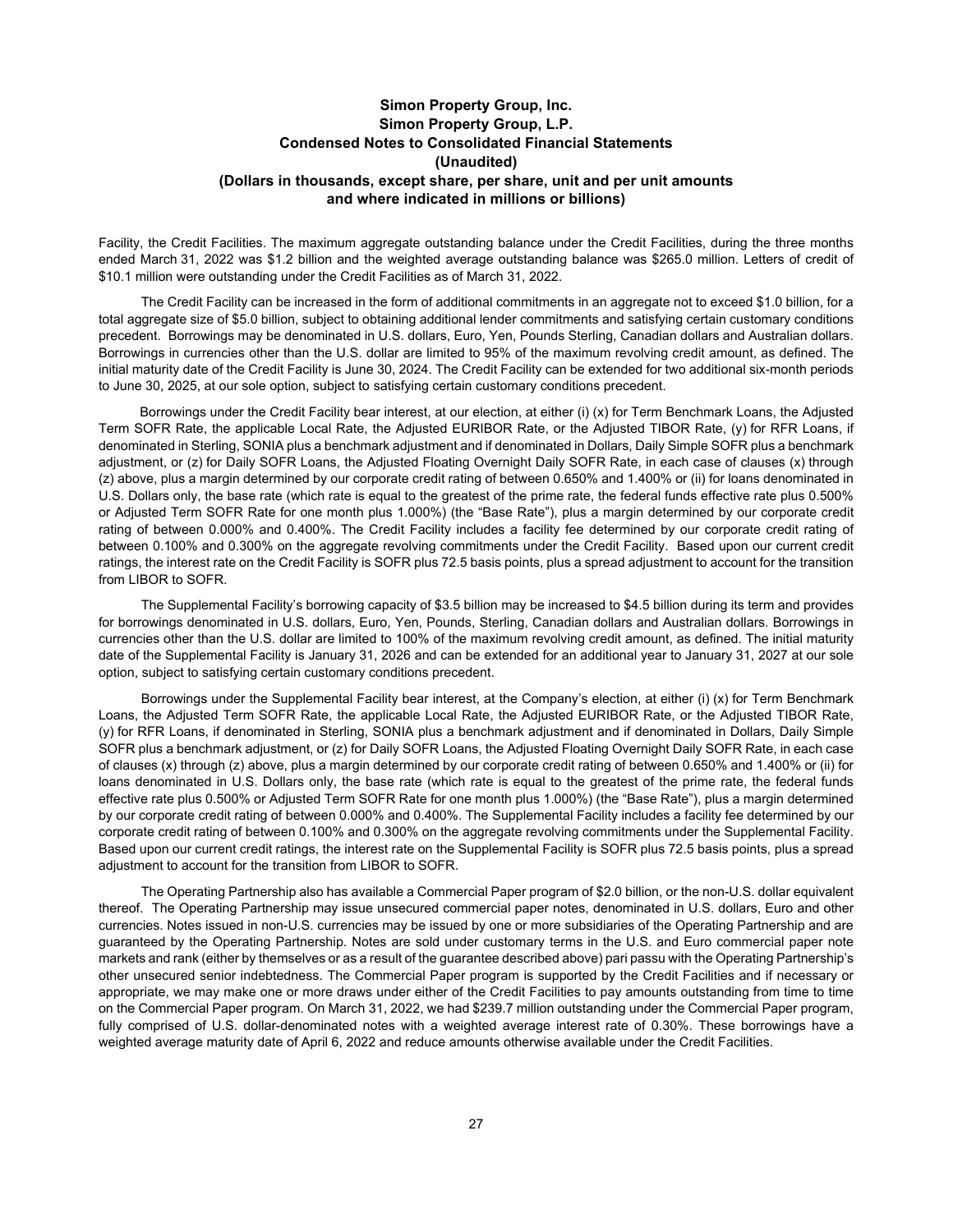On January 11, 2022, the Operating Partnership completed the issuance of the following senior unsecured notes: \$500 million with a floating interest rate of SOFR plus 43 basis points, and \$700 million with a fixed interest rate of 2.650%, with maturity dates of January 11, 2024 and February 1, 2032, respectively. The proceeds were used to repay \$1.05 billion outstanding under the Supplemental Facility on January 12, 2022.

### *Mortgage Debt*

Total mortgage indebtedness was \$5.4 billion at March 31, 2022 and December 31, 2021, respectively.

#### *Covenants*

Our unsecured debt agreements contain financial covenants and other non-financial covenants. The Facilities contain ongoing covenants relating to total and secured leverage to capitalization value, minimum earnings before interest, taxes, depreciation, and amortization, or EBITDA, and unencumbered EBITDA coverage requirements. Payment under the Facilities can be accelerated if the Operating Partnership or Simon is subject to bankruptcy proceedings or upon the occurrence of certain other events. If we were to fail to comply with these covenants, after the expiration of the applicable cure periods, the debt maturity could be accelerated or other remedies could be sought by the lender, including adjustments to the applicable interest rate. As of March 31, 2022, we were in compliance with all covenants of our unsecured debt.

At March 31, 2022, our consolidated subsidiaries were the borrowers under 36 non-recourse mortgage notes secured by mortgages on 39 properties and other assets, including two separate pools of cross-defaulted and cross-collateralized mortgages encumbering a total of five properties. Under these cross-default provisions, a default under any mortgage included in the cross-defaulted pool may constitute a default under all mortgages within that pool and may lead to acceleration of the indebtedness due on each property within the pool. Certain of our secured debt instruments contain financial and other non-financial covenants which are specific to the properties that serve as collateral for that debt. If the applicable borrower under these non-recourse mortgage notes were to fail to comply with these covenants, the lender could accelerate the debt and enforce its rights against their collateral. At March 31, 2022, the applicable borrowers under these non-recourse mortgage notes were in compliance with all covenants where non-compliance could individually or in the aggregate, giving effect to applicable cross-default provisions, have a material adverse effect on our financial condition, liquidity or results of operations.

### *Fair Value of Debt*

The carrying value of our variable-rate mortgages and other loans approximates their fair values. We estimate the fair values of consolidated fixed rate mortgages using cash flows discounted at current borrowing rates and other indebtedness using cash flows discounted at current market rates. We estimate the fair values of consolidated fixed rate unsecured notes using quoted market prices, or, if no quoted market prices are available, we use quoted market prices for securities with similar terms and maturities. The book value of our consolidated fixed rate mortgages and unsecured indebtedness including commercial paper was \$23.7 billion and \$23.3 billion as of March 31, 2022 and December 31, 2021, respectively. The fair values of these financial instruments and the related discount rate assumptions as of March 31, 2022 and December 31, 2021 are summarized as follows:

|                                                                                                         | March 31,<br>2022 | December 31,<br>2021 |          |  |
|---------------------------------------------------------------------------------------------------------|-------------------|----------------------|----------|--|
| Fair value of consolidated fixed rate mortgages and<br>unsecured indebtedness (in millions) $\ldots$ \$ | 23.310            | -SS                  | 24.597   |  |
| Weighted average discount rates assumed in calculation of<br>fair value for fixed rate mortgages        | 4.28 $%$          |                      | 3.17%    |  |
| Weighted average discount rates assumed in calculation of<br>fair value for unsecured indebtedness      | 4.19%             |                      | $3.33\%$ |  |

### **8. Equity**

During the three months ended March 31, 2022, Simon issued 2,680 shares of common stock to two limited partners of the Operating Partnership in exchange for an equal number of units pursuant to the partnership agreement of the Operating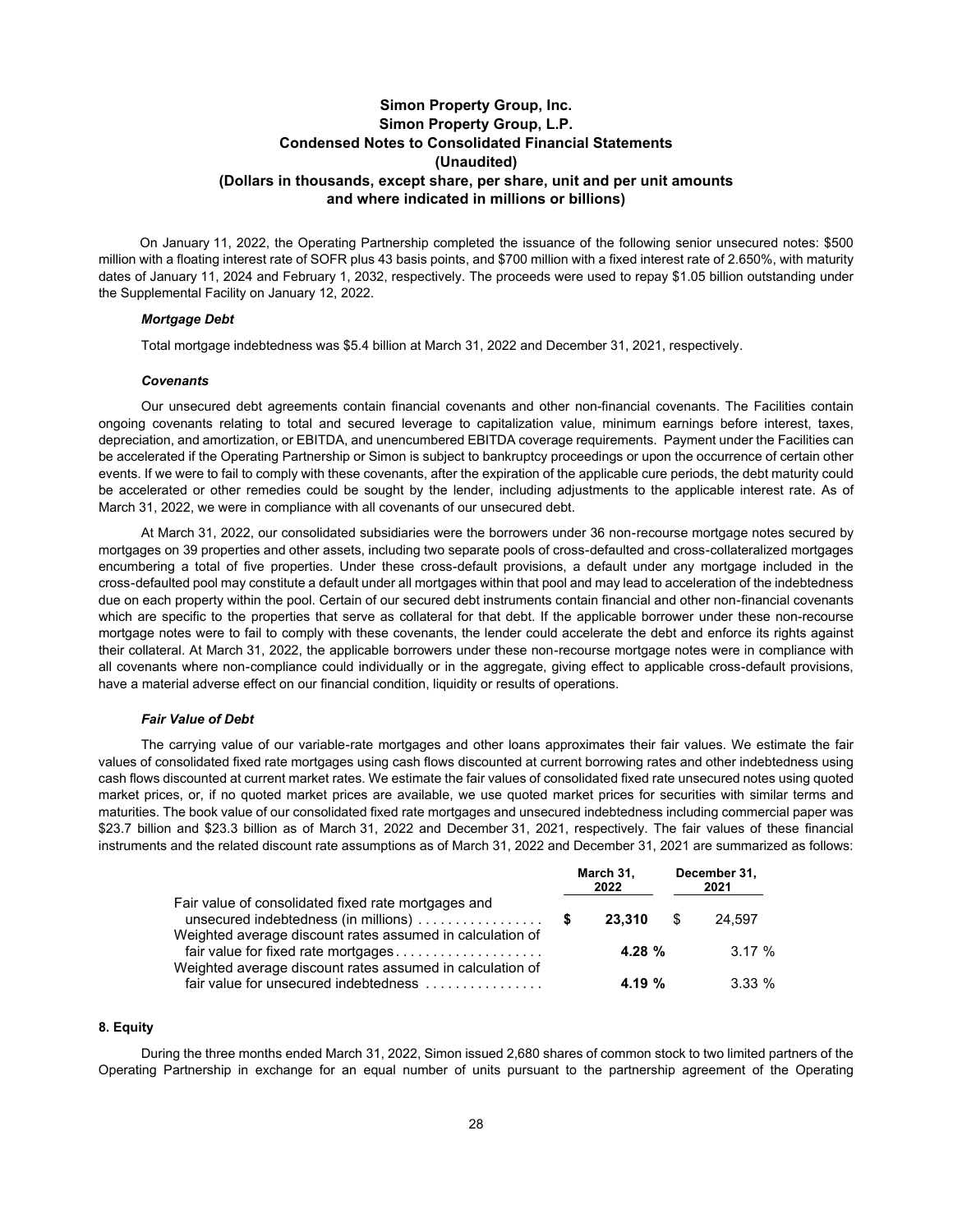Partnership. During the three months ended March 31, 2022, the Operating Partnership redeemed 1,000 units from a limited partner for \$0.1 million. These transactions increased Simon's ownership interest in the Operating Partnership.

On May 9, 2022, Simon's Board of Directors authorized a common stock repurchase plan. Under the plan, Simon may repurchase up to \$2.0 billion of its common stock during the two-year period commencing on May 16, 2022 and ending on May 16, 2024 in the open market or in privately negotiated transactions as market conditions warrant.

We paid a common stock dividend of \$1.65 per share for the three months ended March 31, 2022. We paid a common stock dividend of \$1.30 per share for the first quarter of 2021. The Operating Partnership paid distributions per unit for the same amounts. On May 9, 2022, Simon's Board of Directors declared a quarterly cash dividend for the second quarter of 2022 of \$1.70 per share, payable on June 30, 2022 to shareholders of record on June 9, 2022. The distribution rate on units is equal to the dividend rate on common stock.

### *Temporary Equity*

### *Simon*

Simon classifies as temporary equity those securities for which there is the possibility that Simon could be required to redeem the security for cash irrespective of the probability of such a possibility. As a result, Simon classifies one series of preferred units in the Operating Partnership and noncontrolling redeemable interests in properties in temporary equity. Each of these securities is discussed further below.

*Limited Partners' Preferred Interest in the Operating Partnership and Noncontrolling Redeemable Interests in Properties*. The redemption features of the preferred units in the Operating Partnership contain provisions which could require the Operating Partnership to settle the redemption in cash. As a result, this series of preferred units in the Operating Partnership remains classified outside permanent equity. The remaining interests in a property or portfolio of properties which are redeemable at the option of the holder or in circumstances that may be outside Simon's control are accounted for as temporary equity. The carrying amount of the noncontrolling interest is adjusted to the redemption amount assuming the instrument is redeemable at the balance sheet date. Changes in the redemption value of the underlying noncontrolling interest are recorded within accumulated deficit in the consolidated statements of equity in issuance of unit equivalents and other. There were no noncontrolling interests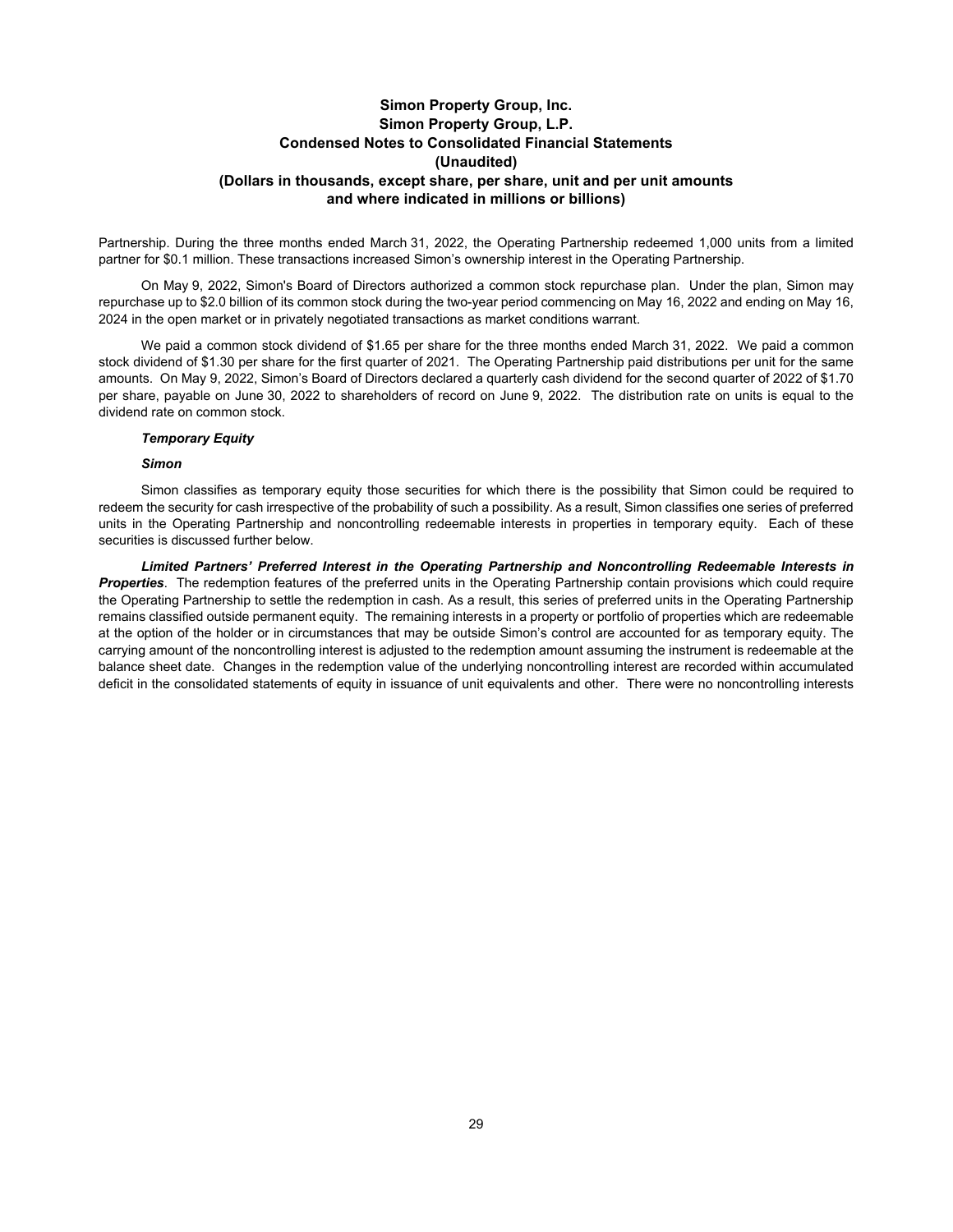redeemable at amounts in excess of fair value as of March 31, 2022 and December 31, 2021. The following table summarizes the preferred units in the Operating Partnership and the amount of the noncontrolling redeemable interests in properties as follows:

|                                                                                      | As of<br>March 31.<br>2022 |      | As of<br>December 31,<br>2021 |
|--------------------------------------------------------------------------------------|----------------------------|------|-------------------------------|
| 7.50% Cumulative Redeemable Preferred Units, 260,000 units authorized, 255,373       | 25.537<br>532.768          | - \$ | 25.537<br>522,203             |
| Limited partners' preferred interest in the Operating Partnership and noncontrolling | 558.305                    |      | 547,740                       |

### *The Operating Partnership*

The Operating Partnership classifies as temporary equity those securities for which there is the possibility that the Operating Partnership could be required to redeem the security for cash, irrespective of the probability of such a possibility. As a result, the Operating Partnership classifies one series of preferred units and noncontrolling redeemable interests in properties in temporary equity. The following table summarizes the preferred units and the amount of the noncontrolling redeemable interests in properties as follows:

|                                                                                         | As of<br>March 31.<br>2022 | As of<br>December 31,<br>2021 |                   |
|-----------------------------------------------------------------------------------------|----------------------------|-------------------------------|-------------------|
| 7.50% Cumulative Redeemable Preferred Units, 260,000 units authorized, 255,373          | 25.537<br>532.768          | - \$                          | 25.537<br>522,203 |
| Total preferred units, at liquidation value, and noncontrolling redeemable interests in |                            |                               |                   |
|                                                                                         | 558.305 \$                 |                               | 547.740           |

### *Stock-Based Compensation*

Our long-term incentive compensation awards under our stock-based compensation plans primarily take the form of LTIP units, restricted stock units, and restricted stock. The substantial majority of these awards are market condition or performancebased, and are based on various market, corporate and business unit performance measures as further described below. The expense related to these programs, net of amounts capitalized, is included within home and regional office costs and general and administrative costs in the accompanying statements of operations and comprehensive income. LTIP units are a form of limited partnership interest issued by the Operating Partnership, which are subject to the participant maintaining employment with us through certain dates and other conditions as described in the applicable award agreements. Awarded LTIP units not earned in accordance with the conditions set forth in the applicable award agreements are forfeited. Earned and fully vested LTIP units are equivalent to units of the Operating Partnership. Participants are entitled to receive distributions on the awarded LTIP units, as defined, equal to 10% of the regular quarterly distributions paid on a unit of the Operating Partnership. As a result, we account for these LTIP units as participating securities under the two class method of computing earnings per share. These are granted under The Simon Property Group, L.P. 2019 Stock Incentive Plan, or the 2019 Plan.

The grant date fair values of any LTIP units that are market-based awards are estimated using a Monte Carlo model, and the resulting fixed expense is recorded regardless of whether the market condition criteria are achieved if the participant performs the required service period. The grant date fair values of the market-based awards are being amortized into expense over the performance period, which is the grant date through the date at which the awards, if earned, become vested. The expense of the performance-based award is recorded over the performance period, which is the grant date through the date at which the awards, if earned, become vested, based on our assessment as to whether it is probable that the performance criteria will be achieved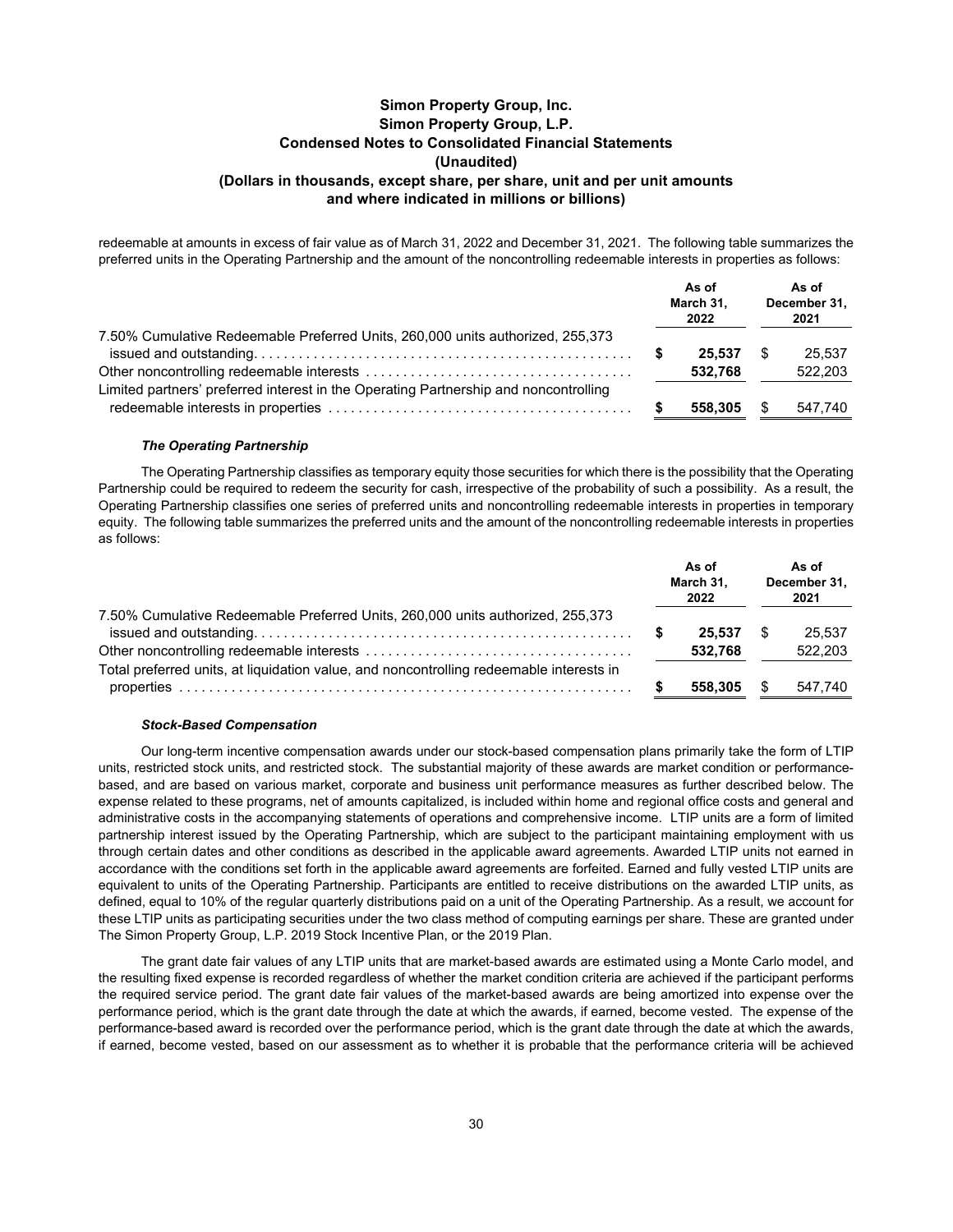during the applicable performance periods. The grant date fair values of any restricted stock unit awards are recognized as expense over the vesting period.

*2019 LTIP Program*. In 2019, the Compensation and Human Capital Committee established and granted awards under the 2019 LTIP Program. Awards under the 2019 LTIP Program will be considered earned if the respective performance conditions (based upon Funds From Operations, or FFO, per share, and Objective Criteria Goals) and market condition (based on Relative TSR performance), as defined in the applicable award agreements, are achieved during the applicable three-year measurement period. All of the earned LTIP units under the 2019 LTIP Program will vest on January 1, 2023. The 2019 LTIP Program provides that the amount earned of the performance-based portion of the awards is dependent on Simon's performance compared to certain criteria and in March 2022, the Compensation and Human Capital Committee determined 72,442 performance based LTIP units under this program were earned as noted in the table below.

*2020 LTI Program.* In 2020, the Compensation and Human Capital Committee established and granted awards under the 2020 LTI Program, which consisted of a one-time grant of 312,263 time-based restricted stock units under the 2019 Plan at a grant date fair market value of \$84.37 per share. One-third of these awards vested on January 1, 2022 and the remaining awards will vest ratably on January 1, 2023 and January 1, 2024. The grant date fair value of the awards of \$26.3 million is being recognized as expense over the three-year vesting period.

*2021 LTI Program.* In 2021, the Compensation and Human Capital Committee established and granted awards under the 2021 LTI Program. Awards under the 2021 LTI Program took the form of LTIP units and restricted stock units. Awards of LTIP units under this program will be considered earned if the respective performance conditions (based on FFO and Objective Criteria Goals) and market conditions (based on Absolute TSR performance), as defined in the applicable award agreements, are achieved during the applicable three-year measurement period. Any units determined to be earned LTIP units under the 2021 LTI Program will vest on January 1, 2025. The 2021 LTI Program provides that the amount earned related to the performance-based portion of the awards is dependent on the Compensation and Human Capital Committee's determination that Simon's FFO performance and achievement of certain objective criteria goals and has a maximum potential fair value at grant date of \$18.4 million. As part of the 2021 LTI Program, the Compensation and Human Capital Committee also established a grant of 37,976 time-based restricted stock units under the 2019 Plan at a grant date fair market value of \$112.92 per share. These awards will vest, subject to the grantee's continued service, on March 1, 2024. The \$4.3 million grant date fair value of these awards is being recognized as expense over the three-year vesting period.

*2022 LTI Program.* In the first quarter of 2022, the Compensation and Human Capital Committee established and granted awards under a 2022 Long-Term Incentive Program, or 2022 LTI Program. Awards under the 2022 LTI Program, took the form of LTIP units and restricted stock units. Awards of LTIP units under this program will be considered earned if the respective performance conditions (based on FFO and Objective Criteria Goals), subject to adjustment based upon a TSR modifier, with respect to the FFO performance condition, as defined in the applicable award agreements, are achieved during the applicable three-year measurement period. Any units determined to be earned LTIP units under the 2022 LTI Program will vest on January 1, 2026. The 2022 LTI Program provides that the amount earned related to the performance-based portion of the awards is dependent on the Compensation and Human Capital Committee's determination that Simon's FFO performance and achievement of certain objective criteria goals and has a maximum potential fair value at grant date of \$20.6 million. As part of the 2022 LTI Program, on March 11, 2022 and March 18, 2022, the Compensation and Human Capital Committee also established grants of 52,673 timebased restricted stock units under the 2019 Plan at a grant date fair market value of \$130.05 and \$130.84 per share.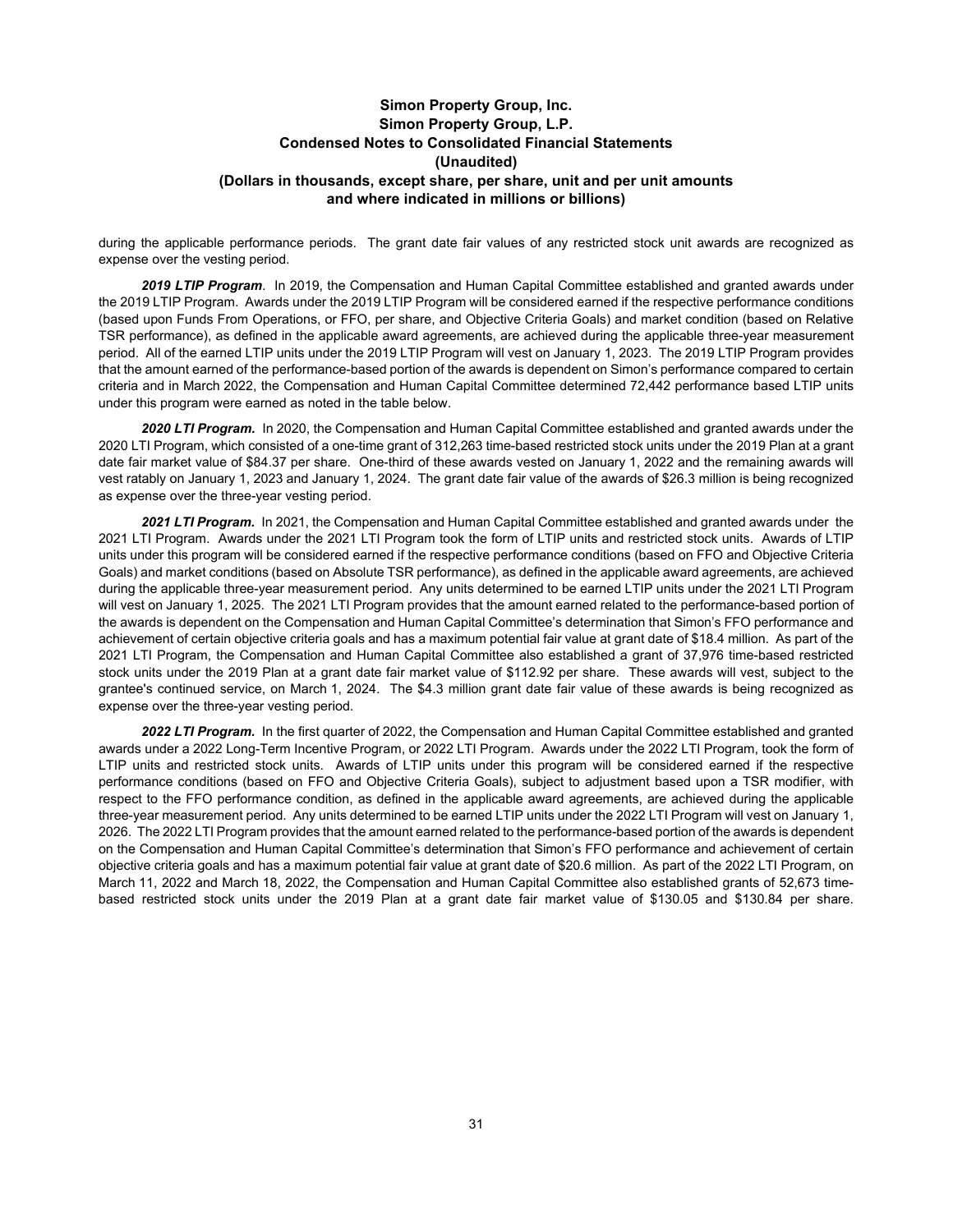These awards will vest on March 11, 2025 and March 18, 2025. The \$6.9 million grant date fair value of these awards is being recognized as expense over the three-year vesting period.

The Compensation and Human Capital Committee approved LTIP unit grants as shown in the table below. The extent to which LTIP units were determined by the Compensation and Human Capital Committee's to have been earned, and the aggregate grant date fair value, are as follows:

| <b>LTIP Program</b> | <b>LTIP Units Earned</b> | <b>Grant Date Fair Value of</b><br><b>TSR Award</b> | <b>Grant Date Target Value</b><br>of Performance-Based<br>Awards |
|---------------------|--------------------------|-----------------------------------------------------|------------------------------------------------------------------|
| 2019 LTIP program   | 72.442                   | \$9.5 million                                       | \$14.7 million                                                   |
| 2021 LTIP program   | To be determined in 2024 | \$5.7 million                                       | \$12.2 million                                                   |
| 2022 LTIP program   | To be determined in 2025 |                                                     | \$13.7 million                                                   |

We recorded compensation expense, net of capitalization, related to the aforementioned LTIP and LTI programs of approximately \$5.8 million and \$4.6 million for the three months ended March 31, 2022 and 2021, respectively.

*Restricted Stock.* The Compensation and Human Capital Committee awarded 143,518 shares of restricted stock to employees on April 1, 2022 at a grant date fair market value of \$131.56 per share related to 2021 compensation plans. The grant date fair value of the employee restricted stock awards is being recognized as expense over the three-year vesting period. In accordance with the Operating Partnership's partnership agreement, the Operating Partnership issued an equal number of units to Simon that are subject to the same vesting conditions as the restricted stock.

We recorded compensation expense, net of capitalization, related to restricted stock of approximately \$2.4 million and \$1.9 million for the three months ended March 31, 2022 and 2021, respectively.

### **9. Lease Income**

Fixed lease income under our operating leases includes fixed minimum lease consideration and fixed CAM reimbursements recorded on a straight-line basis. Variable lease income includes consideration based on sales, as well as reimbursements for real estate taxes, utilities, marketing, and certain other items including negative variable lease income as discussed below.

|  |  | For the Three Months Ended | March 31. |           |
|--|--|----------------------------|-----------|-----------|
|  |  | 2022                       |           | 2021      |
|  |  | 959.630                    |           | 937.489   |
|  |  | 248.237                    |           | 207.569   |
|  |  | 1,207,867                  |           | 1.145.058 |

Tenant receivables and accrued revenue in the accompanying consolidated balance sheets includes straight-line receivables of \$559.5 million and \$568.7 million on March 31, 2022, and December 31, 2021, respectively.

In April 2020, the FASB staff released guidance focused on treatment of concessions related to the effects of COVID-19 on the application of lease modification guidance in Accounting Standards Codification (ASC) 842, "Leases." The guidance provides a practical expedient to forgo the associated reassessments required by ASC 842 when changes to a lease result in similar or lower future consideration. We have elected to generally account for rent abatements as negative variable lease consideration in the period granted, or in the period we determine we expect to grant an abatement. Further abatements granted in the future will reduce lease income in the period we grant, or determine we expect to grant, an abatement.

We have agreed to deferral or abatement arrangements with a number of our tenants as a result of the COVID-19 pandemic. In addition, uncollected rent due from certain of our tenants is subject to ongoing litigation, the outcome of which may affect our ability to collect in full the associated outstanding receivable balances.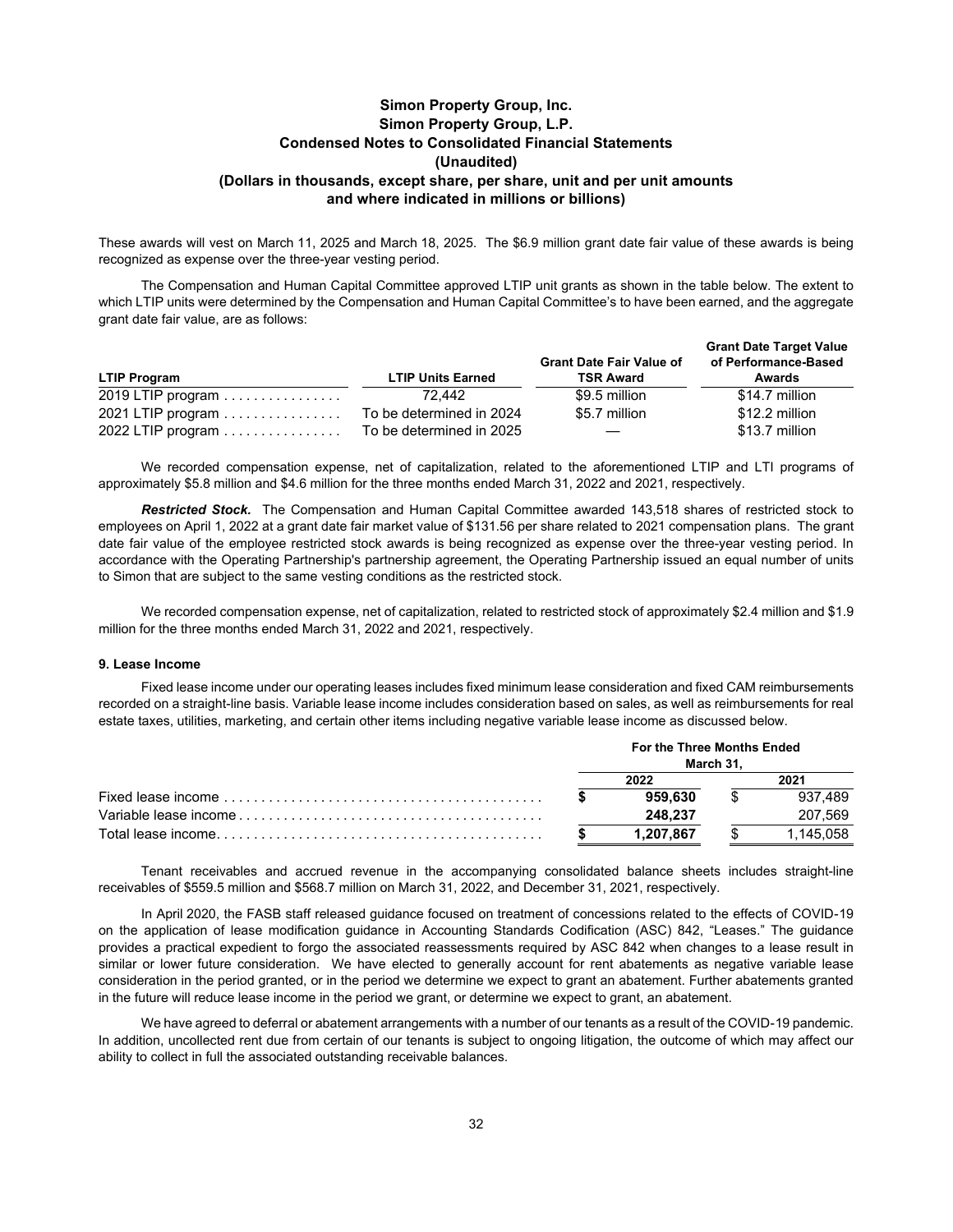In connection with rent deferrals or other accruals of unpaid rent payments, if we determine that rent payments are probable of collection, we will continue to recognize lease income on a straight-line basis over the lease term along with associated tenant receivables. However, if we determine that such deferred rent payments or other accrued but unpaid rent payments are not probable of collection, lease income will be recorded on the cash basis, with the corresponding tenant receivable and deferred rent receivable balances charged as a direct write-off against lease income in the period of the change in our collectability determination. Additionally, our assessment of collectability incorporates information regarding a tenant's financial condition that is obtained from available financial data, the expected outcome of contractual disputes and other matters, and our communications and negotiations with the tenant.

When a tenant seeks to reorganize its operations through bankruptcy proceedings, we assess the collectability of receivable balances. Our ongoing assessment incorporates, among other things, the timing of a tenant's bankruptcy filing and our expectations of the assumptions by the tenant in bankruptcy proceedings of leases at the Company's properties on substantially similar terms.

### **10. Commitments and Contingencies**

### *Litigation*

We are involved from time-to-time in various legal and regulatory proceedings that arise in the ordinary course of our business, including, but not limited to, commercial disputes, environmental matters, and litigation in connection with transactions such as acquisitions and divestitures. We believe that current proceedings will not have a material adverse effect on our financial condition, liquidity, or results of operations. We record a liability when a loss is considered probable and the amount can be reasonably estimated.

### *Lease Commitments*

As of March 31, 2022, we are subject to ground leases that cover all or a portion of 23 of our consolidated properties with termination dates extending through 2090, including periods for which exercising an extension option is reasonably assured. These ground leases generally require us to make fixed annual rental payments, or a fixed annual rental payment plus a percentage rent component based upon the revenues or total sales of the property. In addition, we have several regional office locations that are subject to leases with termination dates ranging from 2023 to 2028. These office leases generally require us to make fixed annual rental payments plus pay our share of common area, real estate taxes, and utility expenses. Some of our ground and office leases include escalation clauses. All of our lease arrangements are classified as operating leases. We incurred ground lease expense and office lease expense, which are included in other expense and home office and regional expense, respectively, as follows:

|                             |        | March 31. | For the Three Months Ended |  |  |
|-----------------------------|--------|-----------|----------------------------|--|--|
|                             | 2022   |           | 2021                       |  |  |
| <b>Operating Lease Cost</b> |        |           |                            |  |  |
|                             | 8.095  |           | 8.118                      |  |  |
|                             | 4.269  |           | 4.078                      |  |  |
|                             |        |           | (186)                      |  |  |
|                             | 12.364 |           | 12.010                     |  |  |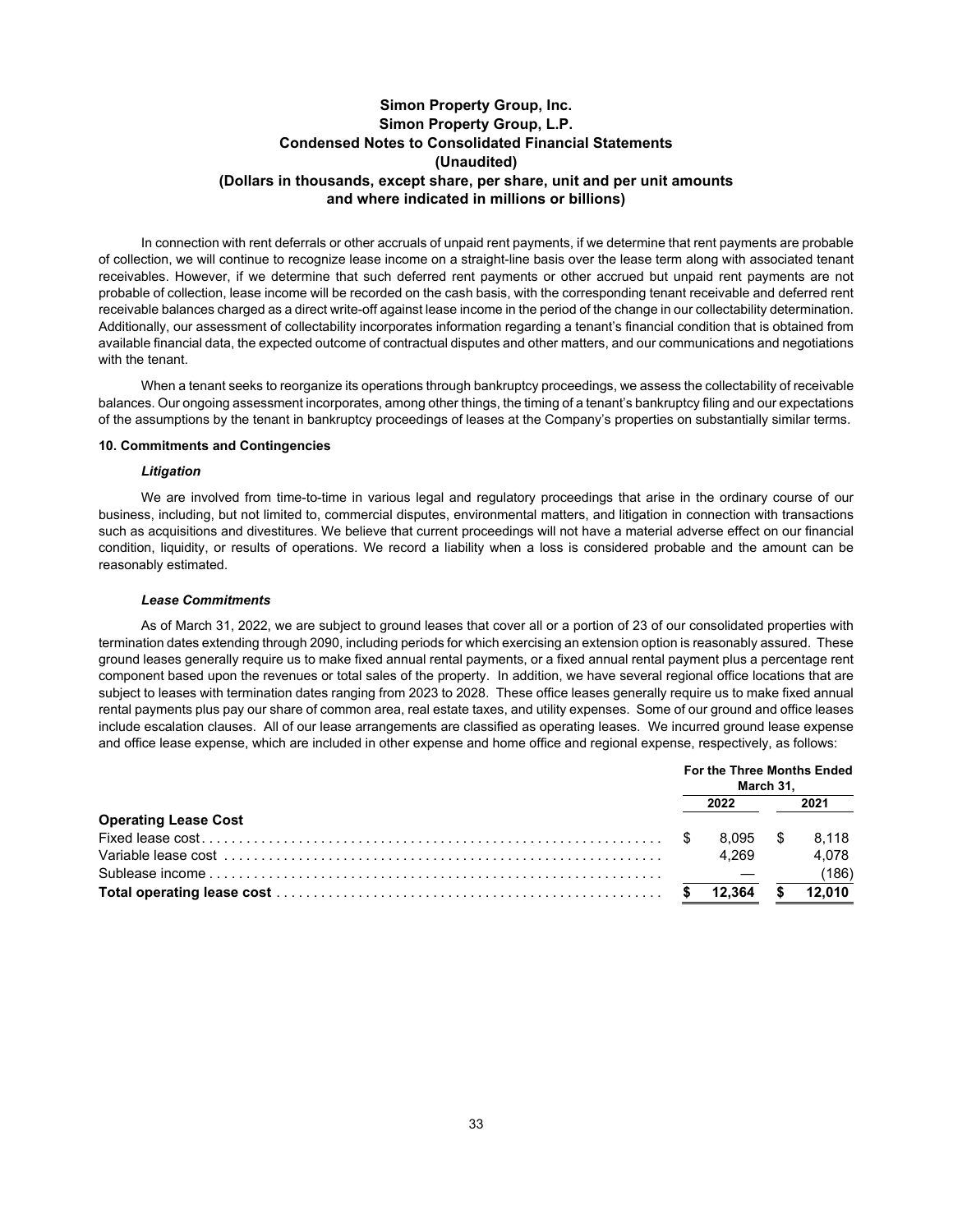|                                                                                                    |      | For the Three Months Ended<br>March 31, |                     |  |
|----------------------------------------------------------------------------------------------------|------|-----------------------------------------|---------------------|--|
|                                                                                                    | 2022 |                                         | 2021                |  |
| <b>Other Information</b><br>Cash paid for amounts included in the measurement of lease liabilities |      | 12.339                                  | 12.166              |  |
| Weighted-average remaining lease term - operating leases                                           |      | 33.3 years<br>4.87%                     | 34.2 years<br>4.87% |  |

Minimum lease payments due under these leases for years ending December 31, excluding applicable extension options and renewal options unless reasonably certain of exercise and any sublease income, are as follows:

|  | 33.120<br>33.261 |
|--|------------------|
|  | 33,395           |
|  | 33,406           |
|  | 33,420           |
|  | 857,686          |
|  | 1.024.288        |
|  | (519, 604)       |
|  | 504,684          |

### *Guarantees of Indebtedness*

Joint venture debt is the liability of the joint venture and is typically secured by the joint venture property, which is non-recourse to us. As of March 31, 2022 and December 31, 2021, the Operating Partnership guaranteed joint venture related mortgage indebtedness of \$155.5 million and \$209.9 million, respectively. Mortgages guaranteed by the Operating Partnership are secured by the property of the joint venture which could be sold in order to satisfy the outstanding obligation and which has an estimated fair value in excess of the guaranteed amount.

### *Concentration of Credit Risk*

Our U.S. Malls, Premium Outlets, and The Mills rely upon anchor tenants to attract customers; however, anchors do not contribute materially to our financial results as many anchors own their spaces. All material operations are within the United States and no customer or tenant accounts for 5% or more of our consolidated revenues.

### *Hurricane Impacts*

During the third quarter of 2020, one of our properties located in Texas experienced property damage and business interruption as a result of Hurricane Hanna. We wrote-off assets of approximately \$9.6 million, and recorded an insurance recovery receivable, and have received \$14.0 million of insurance proceeds from third-party carriers. The proceeds were used for property restoration and remediation and reduced the insurance recovery receivable.

During the third quarter of 2020, one of our properties located in Louisiana experienced property damage and business interruption as a result of Hurricane Laura. We wrote-off assets of approximately \$11.1 million and recorded an insurance recovery receivable, and have received \$27.5 million of insurance proceeds from third-party carriers. The proceeds were used for property restoration and remediation and reduced the insurance recovery receivable.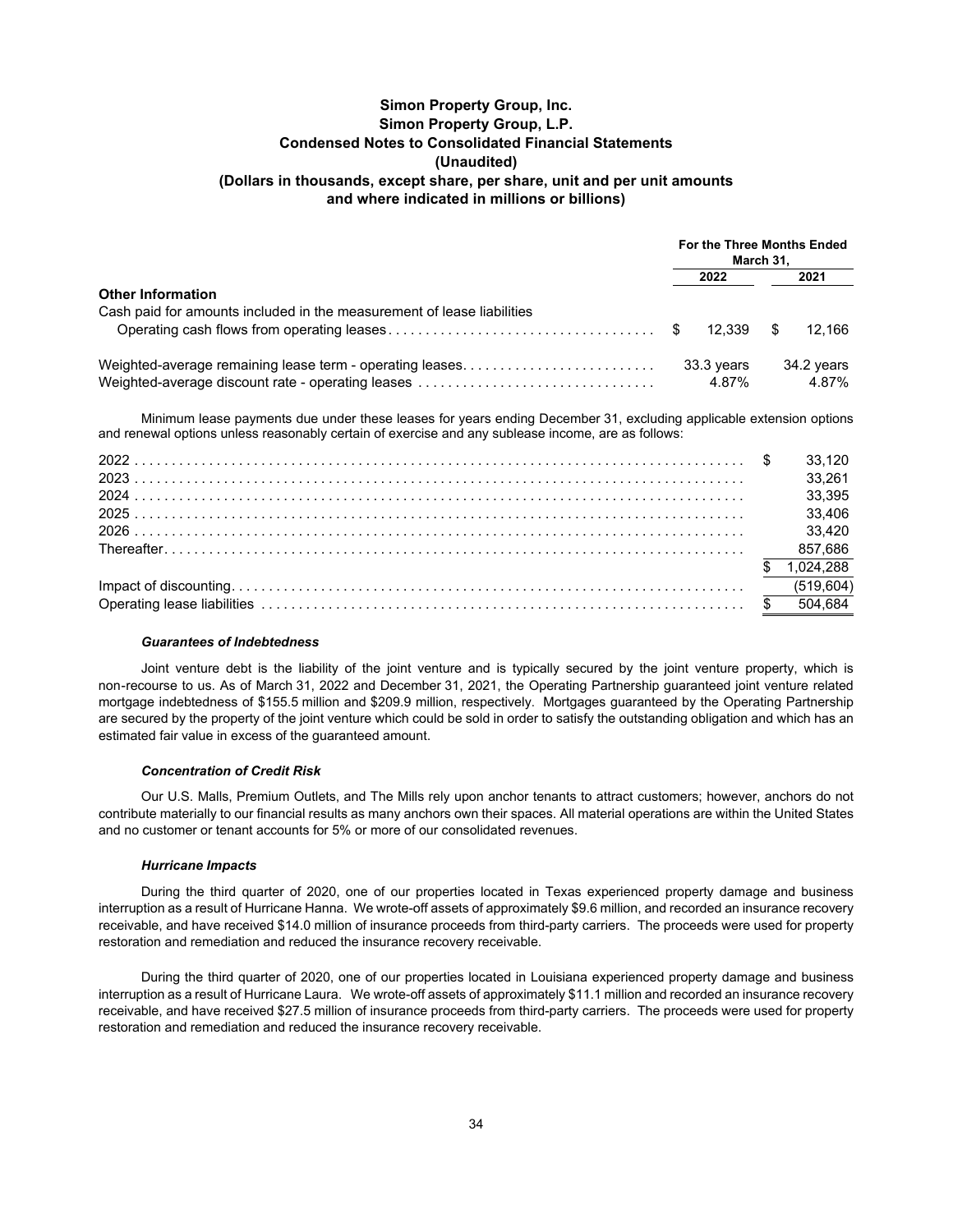### *COVID-19*

On March 11, 2020, the World Health Organization declared the novel strain of coronavirus, or COVID-19, a global pandemic and recommended containment and mitigation measures worldwide. The COVID-19 pandemic has had a material negative impact on economic and market conditions around the world, and, notwithstanding the fact that vaccines are being administered in the United States and elsewhere, the pandemic continues to adversely impact economic activity in retail real estate. The impact of the COVID-19 pandemic continues to evolve and governments and other authorities, including where we own or hold interests in properties, have at times imposed measures intended to control its spread, including restrictions on freedom of movement, group gatherings and business operations such as travel bans, border closings, business closures, quarantines, stayat-home, shelter-in-place orders, density limitations and social distancing measures. As a result of the COVID-19 pandemic and these measures, the Company has experienced and may continue to experience material impacts including changes in the ability to recognize revenue due to changes in our assessment of the probability of collection of lease income and asset impairment charges as a result of changing cash flows generated by our properties and investments.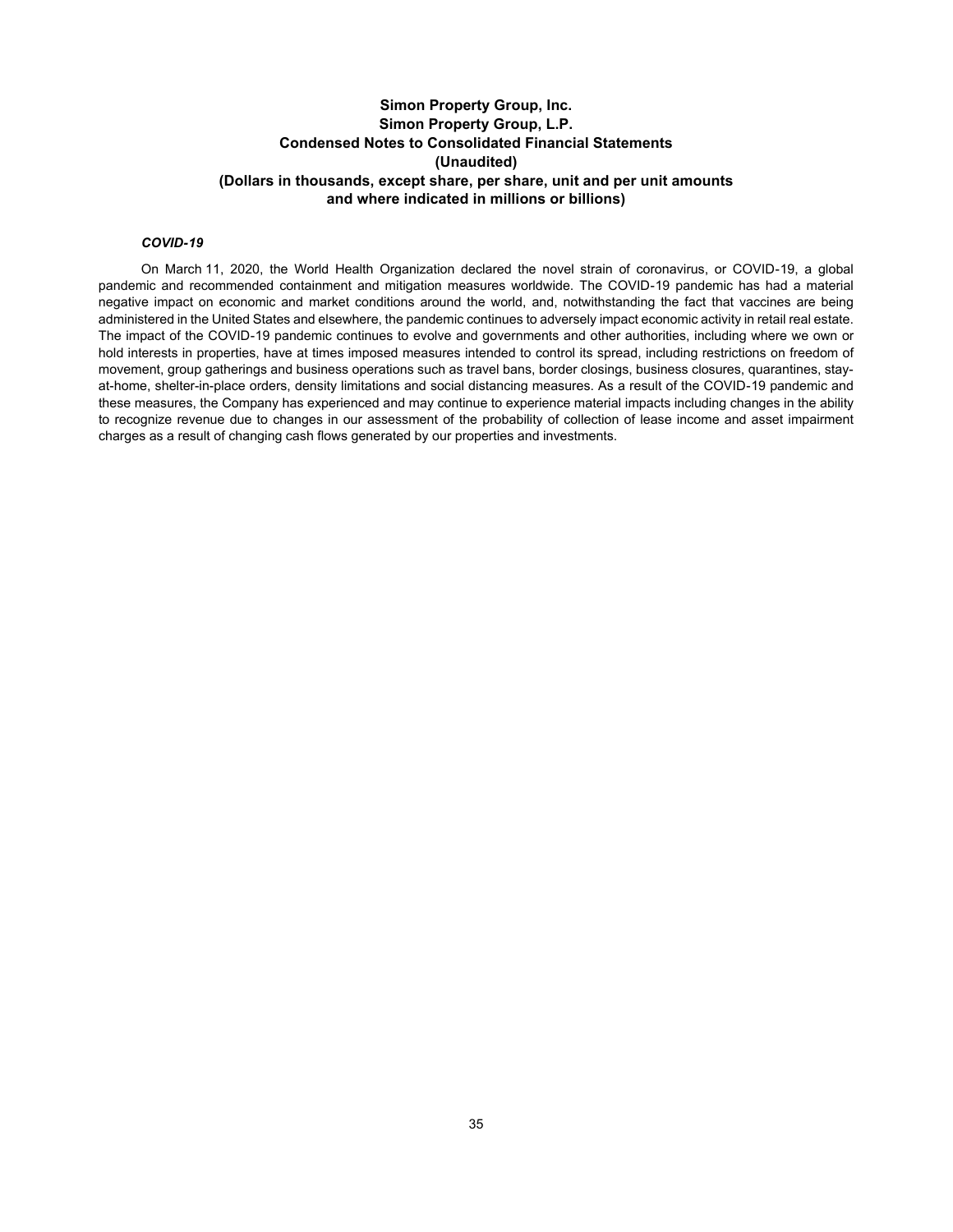#### **Item 2. Management's Discussion and Analysis of Financial Condition and Results of Operations**

The following discussion should be read in conjunction with the consolidated financial statements and notes thereto included in this report.

### **Overview**

Simon Property Group, Inc. is a Delaware corporation that operates as a self-administered and self-managed real estate investment trust, or REIT, under the Internal Revenue Code of 1986, as amended, or the Internal Revenue Code. REITs will generally not be liable for U.S. federal corporate income taxes as long as they distribute not less than 100% of their REIT taxable income. Simon Property Group, L.P. is our majority-owned Delaware partnership subsidiary that owns all of our real estate properties and other assets. According to the Operating Partnership's partnership agreement, the Operating Partnership is required to pay all expenses of Simon. Unless stated otherwise or the context otherwise requires, references to "Simon" mean Simon Property Group, Inc. and references to the "Operating Partnership" mean Simon Property Group, L.P. References to "we," "us" and "our" mean collectively Simon, the Operating Partnership and those entities/subsidiaries owned or controlled by Simon and/or the Operating Partnership.

We own, develop and manage premier shopping, dining, entertainment and mixed-use destinations, which consist primarily of malls, Premium Outlets®, and The Mills®. As of March 31, 2022, we owned or held an interest in 199 income-producing properties in the United States, which consisted of 95 malls, 69 Premium Outlets, 14 Mills, six lifestyle centers, and 15 other retail properties in 37 states and Puerto Rico. We also own an 80% noncontrolling interest in the Taubman Realty Group, LLC, or TRG, which has an interest in 24 regional, super-regional, and outlet malls in the U.S. and Asia. In addition, we have redevelopment and expansion projects, including the addition of anchors, big box tenants, and restaurants, underway at properties in the North America, Europe and Asia. Internationally, as of March 31, 2022, we had ownership in 33 Premium Outlets and Designer Outlet properties primarily located in Asia, Europe, and Canada. As of March 31, 2022, we also owned a 22.4% equity stake in Klépierre SA, or Klépierre, a publicly traded, Paris-based real estate company which owns, or has an interest in, shopping centers located in 14 countries in Europe.

We generate the majority of our lease income from retail tenants including consideration received from:

- fixed minimum lease consideration and fixed common area maintenance (CAM) reimbursements, and
- variable lease consideration primarily based on tenants' sales, as well as reimbursements for real estate taxes, utilities, marketing and certain other items.

Revenues of our management company, after intercompany eliminations, consist primarily of management fees that are typically based upon the revenues of the property being managed.

We invest in real estate properties to maximize total financial return which includes both operating cash flows and capital appreciation. We seek growth in earnings, funds from operations, or FFO, and cash flows by enhancing the profitability and operation of our properties and investments. We seek to accomplish this growth through the following:

- attracting and retaining high quality tenants and utilizing economies of scale to reduce operating expenses,
- expanding and re-tenanting existing highly productive locations at competitive rental rates,
- selectively acquiring or increasing our interests in high quality real estate assets or portfolios of assets,
- generating consumer traffic in our retail properties through marketing initiatives and strategic corporate alliances, and
- selling selective non-core assets.

We also grow by generating supplemental revenues from the following activities:

- establishing our malls as leading market resource providers for retailers and other businesses and consumer-focused corporate alliances, including payment systems (such as handling fees relating to the sales of bank-issued prepaid cards), national marketing alliances, static and digital media initiatives, business development, sponsorship, and events,
- offering property operating services to our tenants and others, including waste handling and facility services, and the provision of energy services,
- selling or leasing land adjacent to our properties, commonly referred to as "outlots" or "outparcels," and
- generating interest income on cash deposits and investments in loans, including those made to related entities.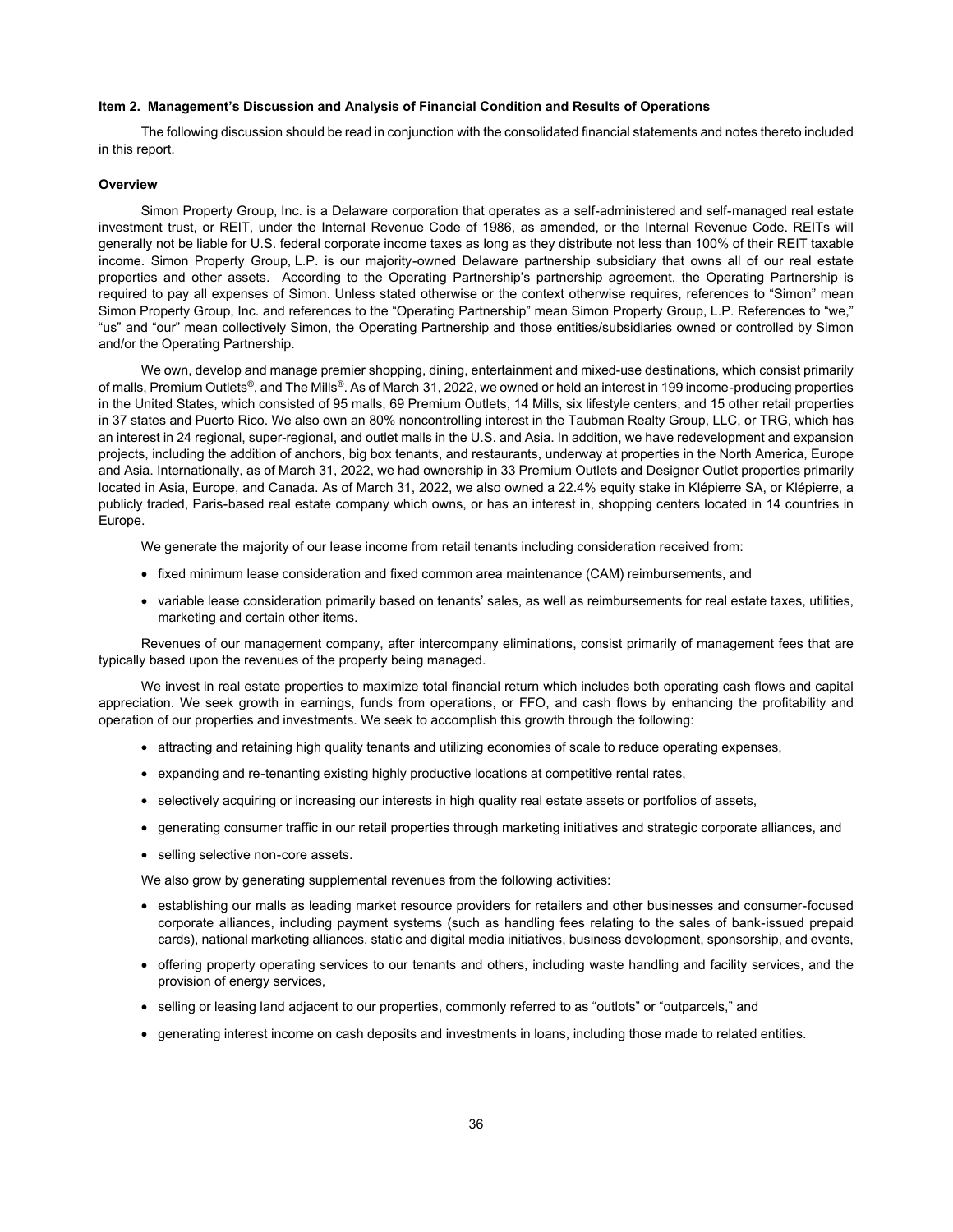We focus on high quality real estate across the retail real estate spectrum. We expand or redevelop properties to enhance profitability and market share of existing assets when we believe the investment of our capital meets our risk-reward criteria. We selectively develop new properties in markets we believe are not adequately served by existing retail outlet properties.

We routinely review and evaluate acquisition opportunities based on their ability to enhance our portfolio. Our international strategy includes partnering with established real estate companies and financing international investments with local currency to minimize foreign exchange risk.

To support our growth, we employ a three-fold capital strategy:

- provide the capital necessary to fund growth,
- maintain sufficient flexibility to access capital in many forms, both public and private, and
- manage our overall financial structure in a fashion that preserves our investment grade credit ratings.

We consider FFO and net operating income, or NOI, and portfolio NOI to be key measures of operating performance that are not specifically defined by accounting principles generally accepted in the United States, or GAAP. We use these measures internally to evaluate the operating performance of our portfolio and provide a basis for comparison with other real estate companies. Reconciliations of these measures to the most comparable GAAP measure are included below in this discussion.

### *COVID-19*

On March 11, 2020, the World Health Organization declared the novel strain of coronavirus, or COVID-19, a global pandemic and recommended containment and mitigation measures worldwide. The COVID-19 pandemic has had a material negative impact on economic and market conditions around the world, and, notwithstanding the fact that vaccines are being administered in the United States and elsewhere, the pandemic continues to adversely impact economic activity in retail real estate. The impact of the COVID-19 pandemic continues to evolve and governments and other authorities, including where we own or hold interests in properties, have at times imposed measures intended to control its spread, including restrictions on freedom of movement, group gatherings and business operations such as travel bans, border closings, business closures, quarantines, stayat-home, shelter-in-place orders, density limitations and social distancing measures. As a result of the COVID-19 pandemic and these measures, the Company has experienced and may continue to experience material impacts including changes in the ability to recognize revenue due to changes in our assessment of the probability of collection of lease income and asset impairment charges as a result of changing cash flows generated by our properties and investments.

As we developed and implemented our response to the impact of the COVID-19 pandemic and restrictions intended to prevent its spread on our business, our primary focus has been on the health and safety of our employees, our shoppers and the communities in which we serve.

### *Results Overview*

Diluted earnings per share and diluted earnings per unit decreased \$0.06 during the first three months of 2022 to \$1.30 from \$1.36 for the same period last year. The decrease in diluted earnings per share and diluted earnings per unit was primarily attributable to:

- a 2021 gain on acquisitions and disposals of \$93.1 million, or \$0.25 per diluted share/unit, related to the disposition of our interest in one property of \$89.3 million, or \$0.24 per diluted share/unit, and a non-cash gain on the consolidation of one property of \$3.7 million, or \$0.01 per diluted share/unit,
- unrealized losses in fair value of equity instruments of \$31.0 million, or \$0.08 per diluted share/unit,
- decreased other income of \$9.1 million, or \$0.03 per diluted share/unit, primarily due to a decrease in lease settlement income of \$19.1 million, or \$0.06 per diluted share/unit, partially offset by
- improved operations and core fundamentals, as discussed below,
- increased income from unconsolidated entities of \$66.1 million, or \$0.20 per diluted share/unit, the majority of which is due to favorable year-over-year operations from our domestic and international portfolios, including TRG,
- decreased interest expense in 2022 of \$16.9 million, or \$0.05 per diluted share/unit, primarily due to the early extinguishment of nine secured loans in the fourth quarter of 2021 and the disposition of three retail properties in 2021.

Portfolio NOI increased 8.8% for the three month period in 2022 over the prior year period primarily as a result of improved operations in our domestic and international portfolios compared to the prior year. Average base minimum rent for U.S. Malls and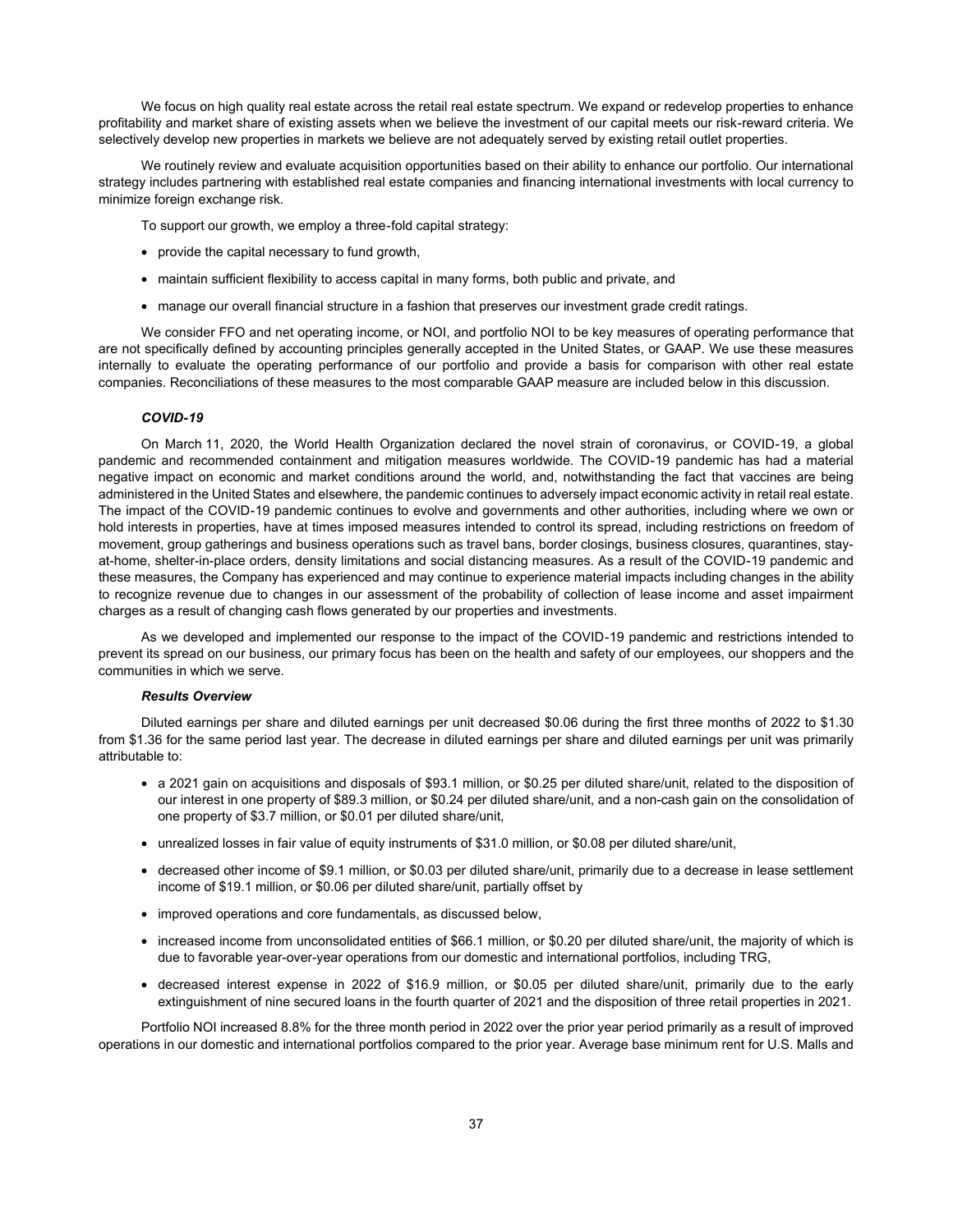Premium Outlets decreased 3.4% to \$54.14 psf as of March 31, 2022, from \$56.07 psf as of March 31, 2021. Ending occupancy for our U.S. Malls and Premium Outlets increased 2.5% to 93.3% as of March 31, 2022, from 90.8% as of March 31, 2021.

Our effective overall borrowing rate at March 31, 2022 on our consolidated indebtedness decreased 11 basis points to 2.93% as compared to 3.04% at March 31, 2021. This decrease was primarily due to a decrease in the effective overall borrowing rate on variable rate debt of 66 basis points (1.37% at March 31, 2022 as compared to 2.03% at March 31, 2021). The weighted average years to maturity of our consolidated indebtedness was 8.0 years and 7.8 years at March 31, 2022 and December 31, 2021, respectively.

Our financing activity for the three months ended March 31, 2022 included:

- decreasing our borrowings under the Operating Partnership's global unsecured commercial paper note program, or the Commercial Paper program, by \$260.3 million,
- completing on January 11, 2022, the issuance of the following senior unsecured notes: \$500 million with a floating interest rate of SOFR plus 43 basis points and \$700 million with a fixed interest rate of 2.650%, with maturity dates of January 11, 2024 and February 1, 2032, respectively. The proceeds were used to repay \$1.05 billion outstanding under the \$3.5 billion unsecured revolving credit facility, or the Supplemental Facility on January 12, 2022.

#### *United States Portfolio Data*

The portfolio data discussed in this overview includes the following key operating statistics: ending occupancy and average base minimum rent per square foot. We include acquired properties in this data beginning in the year of acquisition and remove disposed properties in the year of disposition. For comparative purposes, we separate the information related to The Mills from our other U.S. operations. We also do not include any information for properties located outside the United States or properties included within the TRG portfolio.

The following table sets forth these key operating statistics for the combined U.S. Malls and Premium Outlets:

- properties that are consolidated in our consolidated financial statements,
- properties we account for under the equity method of accounting as joint ventures, and
- the foregoing two categories of properties on a total portfolio basis.

|                                           | March 31.<br>2022 |     | March 31.<br>2021 | %/Basis Points<br>Change (1) |
|-------------------------------------------|-------------------|-----|-------------------|------------------------------|
| U.S. Malls and Premium Outlets:           |                   |     |                   |                              |
| <b>Ending Occupancy</b>                   |                   |     |                   |                              |
|                                           | 93.3%             |     | 90.9%             | $240$ bps                    |
|                                           | 93.3%             |     | 90.5%             | 280 bps                      |
|                                           | 93.3%             |     | 90.8%             | $250$ bps                    |
| Average Base Minimum Rent per Square Foot |                   |     |                   |                              |
|                                           | \$52.82           |     | \$54.25           | $-2.6%$                      |
|                                           | \$57.77           |     | \$61.26           | $-5.7\%$                     |
| <b>Total Portfolio</b>                    | \$54.14           | \$  | 56.07             | $-3.4%$                      |
| The Mills:                                |                   |     |                   |                              |
|                                           | 97.0%             |     | 95.8%             | $120$ bps                    |
|                                           | \$ 34.18          | \$. | 33.60             | 1.7%                         |

(1) Percentages may not recalculate due to rounding. Percentage and basis point changes are representative of the change from the comparable prior period.

*Ending Occupancy Levels and Average Base Minimum Rent per Square Foot.* Ending occupancy is the percentage of gross leasable area, or GLA, which is leased as of the last day of the reporting period. We include all company owned space except for mall anchors, mall majors, mall freestanding and mall outlots in the calculation. Base minimum rent per square foot is the average base minimum rent charge in effect for the reporting period for all tenants that would qualify to be included in ending occupancy.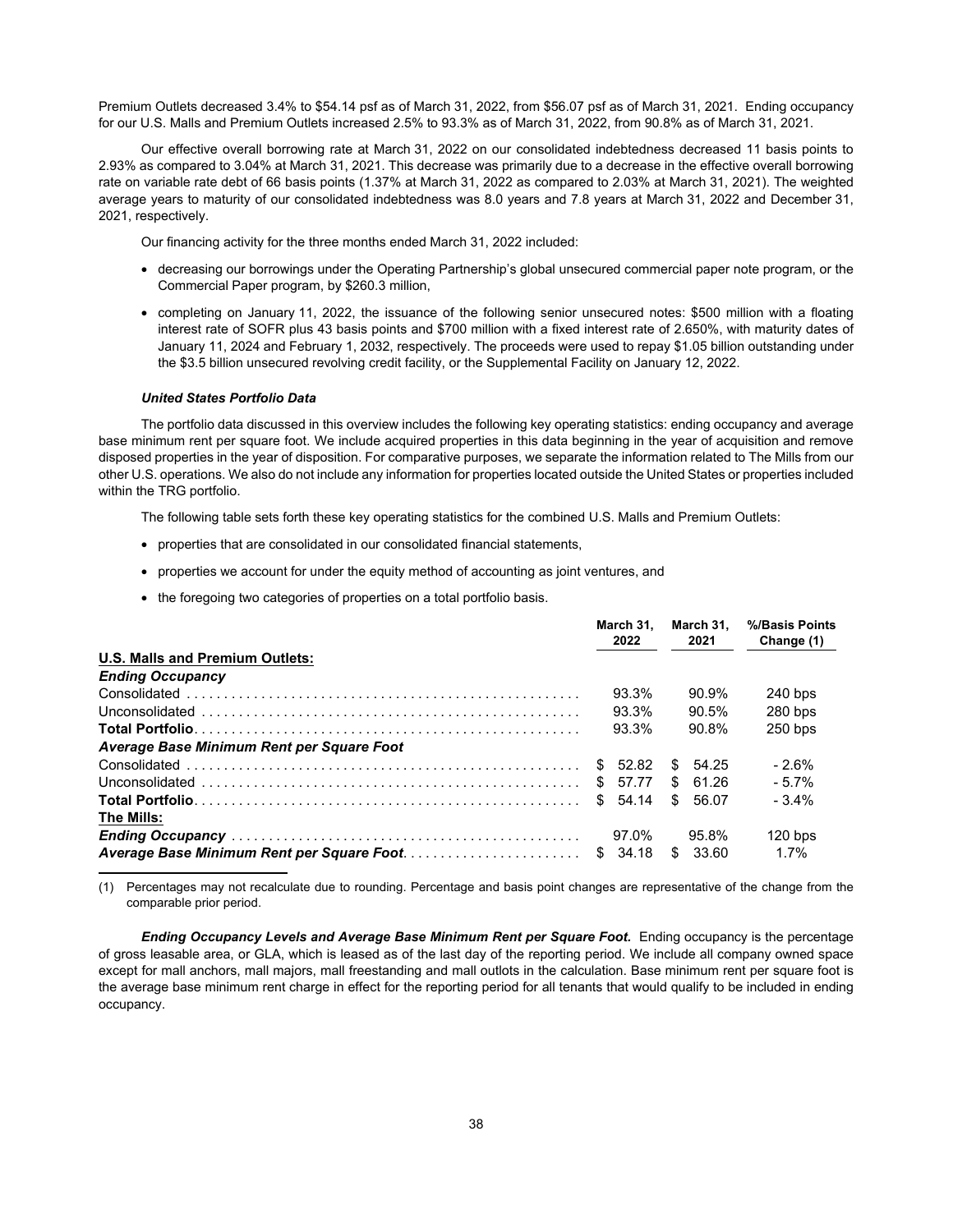### *Current Leasing Activities*

During the three months ended March 31, 2022, we signed 270 new leases and 315 renewal leases (excluding mall anchors and majors, new development, redevelopment and leases with terms of one year or less) with a fixed minimum rent across our U.S. Malls and Premium Outlets portfolio, comprising approximately 1.8 million square feet, of which 1.3 million square feet related to consolidated properties. During the comparable period in 2021, we signed 151 new leases and 406 renewal leases with a fixed minimum rent, comprising approximately 2.2 million square feet, of which 1.8 million square feet related to consolidated properties. The average annual initial base minimum rent for new leases was \$57.67 per square foot in 2022 and \$67.66 per square foot in 2021 with an average tenant allowance on new leases of \$56.16 per square foot and \$70.03 per square foot, respectively.

### *Japan Data*

The following are selected key operating statistics for our Premium Outlets in Japan. The information used to prepare these statistics has been supplied by the managing venture partner.

|           |          | March 31. March 31. %/Basis Points |
|-----------|----------|------------------------------------|
| 2022      | 2021     | Change                             |
| $99.5 \%$ | $99.5\%$ | $+0$ bps                           |
|           |          | 0.82%                              |

### **Results of Operations**

The following acquisitions and dispositions of consolidated properties affected our consolidated results in the comparative periods:

- During 2021, we disposed of three retail properties.
- During the first quarter of 2021, we consolidated one Designer Outlet property in Europe that had previously been accounted for under the equity method.

The following acquisitions and openings of equity method investments and properties affected our income from unconsolidated entities in the comparative periods:

- During the fourth quarter of 2021, we disposed of our noncontrolling interest in one retail property.
- On December 20, 2021, we sold a portion of our interest in ABG for cash consideration of \$65.5 million and purchased additional interests in ABG for cash consideration of \$100.0 million. Our noncontrolling interest in ABG is approximately 10.4%.
- On October 15, 2021, we opened Jeju Premium Outlet, a 92,000 square foot center in Jeju Province, South Korea. We own 50% interest in this center.
- On July 1, 2021, we contributed to ABG all of our interests in the intellectual property licensing ventures of Forever 21 and Brooks Brothers for additional interests in ABG.
- On June 1, 2021, we and our partner, ABG, acquired the intellectual property licensing rights of Eddie Bauer. Our noncontrolling interest in the licensing venture is 49% and was acquired for cash consideration of \$100.8 million.
- On April 12, 2021, we opened West Midlands Designer Outlet, a 197,000 square foot center in Cannock, United Kingdom. We own 23.2% interest in this center.
- In the first quarter of 2021, we and our partner, ABG, both acquired additional 12.5% interests in the licensing and operations of Forever 21 for \$56.3 million bringing our interest to 50%. Subsequently the Forever 21 operations were merged into SPARC Group.

For the purposes of the following comparison between the three months ended March 31, 2022 and 2021, the above transactions are referred to as the property transactions. In the following discussions of our results of operations, "comparable" refers to properties we owned or held interests in and operated in both of the periods under comparison.

### *Three months ended March 31, 2022 vs. Three months ended March 31, 2021*

Lease income increased \$62.8 million, of which the property transactions accounted for an \$8.5 million decrease. Comparable lease income increased \$71.3 million, or 6.3%. Total lease income increased primarily due to an increase in variable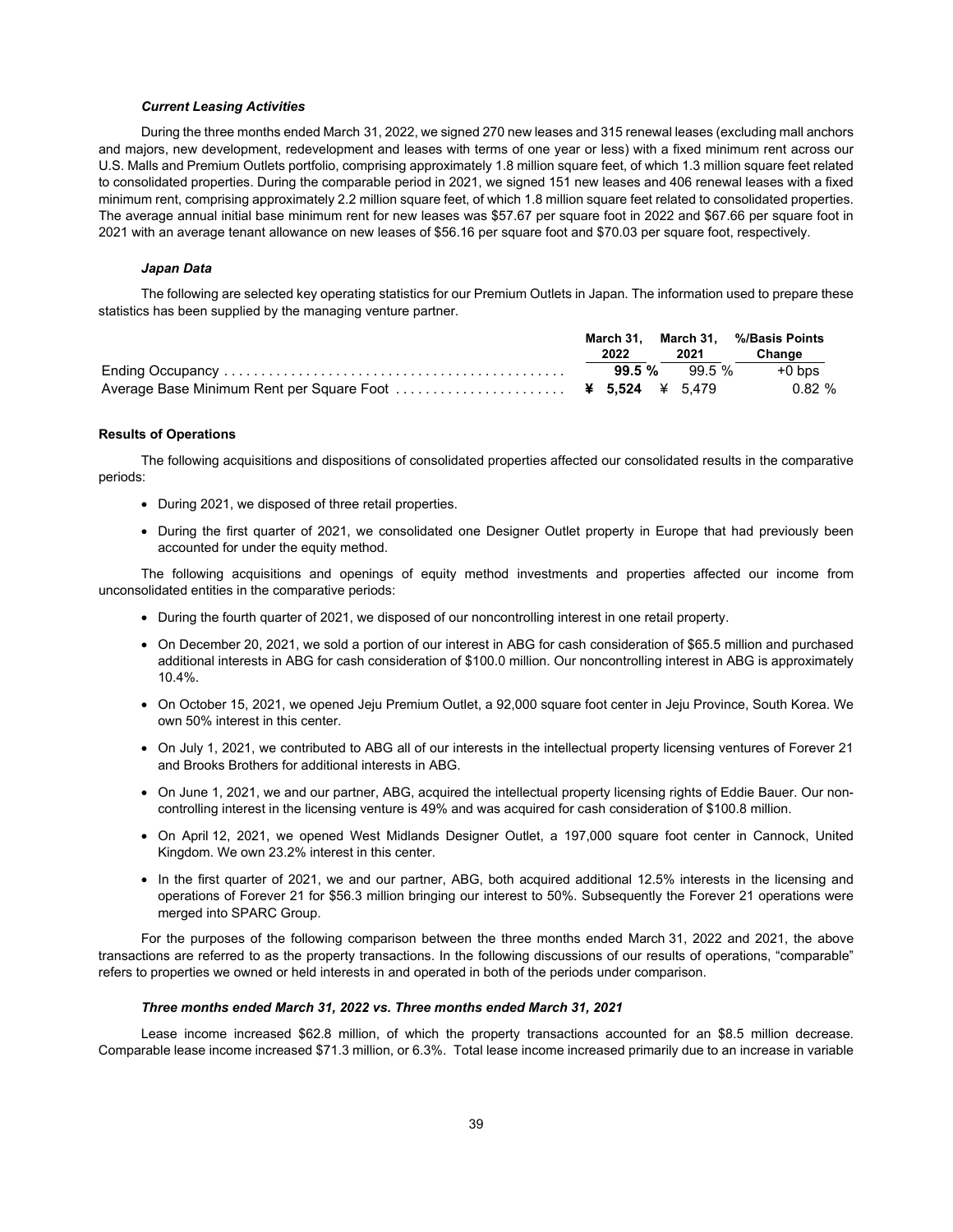lease income of \$40.7 million primarily related to higher consideration based on tenant sales, and an increase in fixed lease income of \$22.1 million primarily due to a reduction in bad debt reserves, and higher occupancy.

Total other income decreased \$9.1 million, primarily due to a decrease in lease settlement income of \$19.1 million, partially offset by a \$5.7 million increase related to Simon Brand Ventures and gift card revenues, and a \$4.3 million net increase in dividend income and other income.

Property operating expenses increased \$17.0 million primarily due to the return to a more normalized operating environment.

Home and regional office costs increased \$16.2 million due to lower personnel and compensation costs in 2021 as a result of the continued impacts of Covid.

Other expense increased \$18.9 million primarily due to the write-off of development costs related to an international development project in Germany we are no longer intending to pursue, as well as increased legal fees.

Interest expense decreased \$16.9 million primarily related to the early extinguishment of nine secured loans and disposition of three retail properties in 2021.

During 2021, we recorded a loss on extinguishment of debt of \$3.0 million as a result of the early redemption of unsecured notes.

Income from unconsolidated entities increased \$66.1 million primarily due to favorable results of operations year over year across the platforms, our other platform investments, as well as our international investments.

During 2022, we recorded a \$1.5 million gain related to excess insurance proceeds. During 2021, we recorded a gain of \$93.1 million related to the disposition of one consolidated property and the impact from the consolidation of one property that was previously unconsolidated.

Simon's net income attributable to noncontrolling interests decreased \$2.9 million due to a decrease in the net income of the Operating Partnership.

### **Liquidity and Capital Resources**

Because we own long-lived income-producing assets, our financing strategy relies primarily on long-term fixed rate debt. Floating rate debt comprised 5.6% of our total consolidated debt at March 31, 2022. We also enter into interest rate protection agreements from time to time to manage our interest rate risk. We derive most of our liquidity from positive net cash flow from operations and distributions of capital from unconsolidated entities that totaled \$1.0 billion in the aggregate during the three months ended March 31, 2022. As of March 31, 2022, the Operating Partnership has a \$4.0 billion unsecured revolving credit facility, or Credit Facility, and a Supplemental Facility, and together with the Credit Facility, the Credit Facilities. The Credit Facilities and the Commercial Paper program provide alternative sources of liquidity as our cash needs vary from time to time. Borrowing capacity under these sources may be increased as discussed further below.

Our balance of cash and cash equivalents decreased \$19.0 million during the first three months of 2022 to \$514.9 million as of March 31, 2022 as a result of the operating and financing activity, as further discussed in "Cash Flows" below.

On March 31, 2022, we had an aggregate available borrowing capacity of approximately \$7.1 billion under the Credit Facilities, net of outstanding borrowings of \$125.0 million and amounts outstanding under the Commercial Paper program of \$239.7 million and letters of credit of \$10.1 million. For the three months ended March 31, 2022, the maximum aggregate outstanding balance under the Credit Facilities was \$1.2 billion and the weighted average outstanding balance was \$265.0 million. The weighted average interest rate was 0.9% for the three months ended March 31, 2022.

Simon has historically had access to public equity markets and the Operating Partnership has historically had access to private and public long and short-term unsecured debt markets and access to secured debt and private equity from institutional investors at the property level.

Our business model and Simon's status as a REIT require us to regularly access the debt markets to raise funds for acquisition, development and redevelopment activity, and to refinance maturing debt. Simon may also, from time to time, access the equity capital markets to accomplish our business objectives. We believe we have sufficient cash on hand and availability under the Credit Facilities and the Commercial Paper program to address our debt maturities and capital needs through 2022.

### **Cash Flows**

Our net cash flow from operating activities and distributions of capital from unconsolidated entities for the three months ended March 31, 2022 totaled \$1.0 billion. In addition, we had net repayments from our debt financing and repayment activities of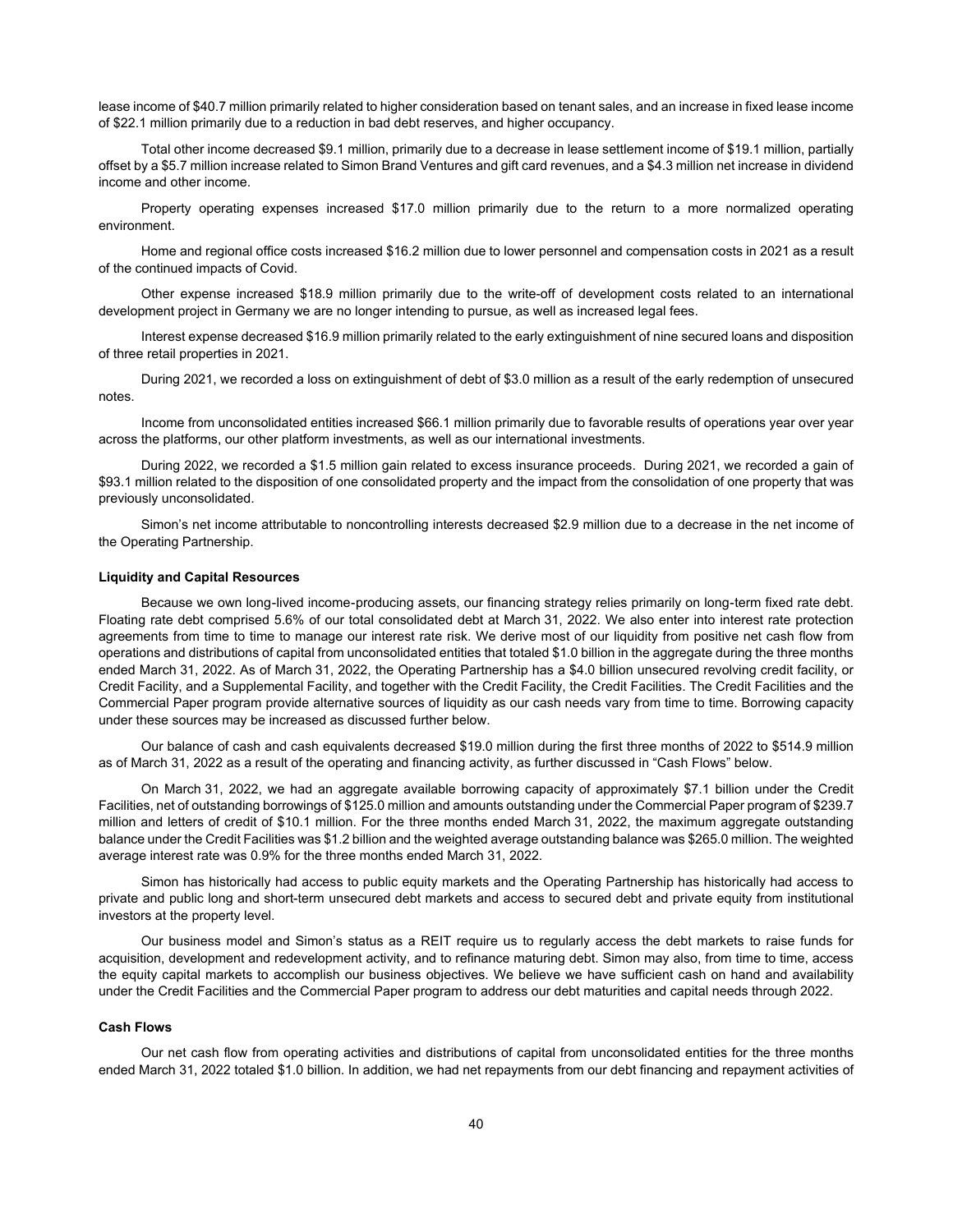\$89.1 million in 2022. These activities are further discussed below under "Financing and Debt." During the first three months of 2022, we also:

- paid stockholder dividends and unitholder distributions totaling approximately \$621.5 million and preferred unit distributions totaling \$1.3 million,
- funded consolidated capital expenditures of \$154.6 million (including development and other costs of \$24.7 million, redevelopment and expansion costs of \$102.4 million, and tenant costs and other operational capital expenditures of \$27.5 million), and
- funded investments in unconsolidated entities of \$124.4 million.

In general, we anticipate that cash generated from operations will be sufficient to meet operating expenses, monthly debt service, recurring capital expenditures, and dividends to stockholders and/or distributions to partners necessary to maintain Simon's REIT qualification on a long-term basis. At this time, we do not expect the impact of COVID-19 to impact our ability to fund these needs for the foreseeable future; however its ultimate impact is difficult to predict. In addition, we expect to be able to generate or obtain capital for nonrecurring capital expenditures, such as acquisitions, major building redevelopments and expansions, as well as for scheduled principal maturities on outstanding indebtedness, from the following, however a severe and prolonged disruption and instability in the global financial markets, including the debt and equity capital markets, may affect our ability to access necessary capital:

- excess cash generated from operating performance and working capital reserves,
- borrowings on the Credit Facilities and Commercial Paper program,
- additional secured or unsecured debt financing, or
- additional equity raised in the public or private markets.

We expect to generate positive cash flow from operations in 2022, and we consider these projected cash flows in our sources and uses of cash. These cash flows are principally derived from rents paid by our tenants. A significant deterioration in projected cash flows from operations, including one due to the impact of the COVID-19 pandemic and restrictions intended to restrict its spread, could cause us to increase our reliance on available funds from the Credit Facilities and Commercial Paper program, further curtail planned capital expenditures, or seek other additional sources of financing.

### **Financing and Debt**

#### *Unsecured Debt*

At March 31, 2022, our unsecured debt consisted of \$19.5 billion of senior unsecured notes of the Operating Partnership, \$125.0 million outstanding under the Credit Facility, and \$239.7 million outstanding under the Commercial Paper program.

At March 31, 2022, we had an aggregate available borrowing capacity of \$7.1 billion under the Credit Facility and the Supplemental Facility. The maximum aggregate outstanding balance under the Credit Facilities, during the three months ended March 31, 2022 was \$1.2 billion and the weighted average outstanding balance was \$265.0 million. Letters of credit of \$10.1 million were outstanding under the Credit Facilities as of March 31, 2022.

The Credit Facility can be increased in the form of additional commitments in an aggregate not to exceed \$1.0 billion, for a total aggregate size of \$5.0 billion, subject to obtaining additional lender commitments and satisfying certain customary conditions precedent. Borrowings may be denominated in U.S. dollars, Euro, Yen, Pounds Sterling, Canadian dollars and Australian dollars. Borrowings in currencies other than the U.S. dollar are limited to 95% of the maximum revolving credit amount, as defined. The initial maturity date of the Credit Facility is June 30, 2024. The Credit Facility can be extended for two additional six-month periods to June 30, 2025, at our sole option, subject to satisfying certain customary conditions precedent.

Borrowings under the Credit Facility bear interest, at our election, at either (i) (x) for Term Benchmark Loans, the Adjusted Term SOFR Rate, the applicable Local Rate, the Adjusted EURIBOR Rate, or the Adjusted TIBOR Rate, (y) for RFR Loans, if denominated in Sterling, SONIA plus a benchmark adjustment and if denominated in Dollars, Daily Simple SOFR plus a benchmark adjustment, or (z) for Daily SOFR Loans, the Adjusted Floating Overnight Daily SOFR Rate, in each case of clauses (x) through (z) above, plus a margin determined by our corporate credit rating of between 0.650% and 1.400% or (ii) for loans denominated in U.S. Dollars only, the base rate (which rate is equal to the greatest of the prime rate, the federal funds effective rate plus 0.500% or Adjusted Term SOFR Rate for one month plus 1.000%) (the "Base Rate"), plus a margin determined by our corporate credit rating of between 0.000% and 0.400%. The Credit Facility includes a facility fee determined by our corporate credit rating of between 0.100% and 0.300% on the aggregate revolving commitments under the Credit Facility. Based upon our current credit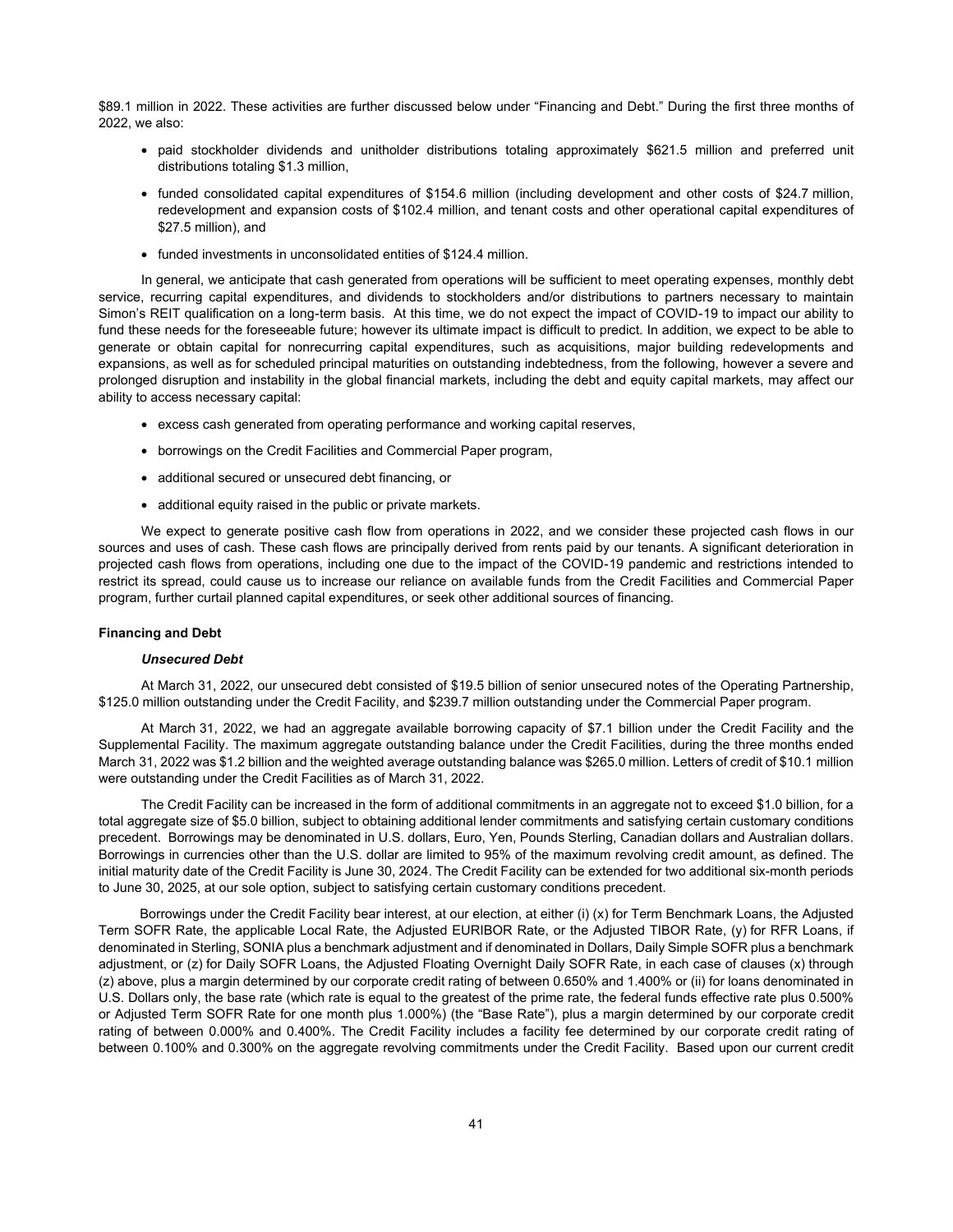ratings, the interest rate on the Credit Facility is SOFR plus 72.5 basis points, plus a spread adjustment to account for the transition from LIBOR to SOFR.

The Supplemental Facility's borrowing capacity of \$3.5 billion may be increased to \$4.5 billion during its term and provides for borrowings denominated in U.S. dollars, Euro, Yen, Pounds, Sterling, Canadian dollars and Australian dollars. Borrowings in currencies other than the U.S. dollar are limited to 100% of the maximum revolving credit amount, as defined. The initial maturity date of the Supplemental Facility is January 31, 2026 and can be extended for an additional year to January 31, 2027 at our sole option, subject to satisfying certain customary conditions precedent.

Borrowings under the Supplemental Facility bear interest, at the Company's election, at either (i) (x) for Term Benchmark Loans, the Adjusted Term SOFR Rate, the applicable Local Rate, the Adjusted EURIBOR Rate, or the Adjusted TIBOR Rate, (y) for RFR Loans, if denominated in Sterling, SONIA plus a benchmark adjustment and if denominated in Dollars, Daily Simple SOFR plus a benchmark adjustment, or (z) for Daily SOFR Loans, the Adjusted Floating Overnight Daily SOFR Rate, in each case of clauses (x) through (z) above, plus a margin determined by our corporate credit rating of between 0.650% and 1.400% or (ii) for loans denominated in U.S. Dollars only, the base rate (which rate is equal to the greatest of the prime rate, the federal funds effective rate plus 0.500% or Adjusted Term SOFR Rate for one month plus 1.000%) (the "Base Rate"), plus a margin determined by our corporate credit rating of between 0.000% and 0.400%. The Supplemental Facility includes a facility fee determined by our corporate credit rating of between 0.100% and 0.300% on the aggregate revolving commitments under the Supplemental Facility. Based upon our current credit ratings, the interest rate on the Supplemental Facility is SOFR plus 72.5 basis points, plus a spread adjustment to account for the transition from LIBOR to SOFR.

The Operating Partnership also has available a Commercial Paper program of \$2.0 billion, or the non-U.S. dollar equivalent thereof. The Operating Partnership may issue unsecured commercial paper notes, denominated in U.S. dollars, Euro and other currencies. Notes issued in non-U.S. currencies may be issued by one or more subsidiaries of the Operating Partnership and are guaranteed by the Operating Partnership. Notes are sold under customary terms in the U.S. and Euro commercial paper note markets and rank (either by themselves or as a result of the guarantee described above) pari passu with the Operating Partnership's other unsecured senior indebtedness. The Commercial Paper program is supported by the Credit Facilities and if necessary or appropriate, we may make one or more draws under either of the Credit Facilities to pay amounts outstanding from time to time on the Commercial Paper program. On March 31, 2022, we had \$239.7 million outstanding under the Commercial Paper program, fully comprised of U.S. dollar-denominated notes with a weighted average interest rate of 0.30%. These borrowings have a weighted average maturity date of April 6, 2022 and reduce amounts otherwise available under the Credit Facilities.

On January 11, 2022, the Operating Partnership completed the issuance of the following senior unsecured notes: \$500 million with a floating interest rate of SOFR plus 43 basis points, and \$700 million with a fixed interest rate of 2.650%, with maturity dates of January 11, 2024 and February 1, 2032, respectively. The proceeds were used to repay \$1.05 billion outstanding under the Supplemental Facility on January 12, 2022.

### *Mortgage Debt*

Total mortgage indebtedness was \$5.4 billion at March 31, 2022 and December 31, 2021.

#### *Covenants*

Our unsecured debt agreements contain financial covenants and other non-financial covenants. The Facilities contain ongoing covenants relating to total and secured leverage to capitalization value, minimum earnings before interest, taxes, depreciation, and amortization, or EBITDA, and unencumbered EBITDA coverage requirements. Payment under the Facilities can be accelerated if the Operating Partnership or Simon is subject to bankruptcy proceedings or upon the occurrence of certain other events. If we were to fail to comply with these covenants, after the expiration of the applicable cure periods, the debt maturity could be accelerated or other remedies could be sought by the lender, including adjustments to the applicable interest rate. As of March 31, 2022, we were in compliance with all covenants of our unsecured debt.

At March 31, 2022, our consolidated subsidiaries were the borrowers under 36 non-recourse mortgage notes secured by mortgages on 39 properties and other assets, including two separate pools of cross-defaulted and cross-collateralized mortgages encumbering a total of five properties. Under these cross-default provisions, a default under any mortgage included in the cross-defaulted pool may constitute a default under all mortgages within that pool and may lead to acceleration of the indebtedness due on each property within the pool. Certain of our secured debt instruments contain financial and other non-financial covenants which are specific to the properties that serve as collateral for that debt. If the applicable borrower under these non-recourse mortgage notes were to fail to comply with these covenants, the lender could accelerate the debt and enforce its rights against their collateral. At March 31, 2022, the applicable borrowers under these non-recourse mortgage notes were in compliance with all covenants where non-compliance could individually or in the aggregate, giving effect to applicable cross-default provisions, have a material adverse effect on our financial condition, liquidity or results of operations.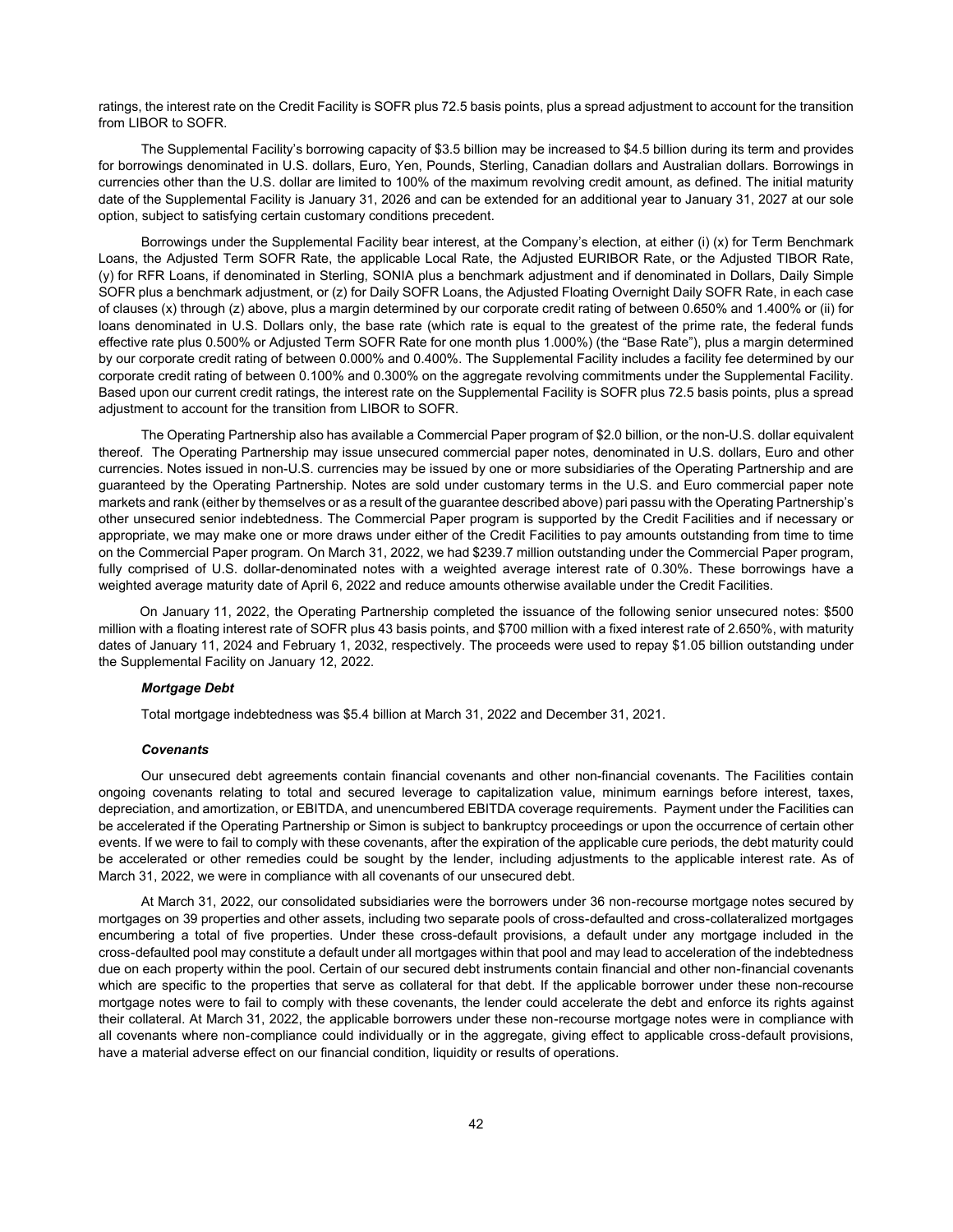### *Summary of Financing*

Our consolidated debt, adjusted to reflect outstanding derivative instruments, and the effective weighted average interest rates as of March 31, 2022 and December 31, 2021, consisted of the following (dollars in thousands):

| <b>Debt Subject to</b>                                          |  |                                                         |                  | <b>Effective</b> |                                  |                     |
|-----------------------------------------------------------------|--|---------------------------------------------------------|------------------|------------------|----------------------------------|---------------------|
|                                                                 |  | <b>Adjusted Balance</b><br>Weighted<br>Average<br>as of |                  |                  | Adjusted<br><b>Balance as of</b> | Weighted<br>Average |
|                                                                 |  | March 31, 2022                                          | Interest Rate(1) |                  | December 31, 2021                | Interest Rate(1)    |
| Fixed Rate $\ldots$ , $\ldots$ , $\ldots$ , $\ldots$ , $\ldots$ |  | 23.728.136                                              | 3.02%            |                  | 23.364.566                       | 2.99%               |
| Variable Rate                                                   |  | 1.441.701                                               | 1.41%            |                  | 1.956.456                        | 1.22%               |
|                                                                 |  | 25,169,837                                              | 2.93%            |                  | 25,321,022                       | 2.86%               |

(1) Effective weighted average interest rate excludes the impact of net discounts and debt issuance costs.

#### *Contractual Obligations*

There have been no material changes to our outstanding capital expenditure and lease commitments previously disclosed in the combined 2021 Annual Report on Form 10-K of Simon and the Operating Partnership.

In regards to long-term debt arrangements, the following table summarizes the material aspects of these future obligations on our consolidated indebtedness as of March 31, 2022, for the remainder of 2022 and subsequent years thereafter (dollars in thousands), assuming the obligations remain outstanding through initial maturities, including applicable exercise of available extension options:

|                                                                                           | 2022    | 2023-2024 |           |  | 2025-2026 |  | <b>After 2026</b> | Total     |
|-------------------------------------------------------------------------------------------|---------|-----------|-----------|--|-----------|--|-------------------|-----------|
| Long Term Debt (1) (2) \$ 1,459,510 \$ 4,566,838 \$ 6,582,643 \$ 12,657,949 \$ 25,266,940 |         |           |           |  |           |  |                   |           |
| Interest Payments $(3)$                                                                   | 573.790 |           | 1.402.983 |  | 1.041.249 |  | 3.875.651         | 6.893.673 |

(1) Represents principal maturities only and, therefore, excludes net discounts and debt issuance costs.

(2) The amount due in 2022 includes \$239.7 million outstanding under the Commercial Paper program.

(3) Variable rate interest payments are estimated based on the applicable LIBOR or SOFR rate at March 31, 2022.

#### *Off-Balance Sheet Arrangements*

Our off-balance sheet arrangements consist primarily of our investments in joint ventures which are common in the real estate industry and are described in note 6 of the condensed notes to our consolidated financial statements. Our joint ventures typically fund their cash needs through secured debt financings obtained by and in the name of the joint venture entity. The joint venture debt is secured by a first mortgage, is without recourse to the joint venture partners, and does not represent a liability of the partners, except to the extent the partners or their affiliates expressly guarantee the joint venture debt. As of March 31, 2022, the Operating Partnership guaranteed joint venture-related mortgage indebtedness of \$155.5 million. Mortgages guaranteed by the Operating Partnership are secured by the property of the joint venture which could be sold in order to satisfy the outstanding obligation and which has an estimated fair value in excess of the guaranteed amount. We may elect to fund cash needs of a joint venture through equity contributions (generally on a basis proportionate to our ownership interests), advances or partner loans, although such fundings are not typically required contractually or otherwise.

#### **Hurricane Impacts**

During the third quarter of 2020, one of our properties located in Texas experienced property damage and business interruption as a result of Hurricane Hanna. We wrote-off assets of approximately \$9.6 million, and recorded an insurance recovery receivable, and have received \$14.0 million of insurance proceeds from third-party carriers. The proceeds were used for property restoration and remediation and reduced the insurance recovery receivable.

During the third quarter of 2020, one of our properties located in Louisiana experienced property damage and business interruption as a result of Hurricane Laura. We wrote-off assets of approximately \$11.1 million and recorded an insurance recovery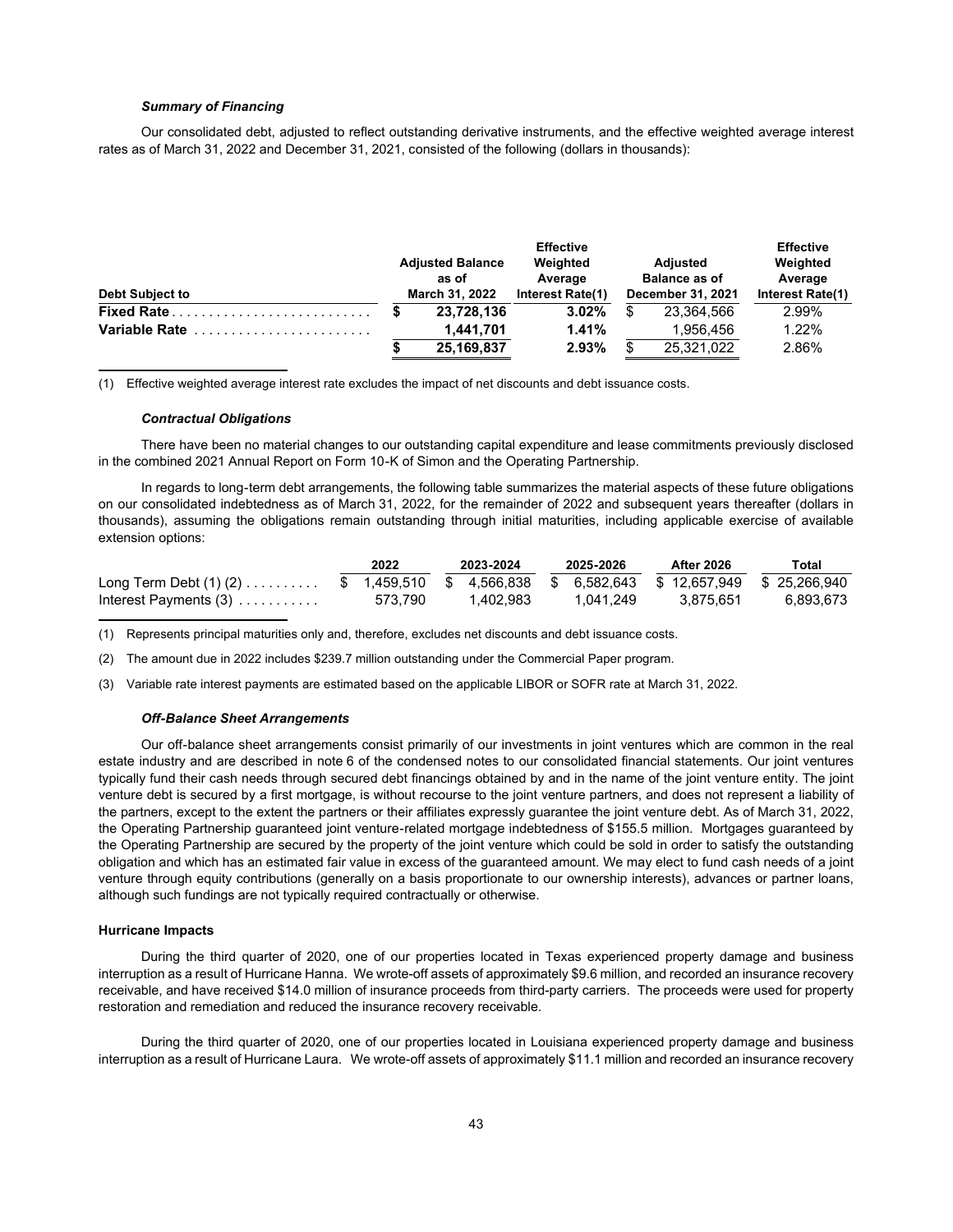receivable, and have received \$27.5 million of insurance proceeds from third-party carriers. The proceeds were used for property restoration and remediation and reduced the insurance recovery receivable.

#### **Acquisitions and Dispositions**

Buy-sell, marketing rights, and other exit mechanisms are common in real estate partnership agreements. Most of our partners are institutional investors who have a history of direct investment in retail real estate. We and our partners in our joint venture properties may initiate these provisions (subject to any applicable lock up or similar restrictions). If we determine it is in our stockholders' best interests for us to purchase the joint venture interest and we believe we have adequate liquidity to execute the purchase without hindering our cash flows, then we may initiate these provisions or elect to buy our partner's interest. If we decide to sell any of our joint venture interests, we expect to use the net proceeds to reduce outstanding indebtedness or to reinvest in development, redevelopment, or expansion opportunities.

*Dispositions.* We may continue to pursue the disposition of properties that no longer meet our strategic criteria or that are not a primary retail venue within their trade area.

During 2021, we recorded net gains of \$176.8 million primarily related to disposition activity which included the foreclosure of three consolidated retail properties in satisfaction of their respective \$180.0 million, \$120.9 million and \$100.0 million nonrecourse mortgage loans. We also disposed of our interest in an unconsolidated property resulting in a gain of \$3.4 million.

### **Joint Venture Formation and Other Investment Activity**

During the first quarter of 2022, SPARC Group acquired certain assets and operations at Reebok and entered into a longterm strategic partnership agreement with ABG to become the core licensee and operating partner for Reebok in the United States.

On July 1, 2021, we contributed to ABG all of our interests in both the Forever 21 and Brooks Brothers intellectual property licensing ventures in exchange for additional interests in ABG. As a result, in the third quarter of 2021, we recognized a non-cash gain of \$159.8 million representing the difference between fair value of the interests received and the carrying value of our interests in the licensing ventures, less costs to sell. On December 20, 2021, we sold a portion of our interest in ABG, resulting in a pre-tax gain of \$18.8 million. In connection with this transaction, we recorded taxes of \$8.0 million. Subsequently we acquired additional interests in ABG for tax consideration of \$100.0 million. At December 31, 2021, our noncontrolling interest in ABG was approximately 10.4%.

On June 1, 2021, we and our partner, ABG, acquired the intellectual property licensing rights of Eddie Bauer. Our noncontrolling interest in the licensing venture is 49% and was acquired for cash consideration of \$100.8 million.

In the first quarter of 2021, we and our partner, ABG, each acquired additional 12.5% interests in the licensing and operations of Forever 21, our share of which was \$56.3 million, bringing our interest to 50%. Subsequently the Forever 21 operations were merged into SPARC Group.

On December 29, 2020, we completed the acquisition of an 80% ownership interest in TRG, which has an ownership interest in 24 regional, super-regional, and outlet malls in the U.S. and Asia. Under the terms of the transaction, we, through the Operating Partnership, acquired all of Taubman Centers, Inc. common stock for \$43.00 per share in cash. Total consideration for the acquisition, including the redemption of Taubman's \$192.5 million 6.5% Series J Cumulative Preferred Shares and its \$170.0 million 6.25% Series K Cumulative Preferred Shares, and the issuance of 955,705 Operating Partnership units, was approximately \$3.5 billion. Our investment includes the 6.38% Series A Cumulative Redeemable Preferred Units for \$362.5 million issued to us.

### **Development Activity**

We routinely incur costs related to construction for significant redevelopment and expansion projects at our properties. Redevelopment and expansion projects, including the addition of anchors, big box tenants, restaurants, as well as office space and residential uses are underway at properties in North America, Europe and Asia.

Construction continues on certain redevelopment and new development projects in the U.S. and internationally that are nearing completion. Our share of the costs of all new development, redevelopment and expansion projects currently under construction is approximately \$768 million. Simon's share of remaining net cash funding required to complete the new development and redevelopment projects currently under construction is approximately \$296 million. We expect to fund these capital projects with cash flows from operations. We seek a stabilized return on invested capital in the range of 7-10% for all of our new development, expansion and redevelopment projects.

*International Development Activity.* We typically reinvest net cash flow from our international joint ventures to fund future international development activity. We believe this strategy mitigates some of the risk of our initial investment and our exposure to changes in foreign currencies. We have also funded most of our foreign investments with local currency-denominated borrowings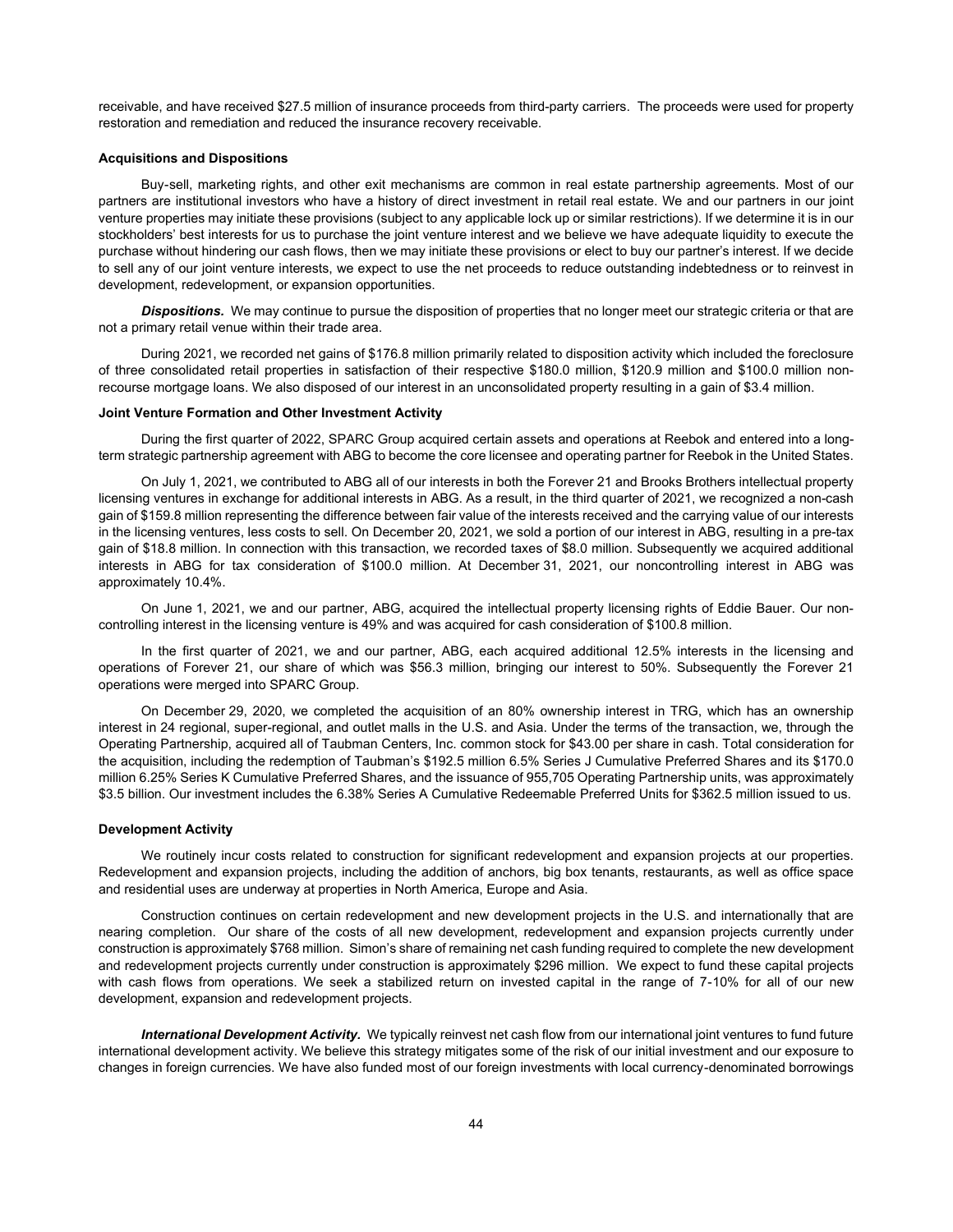that act as a natural hedge against fluctuations in exchange rates. Our consolidated net income exposure to changes in the volatility of the Euro, Yen, Peso, Won, and other foreign currencies is not material. We expect our share of estimated committed capital for international development projects to be completed with projected delivery in 2022 or 2023 is \$156 million, primarily funded through reinvested joint venture cash flow and construction loans.

The following table describes these new development projects as well as our share of the estimated total cost as of March 31, 2022 (in millions):

| Property<br>Location             |                           | Gross<br>Leasable<br>Area (sɑft) | Our<br>Ownership<br>Percentage | Our Share of<br><b>Projected Net Cost</b><br>(in Local Currency) |            | Our Share of<br><b>Projected Net Cost</b><br>$(in$ USD $)$ $(1)$ |       | <b>Projected/Actual</b><br>Opening<br>Date |  |
|----------------------------------|---------------------------|----------------------------------|--------------------------------|------------------------------------------------------------------|------------|------------------------------------------------------------------|-------|--------------------------------------------|--|
| <b>New Development Projects:</b> |                           |                                  |                                |                                                                  |            |                                                                  |       |                                            |  |
| Fukaya-Hanazono Premium Outlets. | Fukaya City, Japan        | 292.500                          | 40% JPY                        |                                                                  | $6.153$ \$ |                                                                  | 50.5  | Oct. - 2022                                |  |
| Paris-Giverny Designer Outlet    | Vernon (Normandy), France | 220,000                          | 74%                            | EUR                                                              | $119.5$ \$ |                                                                  | 132.9 | Jan. - 2023                                |  |

(1) USD equivalent based upon March 31, 2022 foreign currency exchange rates.

### **Dividends, Distributions and Stock Repurchase Program**

Simon paid a common stock dividend of \$1.65 per share in the first quarter of 2022. Simon paid a common stock dividend of \$1.30 per share in the first quarter of 2021. The Operating Partnership paid distributions per unit for the same amounts. On May 9, 2022, Simon's Board of Directors declared a quarterly cash dividend for the second quarter of 2022 of \$1.70 per share, payable on June 30, 2022 to shareholders of record on June 9, 2022. The distribution rate on units is equal to the dividend rate on common stock. In order to maintain its status as a REIT, Simon must pay a minimum amount of dividends. Simon's future dividends and the Operating Partnership's future distributions will be determined by Simon's Board of Directors, in its sole discretion, based on actual and projected financial condition, liquidity and results of operations, cash available for dividends and limited partner distributions, cash reserves as deemed necessary for capital and operating expenditures, financing covenants, if any, and the amount required to maintain Simon's status as a REIT.

On May 9, 2022, Simon's Board of Directors authorized a common stock repurchase plan. Under the plan, Simon may repurchase up to \$2.0 billion of its common stock during the two-year period commencing on May 16, 2022 and ending on May 16, 2024 in the open market or in privately negotiated transactions as market conditions warrant.

#### **Forward-Looking Statements**

Certain statements made in this section or elsewhere in this Quarterly Report on Form 10-Q may be deemed "forward-looking statements" within the meaning of the Private Securities Litigation Reform Act of 1995. Although we believe the expectations reflected in any forward-looking statements are based on reasonable assumptions, we can give no assurance that its expectations will be attained, and it is possible that our actual results may differ materially from those indicated by these forwardlooking statements due to a variety of risks, uncertainties and other factors. Such factors include, but are not limited to: uncertainties regarding the impact of the COVID-19 pandemic and governmental restrictions intended to prevent its spread on our business, financial condition, results of operations, cash flow and liquidity and our ability to access the capital markets, satisfy our debt service obligations and make distributions to our stockholders; changes in economic and market conditions that may adversely affect the general retail environment; the potential loss of anchor stores or major tenants; the inability to collect rent due to the bankruptcy or insolvency of tenants or otherwise; the intensely competitive market environment in the retail industry, including e-commerce; an increase in vacant space at our properties; the inability to lease newly developed properties and renew leases and relet space at existing properties on favorable terms; our international activities subjecting us to risks that are different from or greater than those associated with our domestic operations, including changes in foreign exchange rates; risks associated with the acquisition, development, redevelopment, expansion, leasing and management of properties; general risks related to real estate investments, including the illiquidity of real estate investments; the impact of our substantial indebtedness on our future operations, including covenants in the governing agreements that impose restrictions on us that may affect our ability to operate freely; any disruption in the financial markets that may adversely affect our ability to access capital for growth and satisfy our ongoing debt service requirements; any change in our credit rating; changes in market rates of interest; the transition of LIBOR to an alternative reference rate; our continued ability to maintain our status as a REIT; changes in tax laws or regulations that result in adverse tax consequences; risks relating to our joint venture properties, including guarantees of certain joint venture indebtedness; environmental liabilities; the conflict in Ukraine; natural disasters; the availability of comprehensive insurance coverage; the potential for terrorist activities; security breaches that could compromise our information technology or infrastructure; and the loss of key management personnel. We discussed these and other risks and uncertainties under the heading "Risk Factors" in the combined 2021 Annual Report on Form 10-K of Simon and the Operating Partnership and in this report. We may update that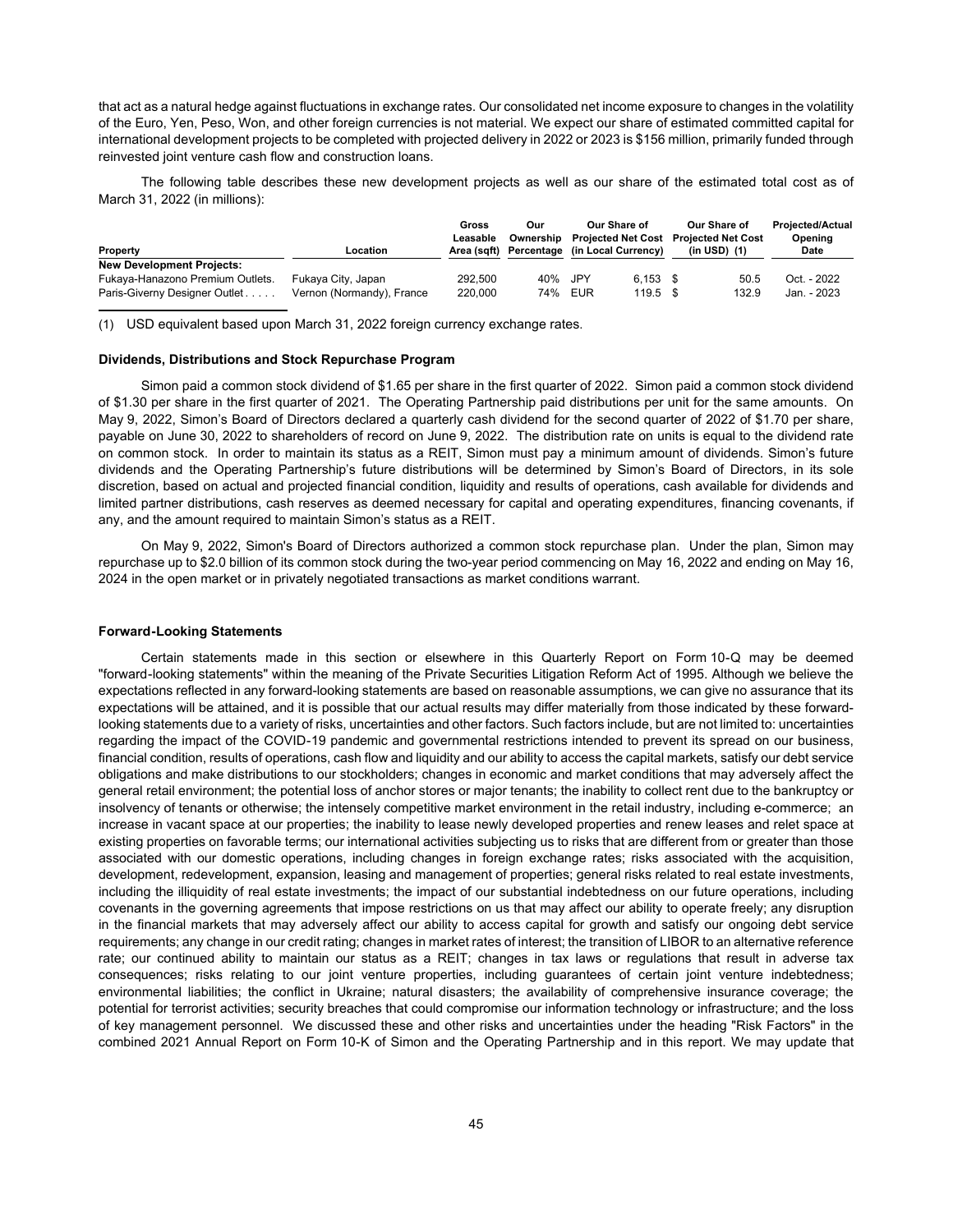discussion in subsequent other periodic reports, but except as required by law, we undertake no duty or obligation to update or revise these forward-looking statements, whether as a result of new information, future developments, or otherwise.

### **Non-GAAP Financial Measures**

Industry practice is to evaluate real estate properties in part based on performance measures such as FFO, diluted FFO per share, NOI, portfolio NOI and beneficial interest of combined NOI. We believe that these non-GAAP measures are helpful to investors because they are widely recognized measures of the performance of REITs and provide a relevant basis for comparison among REITs. We also use these measures internally to measure the operating performance of our portfolio.

We determine FFO based upon the definition set forth by the National Association of Real Estate Investment Trusts ("NAREIT") Funds From Operations White Paper – 2018 Restatement. Our main business includes acquiring, owning, operating, developing, and redeveloping real estate in conjunction with the rental of real estate. Gain and losses of assets incidental to our main business are included in FFO. We determine FFO to be our share of consolidated net income computed in accordance with GAAP:

- excluding real estate related depreciation and amortization,
- excluding gains and losses from extraordinary items,
- excluding gains and losses from the acquisition of controlling interest, sale, disposal or property insurance recoveries of, or any impairment related to, depreciable retail operating properties,
- plus the allocable portion of FFO of unconsolidated joint ventures based upon economic ownership interest, and
- all determined on a consistent basis in accordance with GAAP.

You should understand that our computations of these non-GAAP measures might not be comparable to similar measures reported by other REITs and that these non-GAAP measures:

- do not represent cash flow from operations as defined by GAAP,
- should not be considered as an alternative to net income determined in accordance with GAAP as a measure of operating performance, and
- are not an alternative to cash flows as a measure of liquidity.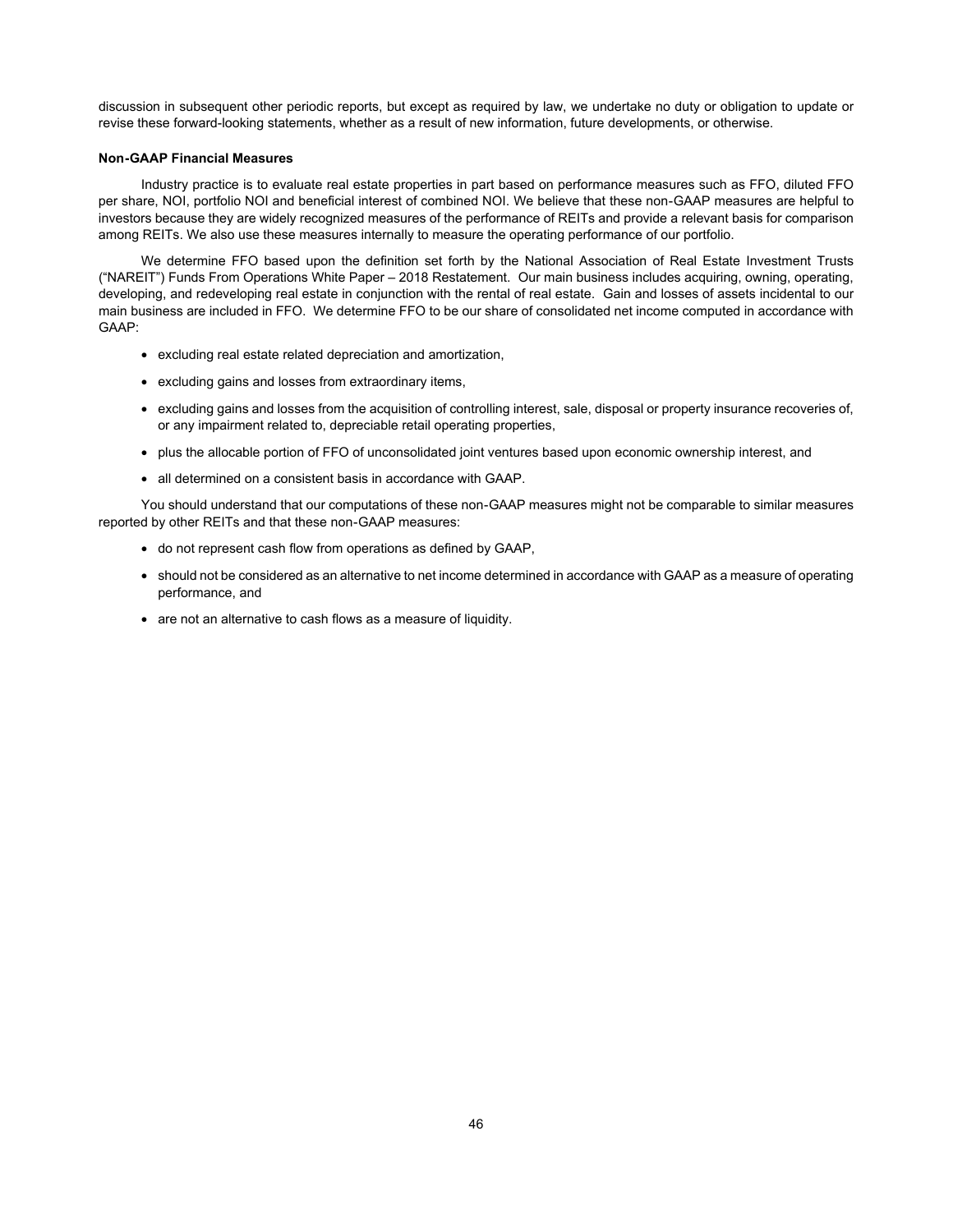The following schedule reconciles total FFO to consolidated net income and, for Simon, diluted net income per share to diluted FFO per share.

|                                                                                                        | For the Three Months Ended<br>March 31. |    |          |  |
|--------------------------------------------------------------------------------------------------------|-----------------------------------------|----|----------|--|
|                                                                                                        | 2022                                    |    | 2021     |  |
|                                                                                                        | (in thousands)                          |    |          |  |
|                                                                                                        |                                         | \$ | 933,951  |  |
|                                                                                                        | 8.7%                                    |    | (4.8)%   |  |
|                                                                                                        | 488.310                                 | \$ | 510.460  |  |
| <b>Adjustments to Arrive at FFO:</b>                                                                   |                                         |    |          |  |
| Depreciation and amortization from consolidated properties                                             | 307,913                                 |    | 313,575  |  |
| Our share of depreciation and amortization from unconsolidated entities, including Klépierre, TRG      |                                         |    |          |  |
|                                                                                                        | 225,086                                 |    | 204,237  |  |
| Gain on acquisition of controlling interest, sale or disposal of, or recovery on, assets and interests |                                         |    |          |  |
|                                                                                                        | (1, 491)                                |    | (93,057) |  |
|                                                                                                        |                                         |    | 3,201    |  |
| Net loss attributable to noncontrolling interest holders in properties                                 | 996                                     |    | 938      |  |
| Noncontrolling interests portion of depreciation and amortization and gain on consolidation of         |                                         |    |          |  |
|                                                                                                        | (4,389)                                 |    | (4,090)  |  |
|                                                                                                        | (1, 313)                                |    | (1,313)  |  |
|                                                                                                        |                                         | \$ | 933,951  |  |
|                                                                                                        | 127,645                                 |    | 117,595  |  |
|                                                                                                        | 887,467                                 | \$ | 816,356  |  |
| Diluted net income per share to diluted FFO per share reconciliation:                                  |                                         |    |          |  |
|                                                                                                        | 1.30                                    | \$ | 1.36     |  |
| Depreciation and amortization from consolidated properties and our share of depreciation and           |                                         |    |          |  |
| amortization from unconsolidated entities, including Klépierre, TRG and other corporate                |                                         |    |          |  |
| investments, net of noncontrolling interests portion of depreciation and amortization                  | 1.41                                    |    | 1.36     |  |
| Gain on acquisition of controlling interest, sale or disposal of, or recovery on, assets and interests |                                         |    |          |  |
|                                                                                                        | (0.01)                                  |    | (0.25)   |  |
|                                                                                                        |                                         |    | 0.01     |  |
|                                                                                                        | 2.70                                    | \$ | 2.48     |  |
|                                                                                                        | 328,606                                 |    | 328,514  |  |
|                                                                                                        | 47,264                                  |    | 47,322   |  |
| Basic and Diluted weighted average shares and units outstanding                                        | 375,870                                 |    | 375.836  |  |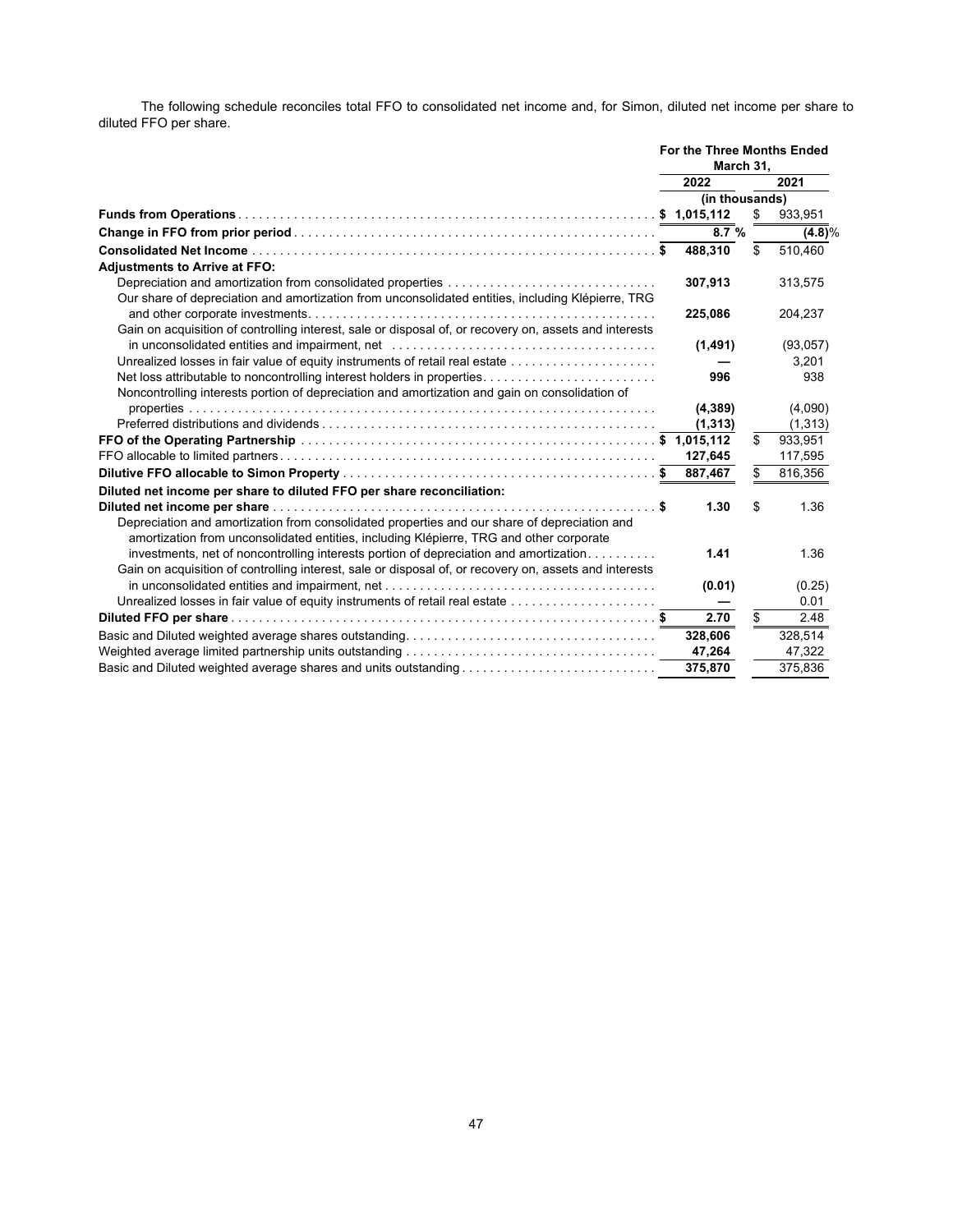The following schedule reconciles consolidated net income to our beneficial share of combined NOI and portfolio NOI.

|                                                                                                                                                     | For the Three Months Ended<br>March 31, |            |    |            |
|-----------------------------------------------------------------------------------------------------------------------------------------------------|-----------------------------------------|------------|----|------------|
|                                                                                                                                                     |                                         | 2022       |    | 2021       |
|                                                                                                                                                     | (in thousands)                          |            |    |            |
| Reconciliation of NOI of consolidated entities:                                                                                                     |                                         |            |    |            |
|                                                                                                                                                     | \$                                      | 488,310    | \$ | 510.460    |
| Income and other tax benefit $\ldots$ . $\ldots$ . $\ldots$ . $\ldots$ . $\ldots$ . $\ldots$ . $\ldots$ . $\ldots$ . $\ldots$ . $\ldots$ . $\ldots$ |                                         | (1, 435)   |    | (5,898)    |
|                                                                                                                                                     |                                         | 185,159    |    | 202,016    |
|                                                                                                                                                     |                                         | (81, 184)  |    | (15,069)   |
|                                                                                                                                                     |                                         |            |    | 2,959      |
|                                                                                                                                                     |                                         | 31,032     |    | 3,201      |
| Gain on acquisition of controlling interest, sale or disposal of, or recovery on, assets and interests                                              |                                         |            |    |            |
|                                                                                                                                                     |                                         | (1,491)    |    | (93,057)   |
|                                                                                                                                                     |                                         | 620,391    |    | 604,612    |
|                                                                                                                                                     |                                         | 310,163    |    | 315,738    |
|                                                                                                                                                     |                                         | 52,197     |    | 35,999     |
|                                                                                                                                                     |                                         | 7,833      |    | 6,576      |
|                                                                                                                                                     |                                         | 12,395     |    |            |
|                                                                                                                                                     |                                         | 1,002,979  | \$ | 962.925    |
|                                                                                                                                                     |                                         | (5,944)    |    | (4,614)    |
|                                                                                                                                                     | S.                                      | 997,035    | \$ | 958,311    |
| Reconciliation of NOI of unconsolidated entities:                                                                                                   |                                         |            |    |            |
|                                                                                                                                                     | \$                                      | 210.862    | \$ | 135.591    |
|                                                                                                                                                     |                                         | 144,448    |    | 146,196    |
|                                                                                                                                                     |                                         | 355,310    |    | 281.787    |
|                                                                                                                                                     |                                         | 170,562    |    | 171,154    |
|                                                                                                                                                     | \$                                      | 525,872    | \$ | 452.941    |
|                                                                                                                                                     |                                         | (273, 526) |    | (238, 807) |
|                                                                                                                                                     | \$                                      | 252,346    | \$ | 214,134    |
|                                                                                                                                                     |                                         | 107,292    |    | 98.060     |
|                                                                                                                                                     |                                         | 91,997     |    | 51,089     |
|                                                                                                                                                     | \$                                      | 1,448,670  | \$ | 1,321,594  |
|                                                                                                                                                     |                                         | 63,460     |    | 73,223     |
|                                                                                                                                                     |                                         | 25,885     |    | 3,533      |
| Less: Beneficial interest of NOI from Investments (3)                                                                                               |                                         | 47,365     |    | 39,013     |
|                                                                                                                                                     | \$                                      | 1,311,960  | \$ | 1.205.825  |
|                                                                                                                                                     |                                         | 8.8%       |    |            |

(1) Represents the write-off of pre-development costs for the quarter ended March 31, 2022.

(2) Includes income components excluded from portfolio NOI and domestic property NOI (domestic lease termination income, interest income, land sale gains, straight line lease income, above/below market lease adjustments), Simon management company revenues, and other assets.

(3) Includes our share of NOI of Klépierre (at constant currency) and other corporate investments.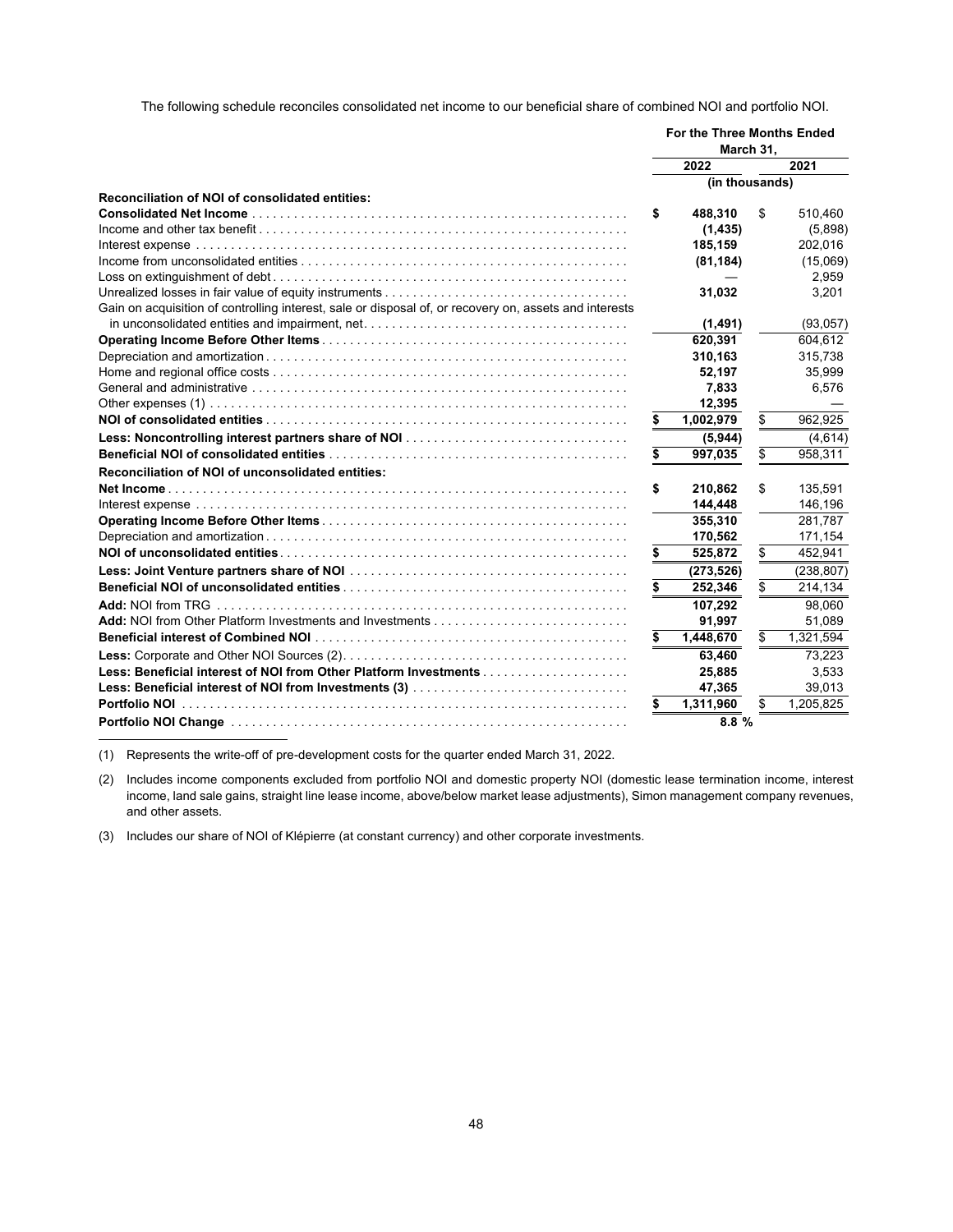#### **Item 3. Qualitative and Quantitative Disclosures About Market Risk**

### *Sensitivity Analysis*

We disclosed a qualitative and quantitative analysis regarding market risk in Management's Discussion and Analysis of Financial Condition and Results of Operations included in the combined 2021 Annual Report on Form 10-K of Simon and the Operating Partnership. There have been no material changes in the assumptions used or results obtained regarding market risk since December 31, 2021.

### **Item 4. Controls and Procedures**

#### *Simon*

#### *Management's Evaluation of Disclosure Controls and Procedures*

Simon maintains disclosure controls and procedures (as defined in Rule 13a-15(e) under the Securities Exchange Act of 1934, as amended (the "Exchange Act")) that are designed to provide reasonable assurance that information required to be disclosed in the reports that we file or submit under the Exchange Act is recorded, processed, summarized and reported within the time periods specified in the Securities and Exchange Commission's, or the SEC's, rules and forms, and that such information is accumulated and communicated to Simon's management, including its Chief Executive Officer and Chief Financial Officer, as appropriate to allow timely decisions regarding required disclosures. Because of inherent limitations, disclosure controls and procedures, no matter how well designed and operated, can provide only reasonable, and not absolute, assurance that the objectives of disclosure controls and procedures are met.

Our management, with the participation of Simon's Chief Executive Officer and Chief Financial Officer, evaluated the effectiveness of the design and operation of Simon's disclosure controls and procedures as of March 31, 2022. Based on that evaluation, Simon's Chief Executive Officer and Chief Financial Officer concluded that, as of March 31, 2022, Simon's disclosure controls and procedures were effective at a reasonable assurance level.

### *Changes in Internal Control Over Financial Reporting*

There have not been any changes in Simon's internal control over financial reporting (as defined in Rule 13a-15(f) under the Exchange Act) that occurred during the quarter ended March 31, 2022 that have materially affected, or are reasonably likely to materially affect, Simon's internal control over financial reporting.

### *The Operating Partnership*

#### *Management's Evaluation of Disclosure Controls and Procedures*

The Operating Partnership maintains disclosure controls and procedures (as defined in Rule 13a-15(e) under the Exchange Act) that are designed to provide reasonable assurance that information required to be disclosed in the reports that we file or submit under the Exchange Act is recorded, processed, summarized and reported within the time periods specified in the SEC's rules and forms, and that such information is accumulated and communicated to our management, including Simon's Chief Executive Officer and Chief Financial Officer, as appropriate to allow timely decisions regarding required disclosures. Because of inherent limitations, disclosure controls and procedures, no matter how well designed and operated, can provide only reasonable, and not absolute, assurance that the objectives of disclosure controls and procedures are met.

Our management, with the participation of Simon's Chief Executive Officer and Chief Financial Officer, evaluated the effectiveness of the design and operation of the Operating Partnership's disclosure controls and procedures as of March 31, 2022. Based on that evaluation, Simon's Chief Executive Officer and Chief Financial Officer concluded that, as of March 31, 2022, the Operating Partnership's disclosure controls and procedures were effective at a reasonable assurance level.

#### *Changes in Internal Control Over Financial Reporting*

There have not been any changes in the Operating Partnership's internal control over financial reporting (as defined in Rule 13a-15(f) under the Exchange Act) that occurred during the quarter ended March 31, 2022 that have materially affected, or are reasonably likely to materially affect, the Operating Partnership's internal control over financial reporting.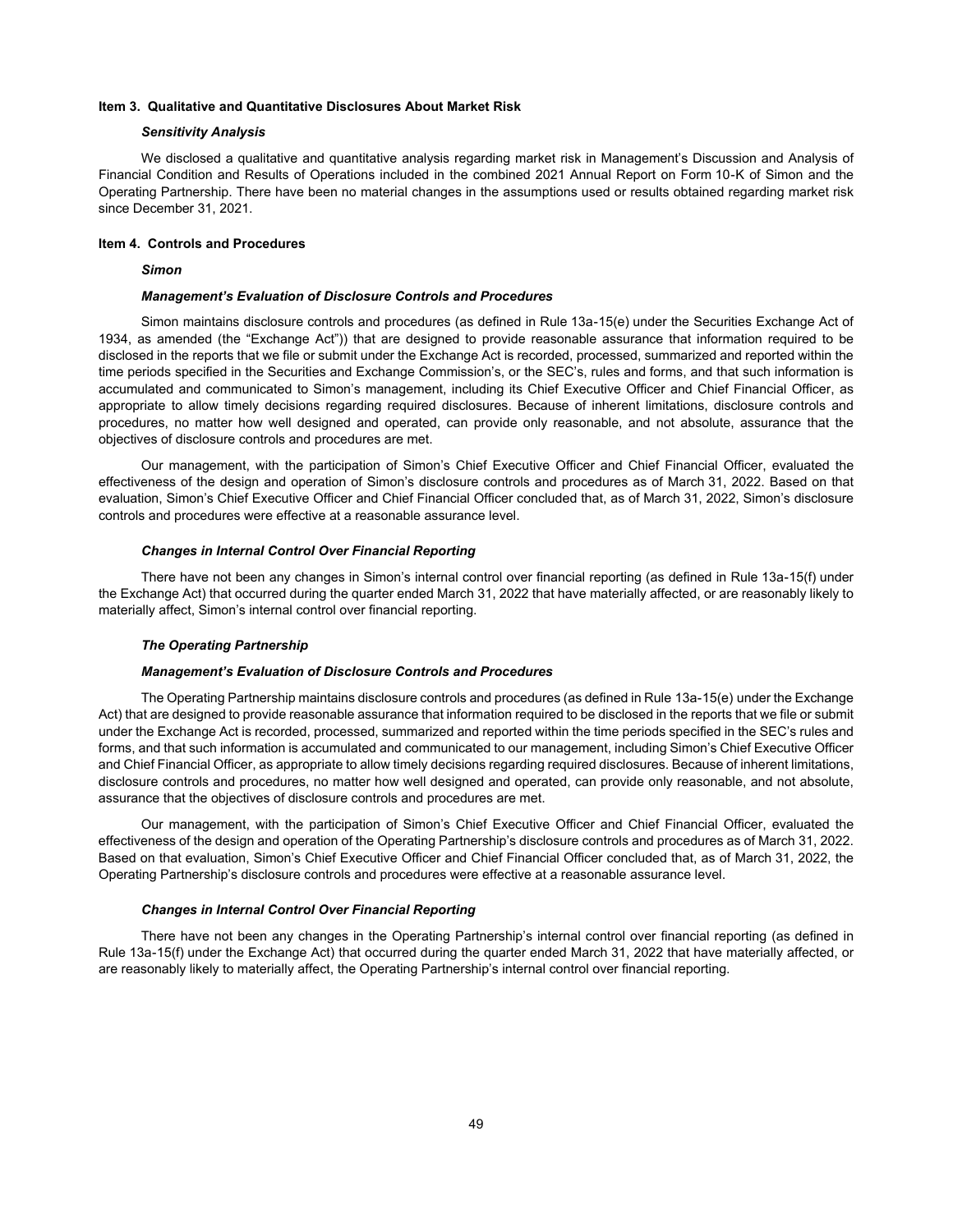### **Part II — Other Information**

### **Item 1. Legal Proceedings**

We are involved from time-to-time in various legal and regulatory proceedings that arise in the ordinary course of our business, including, but not limited to, commercial disputes, environmental matters, and litigation in connection with transactions such as acquisitions and divestitures. We believe that current proceedings will not have a material adverse effect on our financial condition, liquidity or results of operations. We record a liability when a loss is considered probable and the amount can be reasonably estimated.

### **Item 1A. Risk Factors**

Through the period covered by this report there were no material changes to the Risk Factors disclosed under Item 1A. Risk Factors in Part I of the combined 2021 Annual Report on Form 10-K of Simon and the Operating Partnership.

### **Item 2. Unregistered Sales of Equity Securities and Use of Proceeds**

#### *Simon*

#### **Unregistered Sales of Equity Securities**

During the quarter ended March 31, 2022, Simon issued 2,680 shares of common stock to two limited partners of the Operating Partnership in exchange for an equal number of units pursuant to the partnership agreement of the Operating Partnership. The issuance of shares of common stock was exempt from registration pursuant to Section 4(a)(2) of the Securities Act of 1933, as amended.

### **Issuer Purchases of Equity Securities**

| Period | <b>Total number</b><br>of shares<br>purchased | Average<br>price paid<br>per share |
|--------|-----------------------------------------------|------------------------------------|
|        | 23.514 (1)                                    | 159.77                             |
|        |                                               |                                    |
|        |                                               |                                    |
|        | 23.514                                        | 159.77                             |

(1) Total number of shares purchased represents shares withheld by us and transferred to treasury shares in connection with employee payroll tax withholding upon the vesting of certain restricted stock awards.

#### *The Operating Partnership*

#### **Unregistered Sales of Equity Securities**

There were no unregistered sales of equity securities made by the Operating Partnership during the quarter ended March 31, 2022.

#### **Issuer Purchases of Equity Securities**

During the quarter ended March 31, 2022, the Operating Partnership redeemed 1,000 units from a limited partner for \$0.1 million.

### **Item 3. Defaults Upon Senior Securities**

Not applicable.

#### **Item 4. Mine Safety Disclosures**

Not applicable.

### **Item 5. Other Information**

During the quarter covered by this report, the Audit Committee of Simon's Board of Directors approved certain audit, audit-related and non-audit tax compliance and tax consulting services to be provided by Ernst & Young LLP, our independent registered public accounting firm. This disclosure is made pursuant to Section 10A(i)(2) of the Exchange Act as added by Section 202 of the Sarbanes-Oxley Act of 2002.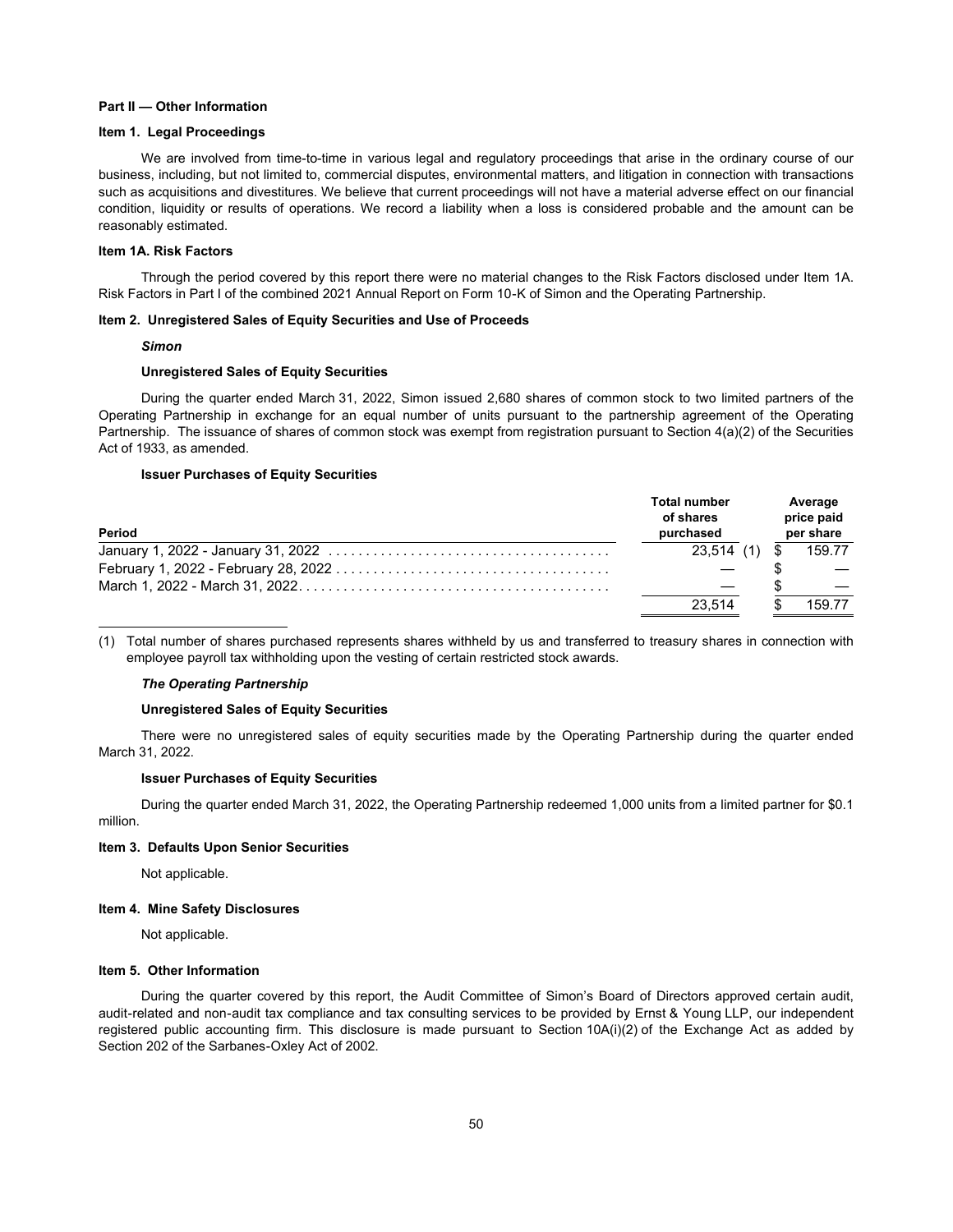### **Item 6. Exhibits**

| <b>Exhibit</b><br><b>Number</b> | <b>Exhibit Descriptions</b>                                                                                                                                                                                        |
|---------------------------------|--------------------------------------------------------------------------------------------------------------------------------------------------------------------------------------------------------------------|
| $10.1*$                         | Simon Property Group, Inc. - 2022 Incentive Compensation Plan.                                                                                                                                                     |
| $10.2*$                         | Form of Simon Property Group Series 2022 LTIP Unit Award Agreement.                                                                                                                                                |
| $10.3*$                         | Form of Certificate of Designation of Series 2022 LTIP Units of Simon Property Group, L.P.                                                                                                                         |
| $10.4*$                         | Form of Simon Property Group 2022 Restricted Stock Unit Award Agreement.                                                                                                                                           |
| 31.1                            | Simon Property Group, Inc. — Certification by the Chief Executive Officer pursuant to Rule 13a-14(a)/15d-14(a) of<br>the Exchange Act, as adopted pursuant to Section 302 of the Sarbanes-Oxley Act of 2002.       |
| 31.2                            | Simon Property Group, Inc. — Certification by the Chief Financial Officer pursuant to Rule 13a-14(a)/15d-14(a) of<br>the Exchange Act, as adopted pursuant to Section 302 of the Sarbanes-Oxley Act of 2002.       |
| 31.3                            | Simon Property Group, L.P. — Certification by the Chief Executive Officer pursuant to Rule 13a-14(a)/15d-14(a) of<br>the Exchange Act, as adopted pursuant to Section 302 of the Sarbanes-Oxley Act of 2002.       |
| 31.4                            | Simon Property Group, L.P. — Certification by the Chief Financial Officer pursuant to Rule 13a-14(a)/15d-14(a) of<br>the Exchange Act, as adopted pursuant to Section 302 of the Sarbanes-Oxley Act of 2002.       |
| 32.1                            | Simon Property Group, Inc. — Certification by the Chief Executive Officer and Chief Financial Officer pursuant to 18<br>U.S.C. Section 1350, as adopted pursuant to Section 906 of the Sarbanes-Oxley Act of 2002. |
| 32.2                            | Simon Property Group, L.P. — Certification by the Chief Executive Officer and Chief Financial Officer pursuant to<br>18 U.S.C. Section 1350, as adopted pursuant to Section 906 of the Sarbanes-Oxley Act of 2002. |
| 101.INS                         | XBRL Instance Document – the instance document does not appear in the Interactive Data File because its XBRL<br>tags are embedded within the Inline XBRL document.                                                 |
| 101.SCH                         | Inline XBRL Taxonomy Extension Schema Document                                                                                                                                                                     |
| 101.CAL                         | Inline XBRL Taxonomy Extension Calculation Linkbase Document                                                                                                                                                       |
| 101.LAB                         | Inline XBRL Taxonomy Extension Label Linkbase Document                                                                                                                                                             |
| 101.PRE                         | Inline XBRL Taxonomy Extension Presentation Linkbase Document                                                                                                                                                      |
| 101.DEF                         | Inline XBRL Taxonomy Extension Definition Linkbase Document                                                                                                                                                        |
| 104                             | Cover Page Interactive File (formatted as Inline XBRL and contained in Exhibit 101)                                                                                                                                |

\* Represents a management contract, or compensatory plan, contract or arrangement required to be filed pursuant to Regulation S-K.